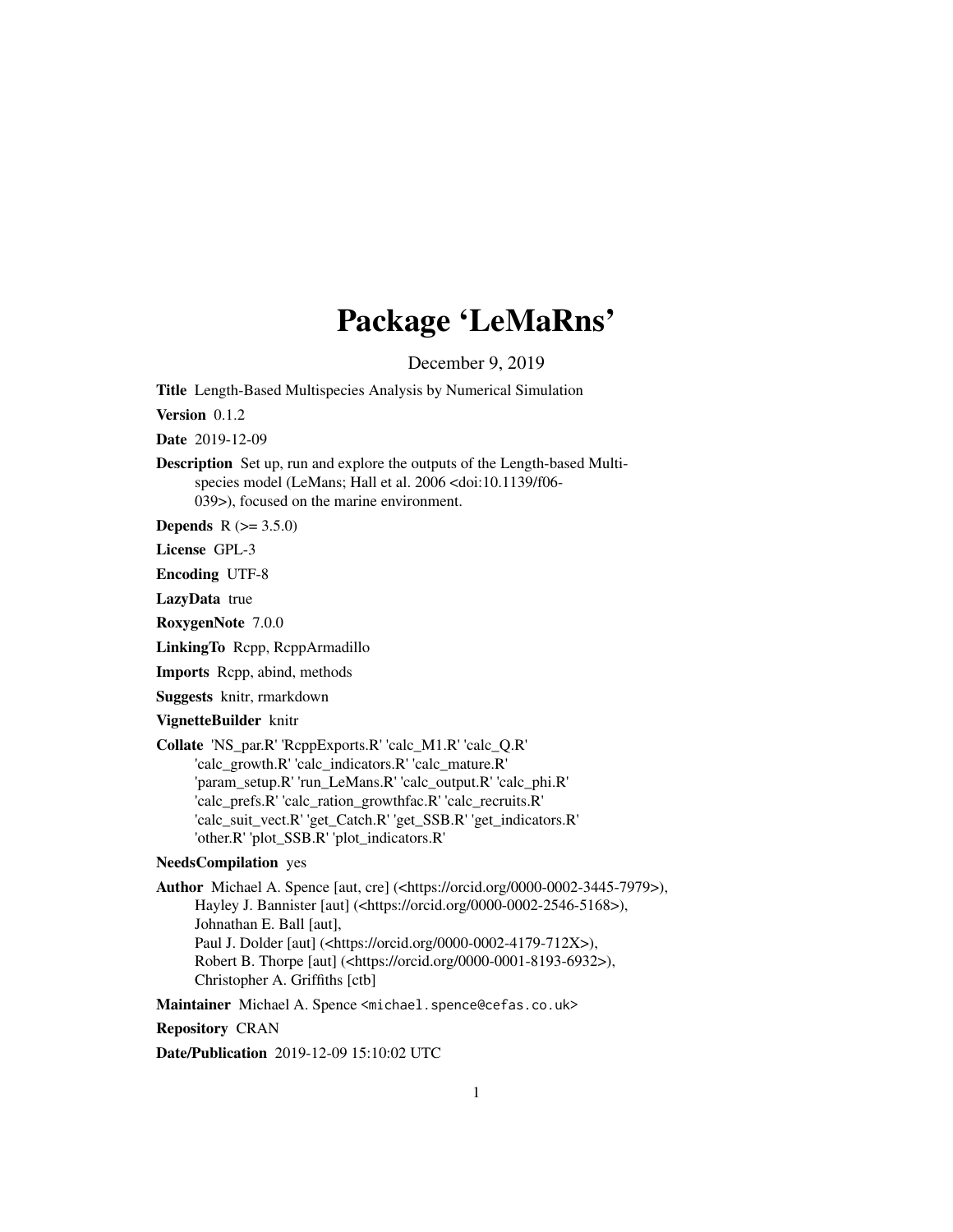# R topics documented:

|    | 3              |
|----|----------------|
|    | $\overline{4}$ |
|    | 5              |
|    | 8              |
|    | 10             |
|    | 11             |
|    | 13             |
|    | 14             |
|    | 18             |
| 20 |                |
| 22 |                |
| 23 |                |
| 25 |                |
| 26 |                |
| 29 |                |
| 35 |                |
| 37 |                |
| 38 |                |
| 41 |                |
| 46 |                |
| 46 |                |
| 47 |                |
| 49 |                |
| 49 |                |
| 50 |                |
| 50 |                |
| 51 |                |
| 52 |                |
| 52 |                |
| 58 |                |
| 61 |                |
| 62 |                |
| 64 |                |
| 65 |                |
| 67 |                |
|    |                |
|    |                |

# **Index**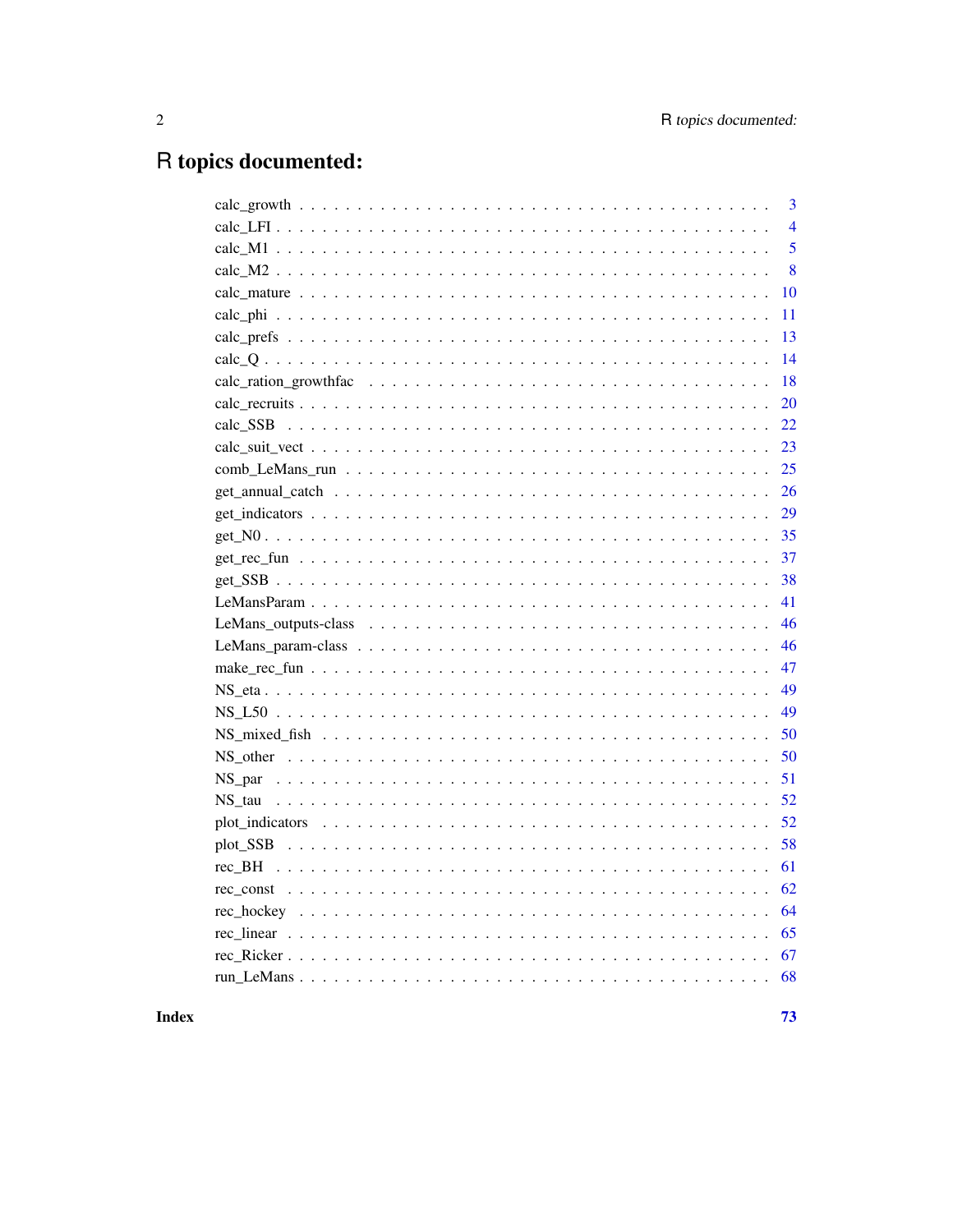<span id="page-2-0"></span>

#### **Description**

Calculates the number of individuals of each species in each length class for the next time step.

# Usage

calc\_growth(N, phi, nfish, nsc)

# Arguments

| $\mathsf{N}$ | A matrix with dimensions nsc and nf ish representing the number of individuals<br>in each length class for the current time step. |
|--------------|-----------------------------------------------------------------------------------------------------------------------------------|
| phi          | A matrix with dimensions nsc and nf ish representing the proportion of indi-<br>viduals that leave each length class.             |
| nfish        | A numeric value representing the number of species in the model.                                                                  |
| nsc          | A numeric value representing the number of length classes in the model.                                                           |

#### Value

A matrix with dimensions nsc and nfish representing the number of individuals of each species in each length class for the next time step.

#### Examples

```
# Set up the inputs to the function - species-independent parameters
nfish <- nrow(NS_par)
nsc <- 32
maxsize \leq max(NS_par$Linf) \star 1.01 # the biggest size is 1% bigger than the largest Linf
l_bound <- seq(0, maxsize, maxsize/nsc); l_bound <- l_bound[-length(l_bound)]
u_bound <- seq(maxsize/nsc, maxsize, maxsize/nsc)
mid <- l_bound+(u_bound-l_bound)/2
# Set up the inputs to the function - species-specific parameters
Linf <- NS_par$Linf # the von-Bertalanffy asymptotic length of each species (cm).
W_a <- NS_par$W_a # length-weight conversion parameter.
W_b <- NS_par$W_b # length-weight conversion parameter.
k <- NS_par$k # the von-Bertalnaffy growth parameter.
Lmat <- NS_par$Lmat # the length at which 50\% of individuals are mature (cm).
# Get phi_min
tmp <- calc_phi(k, Linf, nsc, nfish, u_bound, l_bound, calc_phi_min=FALSE,
                  phi_min=0.1) # fixed phi_min
phi <- tmp$phi
phi_min <- tmp$phi_min
```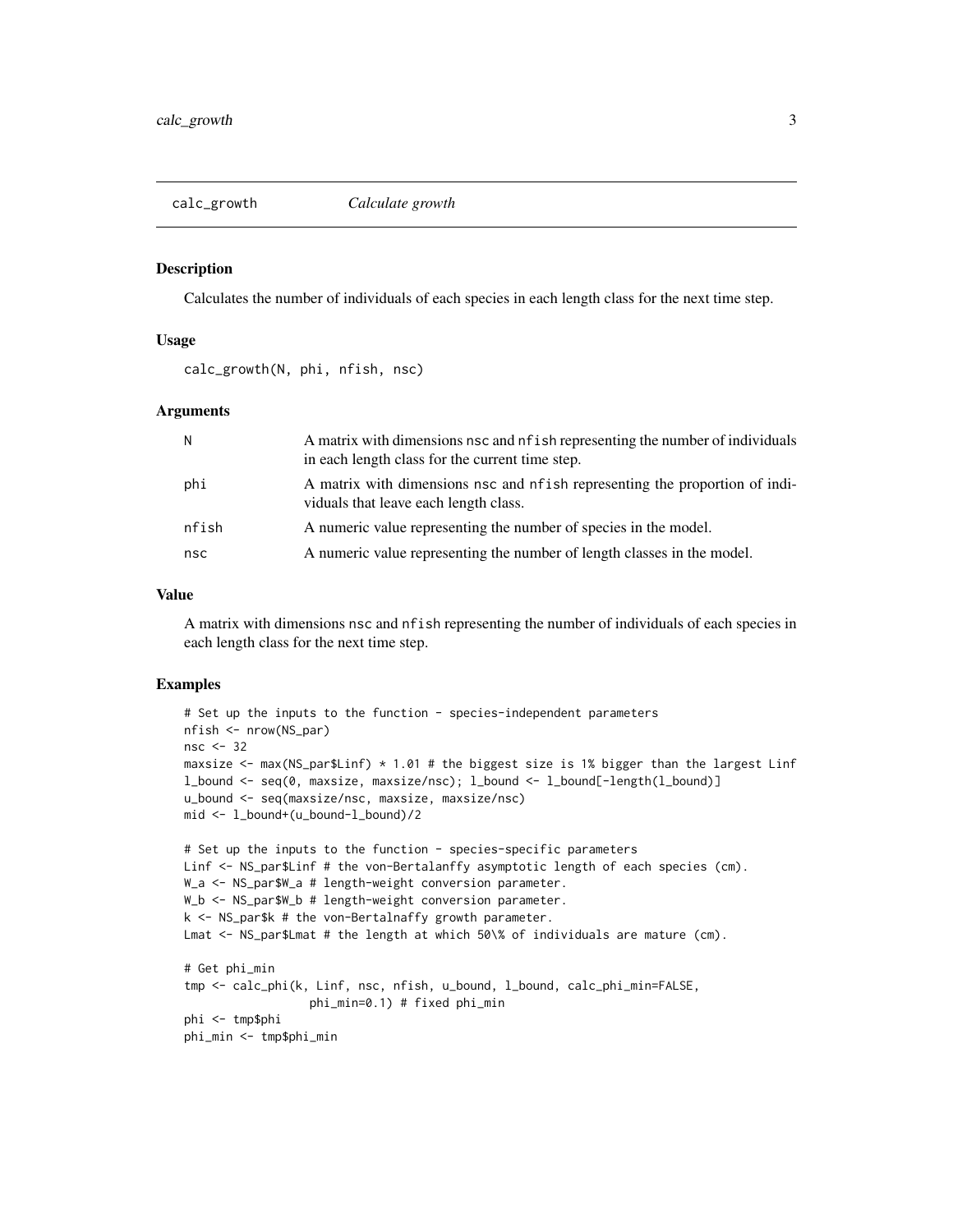```
# Calculate growth increments
tmp <- calc_ration_growthfac(k, Linf, nsc, nfish, l_bound, u_bound, mid, W_a, W_b, phi_min)
sc_Linf <- tmp$sc_Linf
wgt <- tmp$wgt
# Get an initial population
N0 <- get_N0(nsc, nfish, mid, wgt, sc_Linf, intercept=1e10, slope=-5)
# Calculate growth
growth <- calc_growth(N0, phi, nfish, nsc)
```
calc\_LFI *Calculate community indicators*

# Description

Calculates the Large Fish Indicator (LFI), Typical Length (TyL) or Length Quantile (LQ) for the community or a subset of the species.

# Usage

calc\_LFI(wgt, N, bry, prop) calc\_LQ(wgt, u\_bound, N, prob) calc\_TyL(wgt, mid, N)

| wgt     | A matrix with dimensions nsc and nf ish representing the weight of each species<br>in each length class.                                                            |
|---------|---------------------------------------------------------------------------------------------------------------------------------------------------------------------|
| N       | A matrix with dimensions nsc and nf ish representing the number of individuals<br>in each length class for the current time step.                                   |
| bry     | A numeric vector representing the length classes that are larger than length_LFI.                                                                                   |
| prop    | A numeric value between 0 and 1 representing how far along, as a proportion,<br>the value of the large indicator threshold is in the length class that contains it. |
| u_bound | A numeric vector of length nsc representing the upper bounds of the length<br>classes.                                                                              |
| prob    | A numeric value or vector between 0 and 1 denoting the LQ to be calculated.                                                                                         |
| mid     | A numeric vector of length nfish representing the mid-point of the length<br>classes in the model.                                                                  |

<span id="page-3-0"></span>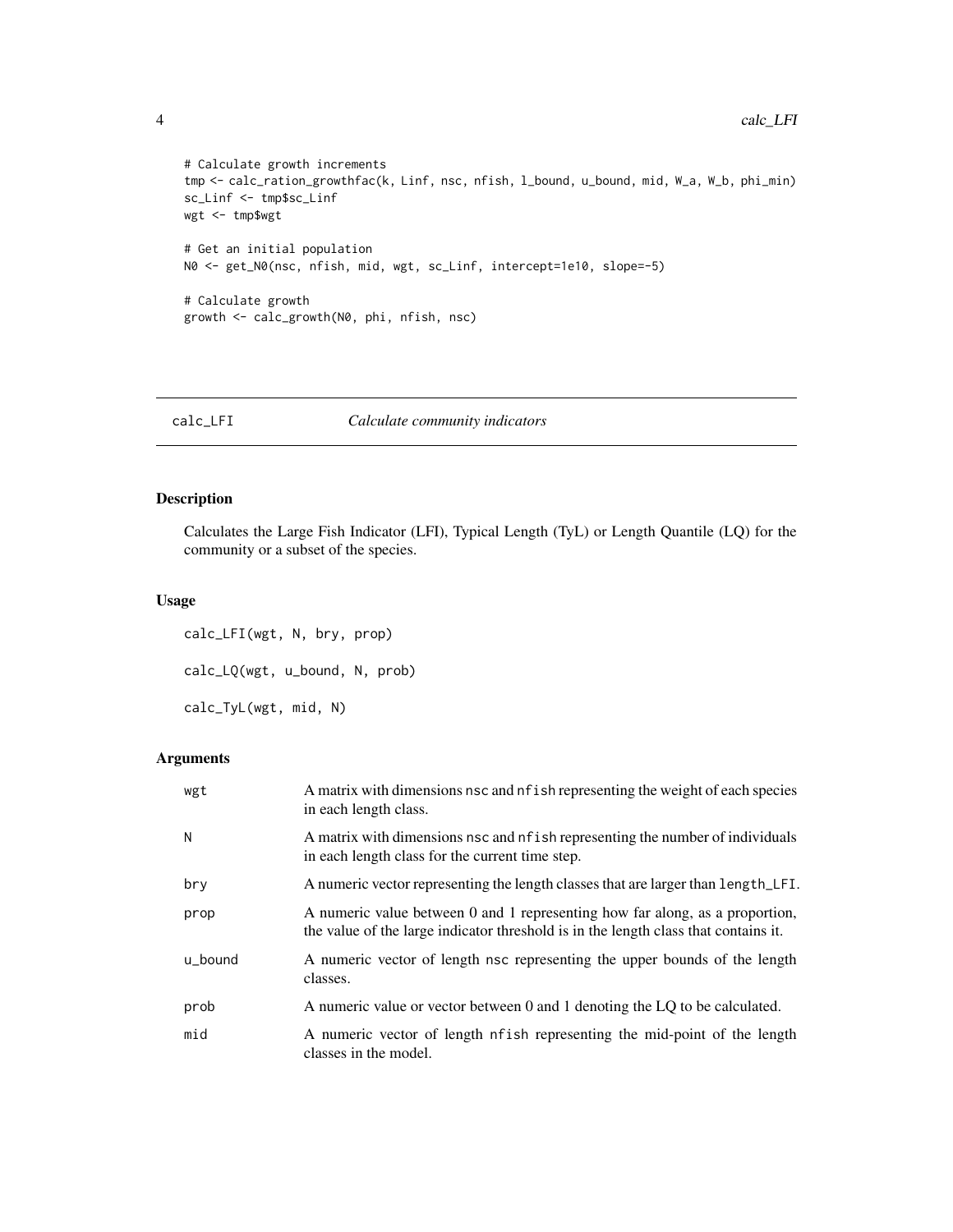<span id="page-4-0"></span> $calc\_M1$  5

#### Value

calc\_LFI returns a numeric value or vector representing the proportion of the biomass in the length classes above bry and in prop of the biomass in the length class bry.

calc\_TYL returns a numeric value or vector representing the biomass-weighted geometric mean length of the community.

calc\_LQ returns a numeric value or vector representing the length at which biomass exceeds a given proportion prob of the total biomass.

# See Also

get indicators

#### Examples

```
# Set up and run the model
NS_params <- LeMansParam(NS_par, tau=NS_tau, eta=rep(0.25, 21), L50=NS_par$Lmat, other=1e11)
effort <- matrix(0.5, 10, dim(NS_params@Qs)[3])
model_run <- run_LeMans(NS_params, years=10, effort=effort)
```

```
# Calculate the LFI for 40cm
bry <- which(NS_params@l_bound<=40 & NS_params@u_bound>40)
length_LFI <- 40
prop <- (length_LFI-NS_params@l_bound[bry])/(NS_params@u_bound[bry]-NS_params@l_bound[bry])
LFI <- calc_LFI(model_run@N[,,101], NS_params@wgt, bry, prop)
```

```
# Calculate TyL for the final time step
calc_TyL(wgt=NS_params@wgt, mid=NS_params@mid, N=model_run@N[,,101])
```

```
# Calculate the LQ for the final time step
calc_LQ(wgt=NS_params@wgt, u_bound=NS_params@u_bound, N=model_run@N[,,101], prob=0.5)
```
calc\_M1 *Calculate background mortality*

### Description

Calculates the background mortality of each species in each length class per time step.

#### Usage

```
calc_M1(
  nsc,
  sc_Linf,
  phi_min,
  natmort_opt = rep("std_RNM", length(sc_Linf)),
  Nmort = rep(0.8, length(sc_Linf)),
  prop = rep(0.75, length(sc_Linf))
```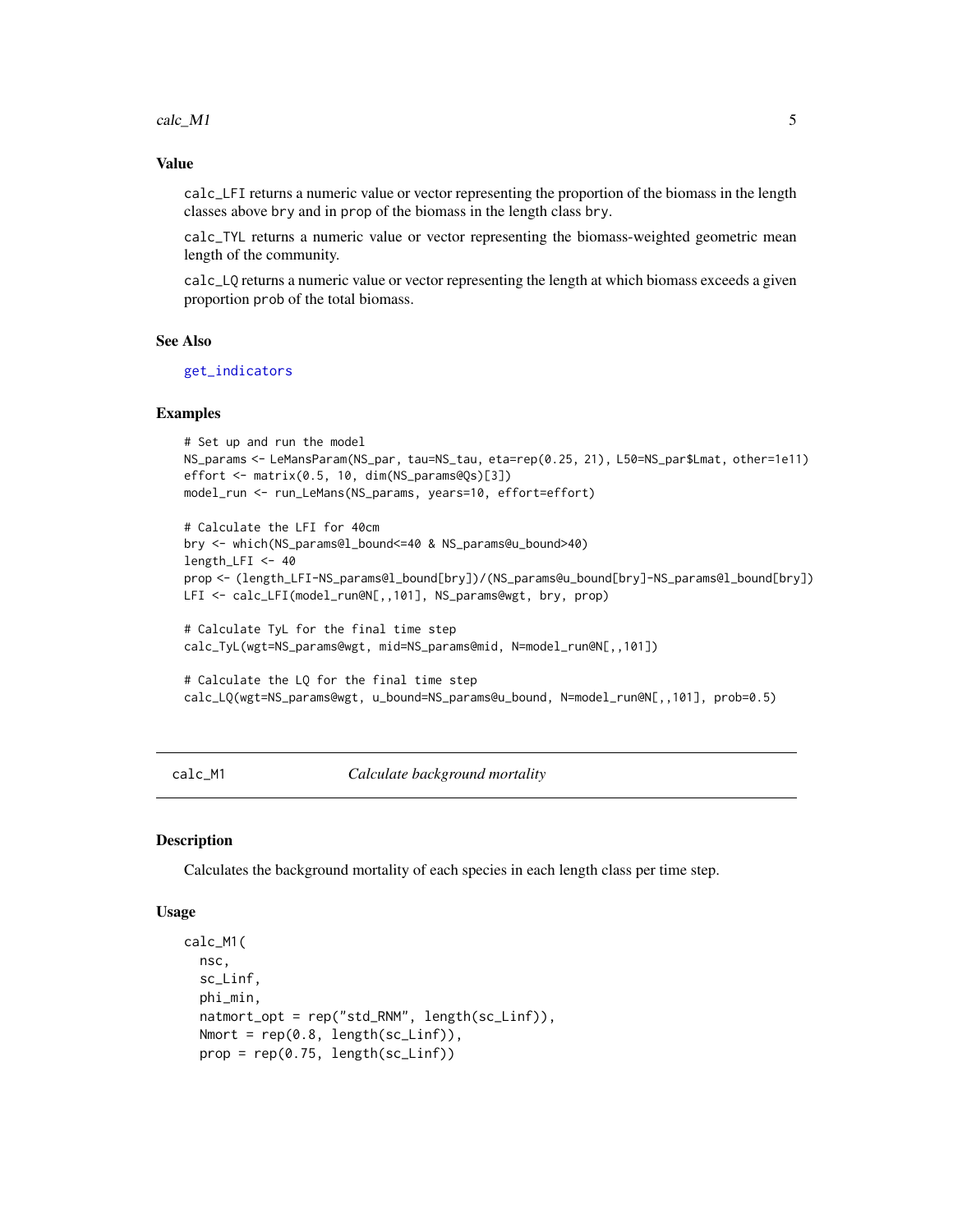```
\mathcal{L}get_M1(nsc, sc_Linf, natmort_opt, Nmort, prop)
calc_M1_stdRNM(nsc, sc_Linf, Nmort = 0.8, prop = 0.75)
calc_M1\_lin(nsc, sc_Linf, Nmort = 0.8)
```
calc\_M1\_constRNM(nsc, sc\_Linf, Nmort = 0.8)

# Arguments

| nsc         | A numeric value representing the number of length classes in the model.                                                                                                                                                                                                      |
|-------------|------------------------------------------------------------------------------------------------------------------------------------------------------------------------------------------------------------------------------------------------------------------------------|
| sc_Linf     | A numeric vector of length nfish for calc_M1 and 1 for get_M1, calc_M1_stdRNM,<br>calc_M1_constRNM and calc_M1_lin, representing the length class at which<br>each species reaches its asymptotic length.                                                                    |
| phi_min     | A numeric value representing the time step of the model.                                                                                                                                                                                                                     |
| natmort_opt | A character vector of length nfish for calc_M1 and 1 for get_M1, describing<br>the mortality function to be used for each species. By default, natmort_opt<br>takes the value "std_RNM", but it can also take "constant" or "linear". See<br>'Details' for more information. |
| Nmort       | A numeric vector of length nf ish representing the maximum background mor-<br>tality of each species. The default is $0.8$ for all species.                                                                                                                                  |
| prop        | A numeric vector of length nf ish representing the proportion of length classes<br>that have a non-zero background mortality. This parameter is required only<br>when the natmort_opt mortality function is used. The default is $0.75$ .                                    |

# Details

The background mortality is defined as the number of individuals that die per year, but not from predation or fishing

#### N\*exp(-M1)

where N is the total number of individuals. This function allows three different models for background mortality: (1) "constant", which gives M1=Nmort for all length classes up to and including the sc\_Linf-th class; (2) "std\_RNM", which gives M1=Nmort for all length classes between floor( $sc\_Linf*prop$ ) and the  $sc\_Linf$ -th class and  $M1=0$  for the rest; and (3) "linear", which gives M1=0 for the first length class, followed by a linear increase in M1 up to and including the sc\_Linf-th length class M1=Nmort and M1=0 for the rest.

# Value

calc\_M1 returns a matrix of dimensions nsc and nfish representing the background mortality of each species for each length class.

get\_M1 returns a numeric vector of length nsc representing the background mortality for each length class.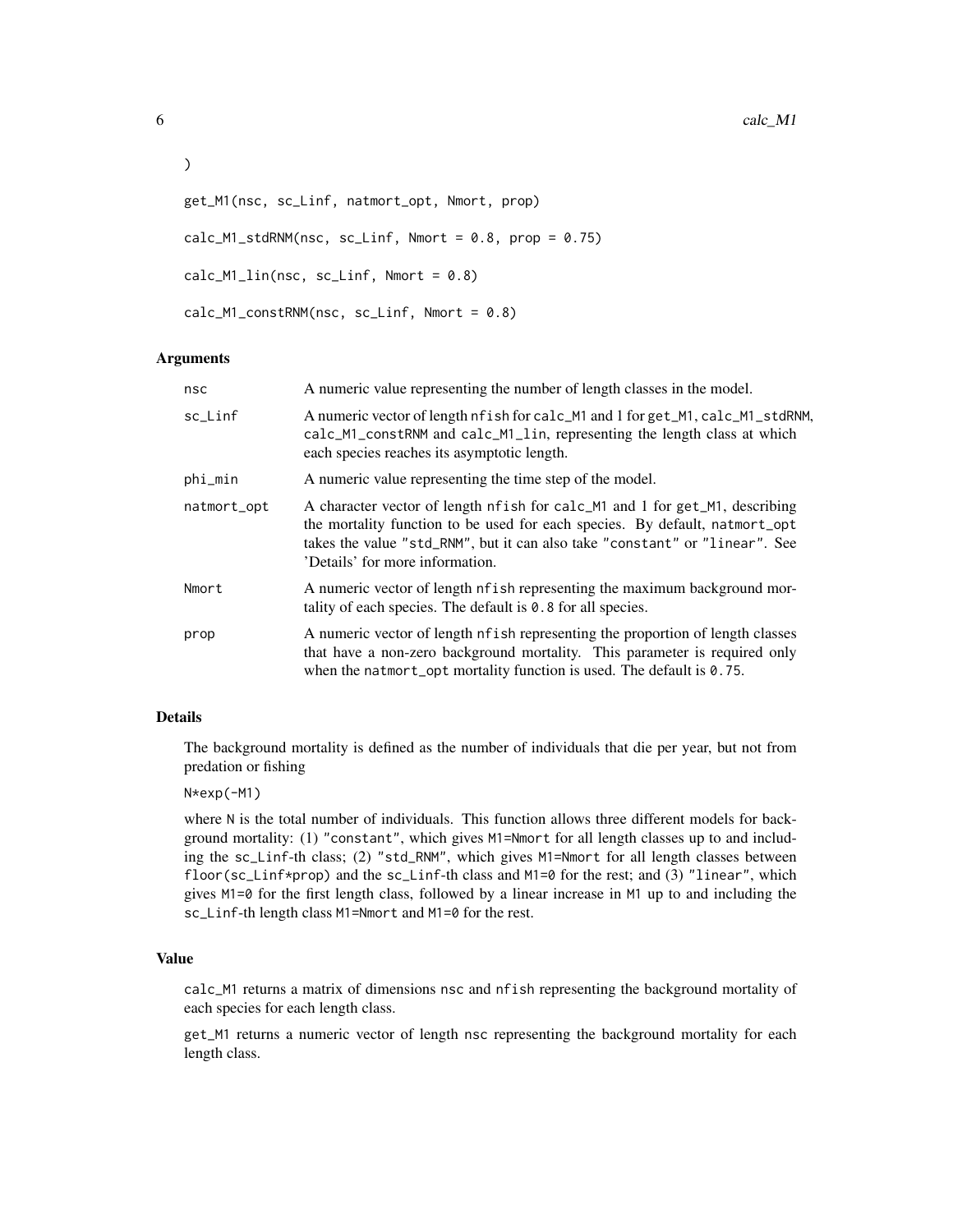calc\_M1\_stdRNM returns a numeric vector of length nsc representing the background mortality for each length class. M1=Nmort for all length classes between floor(sc\_Linf\*prop) and the sc\_Linf-th class and M1=0 for the rest.

calc\_M1\_lin returns a numeric vector of length nsc representing the background mortality for each length class. M1=0 for the first length class. M1 then increases linearly up to and including the sc\_Linf-th length class. For all length classes above sc\_Linf, M1=0.

calc\_M1\_constRNM returns a numeric vector of length nsc representing the background mortality for each length class. M1=Nmort for all length classes up to and including the sc\_Linf-th class. For all length classes above sc\_Linf, M1=0.

#### References

Thorpe, R.B., Jennings, S., Dolder, P.J. (2017). Risks and benefits of catching pretty good yield in multispecies mixed fisheries. *ICES Journal of Marine Science*, 74(8):2097-2106.

#### Examples

```
# Set up the inputs to the function - species-independent parameters
nfish <- nrow(NS_par)
nsc < -32maxsize <- max(NS_par$Linf)*1.01 # the biggest size is 1% bigger than the largest Linf
l_bound <- seq(0, maxsize, maxsize/nsc); l_bound <- l_bound[-length(l_bound)]
u_bound <- seq(maxsize/nsc, maxsize, maxsize/nsc)
mid <- l_bound+(u_bound-l_bound)/2
# Set up the inputs to the function - species-specific parameters
Linf <- NS_par$Linf # the von-Bertalanffy asymptotic length of each species (cm).
W_a <- NS_par$W_a # length-weight conversion parameter.
W_b <- NS_par$W_b # length-weight conversion parameter.
k <- NS_par$k # the von-Bertalnaffy growth parameter.
Lmat <- NS_par$Lmat # the length at which 50\% of individuals are mature (cm).
# Get phi_min
tmp <- calc_phi(k, Linf, nsc, nfish, u_bound, l_bound, calc_phi_min=FALSE,
                  phi_min=0.1) # fixed phi_min
phi_min <- tmp$phi_min
# Calculate growth increments
tmp <- calc_ration_growthfac(k, Linf, nsc, nfish, l_bound, u_bound, mid, W_a, W_b, phi_min)
sc_Linf <- tmp$sc_Linf
# Calculate background mortality with natmort_opt="std_RNM", Nmort=0.8 and prop=0.75 for all species
M1 <- calc_M1(nsc, sc_Linf, phi_min)
# Get background mortality with natmort_opt="std_RNM", Nmort=0.8 and prop=0.75 for all species
natmort_opt <- "std_RNM"
Nmort <-0.8prop \leq -0.75get_M1(nsc, sc_Linf, natmort_opt, Nmort, prop)
# Calculate standard residual background mortality
```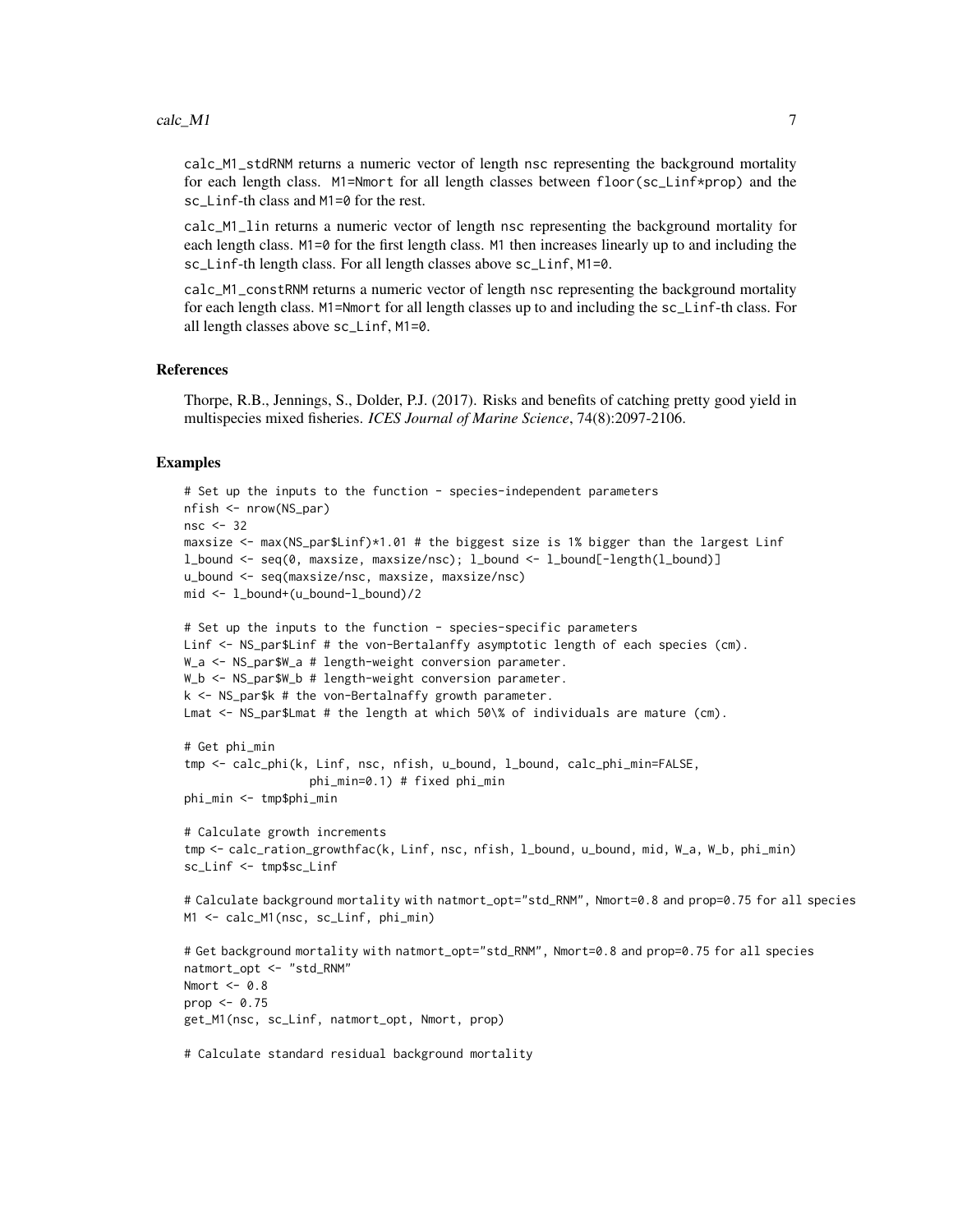```
M1_stdRNM <- calc_M1_stdRNM(nsc, sc_Linf)
# Calculate linear background mortality
M1_lin <- calc_M1_lin(nsc, sc_Linf,Nmort=0.3)
# Calculate constant residual background mortality
M1_constRNM <- calc_M1_constRNM(nsc, sc_Linf)
```
# <span id="page-7-1"></span>calc\_M2 *Calculate predation mortality*

#### Description

Calculates the predation mortality for each species in each length class.

#### Usage

calc\_M2(N, ration, wgt, nfish, nsc, other, sc\_Linf, suit\_M2)

#### Arguments

| N       | A matrix with dimensions nsc and nf ish representing the number of individuals<br>in each length class for the current time step.                                                                                                      |
|---------|----------------------------------------------------------------------------------------------------------------------------------------------------------------------------------------------------------------------------------------|
| ration  | A matrix with dimensions nsc and nfish representing the amount of food re-<br>quired for fish of a given species and length class to grow according to the von<br>Bertalanffy growth curve in a time step.                             |
| wgt     | A matrix with dimensions nsc and nf ish representing the weight of each species<br>in each length class.                                                                                                                               |
| nfish   | A numeric value representing the number of species in the model.                                                                                                                                                                       |
| nsc     | A numeric value representing the number of length classes in the model.                                                                                                                                                                |
| other   | A numeric value representing the amount of other food $(g)$ available from prey<br>that is not explicitly represented in the model.                                                                                                    |
| sc_Linf | A numeric vector of length nsc representing the length class at which each<br>species reaches its asymptotic length.                                                                                                                   |
| suit_M2 | A list object of length nf ish. Each element in the list is an array of dimensions<br>nsc, nsc and nfish containing a value between zero and 1 representing prey<br>preference and prey suitability for each species and length class. |

# Details

The predation mortality of the ith species in the jth length class is

sum\_m(sum\_n(I[j,i]\*N[j,i]\*suit\_M2[[m]][n,j,i]/

(sum\_k(sum\_l(suit\_M2[[m]][n,l,k]wgt[l,k]N[l,k]))+other)))

where sum\_m represents the sum over all m, sum\_n represents the sum over all n, sum\_1 represents the sum over all l and sum\_k represents the sum over all k. This equation corresponds to a Holling type-II functional response. See equation 8 of Hall et al. (2006) for more details.

<span id="page-7-0"></span>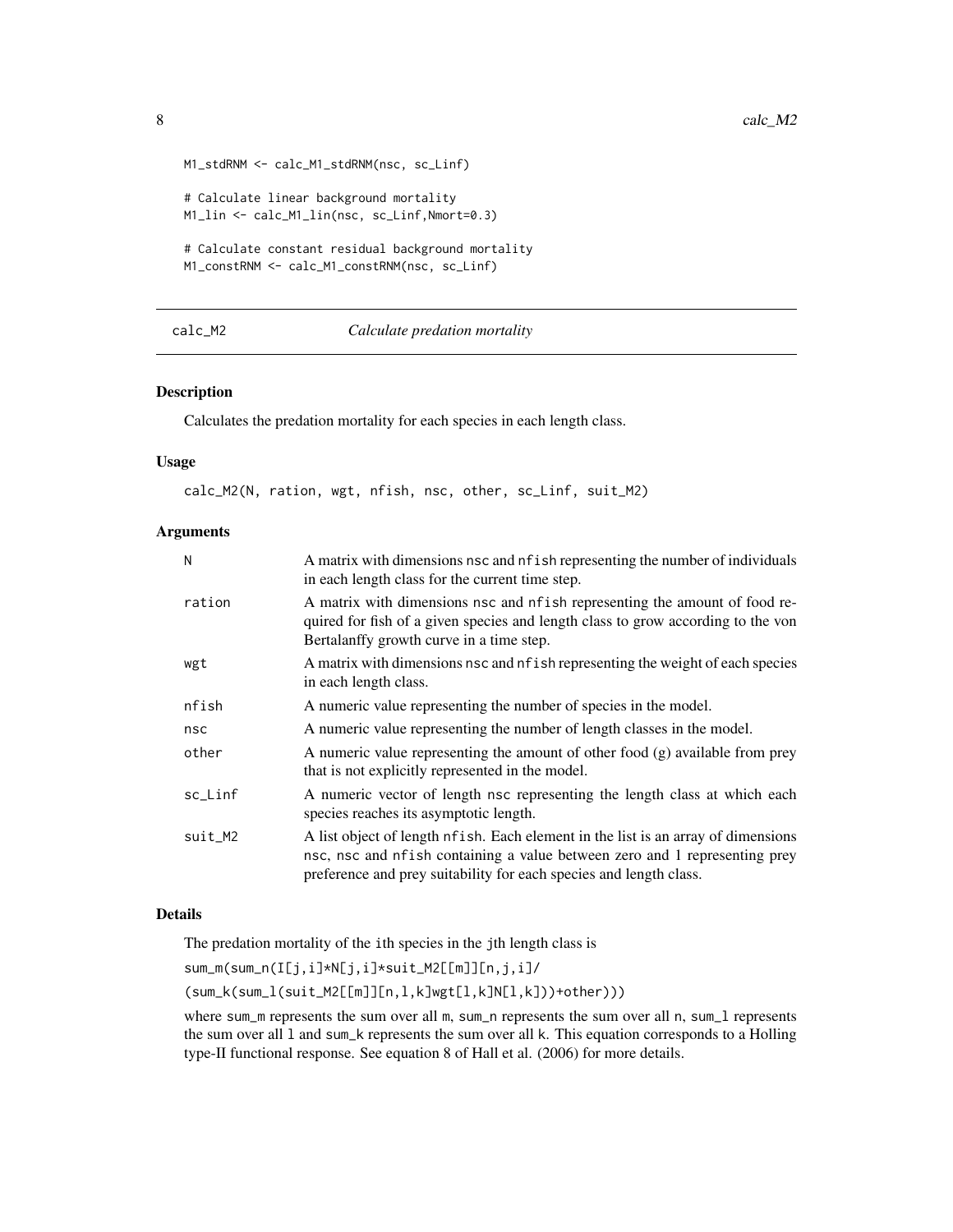#### $\text{calc}\_\text{M2}$  9

#### Value

A matrix with dimensions nsc and nfish representing the the predation mortality for each species in each length class.

#### References

Hall, S. J., Collie, J. S., Duplisea, D. E., Jennings, S., Bravington, M., & Link, J. (2006). A lengthbased multispecies model for evaluating community responses to fishing. *Canadian Journal of Fisheries and Aquatic Sciences*, 63(6):1344-1359.

#### Examples

```
# Set up the inputs to the function - species-independent parameters
nfish <- nrow(NS_par)
nsc <-32maxsize \leq max(NS_par$Linf)*1.01 # the biggest size is 1% bigger than the largest Linf
l_bound <- seq(0, maxsize, maxsize/nsc); l_bound <- l_bound[-length(l_bound)]
u_bound <- seq(maxsize/nsc, maxsize, maxsize/nsc)
mid < -1 bound+(u_bound-1_bound)/2
# Set up the inputs to the function - species-specific parameters
Linf <- NS_par$Linf # the von-Bertalanffy asymptotic length of each species (cm).
W_a <- NS_par$W_a # length-weight conversion parameter.
W_b <- NS_par$W_b # length-weight conversion parameter.
k <- NS_par$k # the von-Bertalnaffy growth parameter.
Lmat <- NS_par$Lmat # the length at which 50\% of individuals are mature (cm).
# Get phi_min
tmp <- calc_phi(k, Linf, nsc, nfish, u_bound, l_bound, calc_phi_min=FALSE,
                  phi_min=0.1) # fixed phi_min
phi <- tmp$phi
phi_min <- tmp$phi_min
# Calculate growth increments
tmp <- calc_ration_growthfac(k, Linf, nsc, nfish, l_bound, u_bound, mid, W_a, W_b, phi_min)
ration <- tmp$ration
sc_Linf <- tmp$sc_Linf
wgt <- tmp$wgt
g_eff <- tmp$g_eff
# Calculate predator-prey size preferences
prefs <- calc_prefs(pred_mu=-2.25, pred_sigma=0.5, wgt, sc_Linf)
# Calculate prey preference and prey suitability
suit_M2 <- calc_suit_vect(nsc, nfish, sc_Linf, prefs, NS_tau)
# Get an initial population
N0 <- get_N0(nsc, nfish, mid, wgt, sc_Linf, intercept=1e10, slope=-5)
# Calculate the predation mortality
M2 <- calc_M2(N0, ration, wgt, nfish, nsc, other=1e12, sc_Linf, suit_M2)
```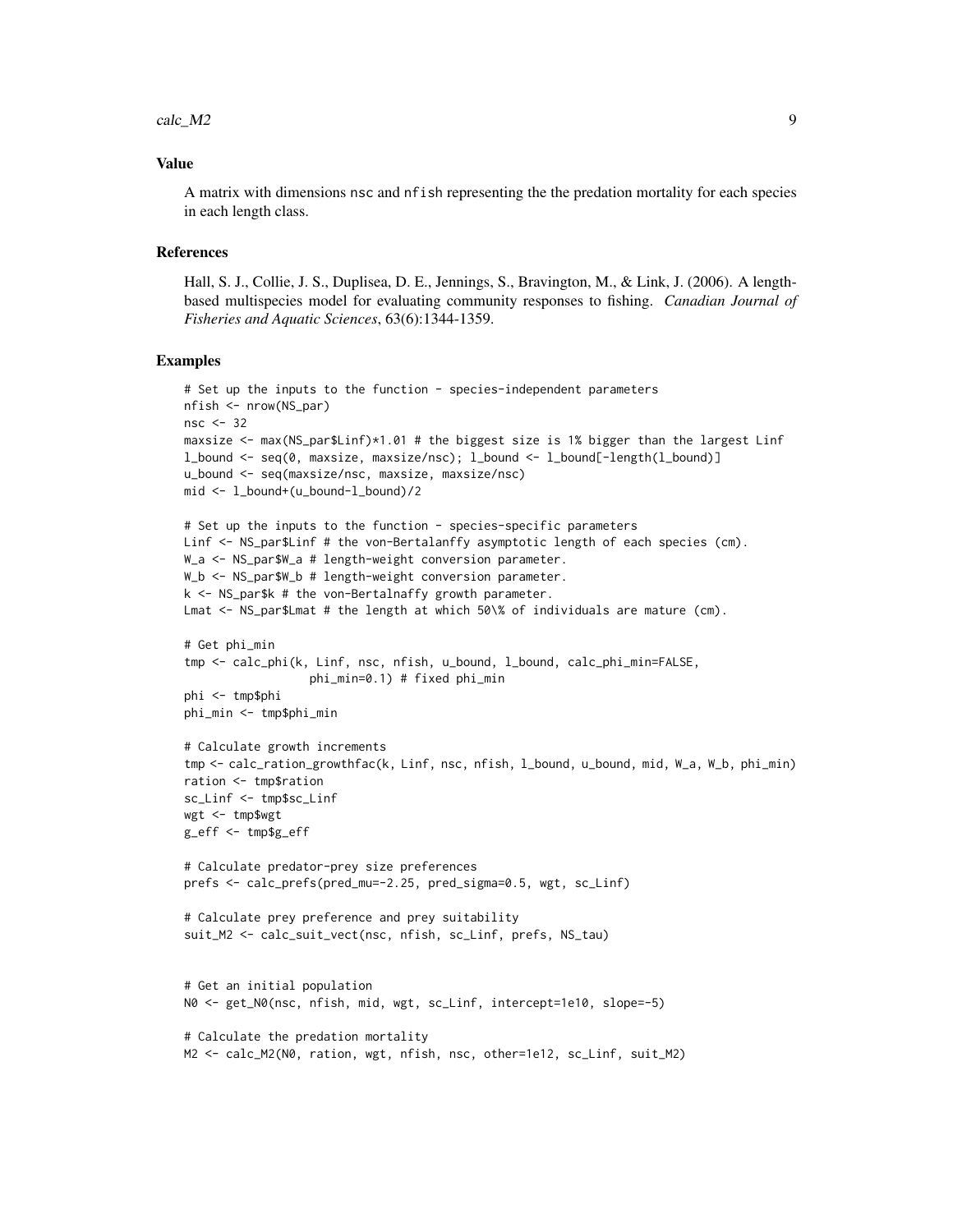<span id="page-9-0"></span>

#### Description

Calculates the proportion of individuals that are mature for each species and length class.

# Usage

calc\_mature(Lmat, nfish, mid, kappa, sc\_Linf, eps = 1e-05, force\_mature = TRUE)

# Arguments

| Lmat         | A numeric vector of length nf ish representing the length at which 50% of indi-<br>viduals are mature for each species.    |
|--------------|----------------------------------------------------------------------------------------------------------------------------|
| nfish        | A numeric value representing the number of species in the model.                                                           |
| mid          | A numeric vector of length nfish representing the mid-point of the length<br>classes in the model.                         |
| kappa        | A numeric vector of length nf ish representing the rate of change from immatu-<br>rity to maturity for each species.       |
| sc_Linf      | A numeric vector of length nsc representing the length class at which each<br>species reaches its asymptotic length.       |
| eps          | A numeric value specifying a numerical offset. The default is 1e-5.                                                        |
| force_mature | A logical statement indicating whether to force all fish in the largest length class<br>to be mature. The default is TRUE. |

# Details

The proportion of individuals in the jth length class of the ith species that are mature is described by a logistic model

1/(1+exp(-kappa[i]\*(mid[j]-Lmat[i])))

#### Value

A matrix with dimensions nsc and nfish and elements in the range 0-1 representing the proportion of individuals that are mature for each species and length class.

# References

Hall, S. J., Collie, J. S., Duplisea, D. E., Jennings, S., Bravington, M., & Link, J. (2006). A lengthbased multispecies model for evaluating community responses to fishing. *Canadian Journal of Fisheries and Aquatic Sciences*, 63(6):1344-1359.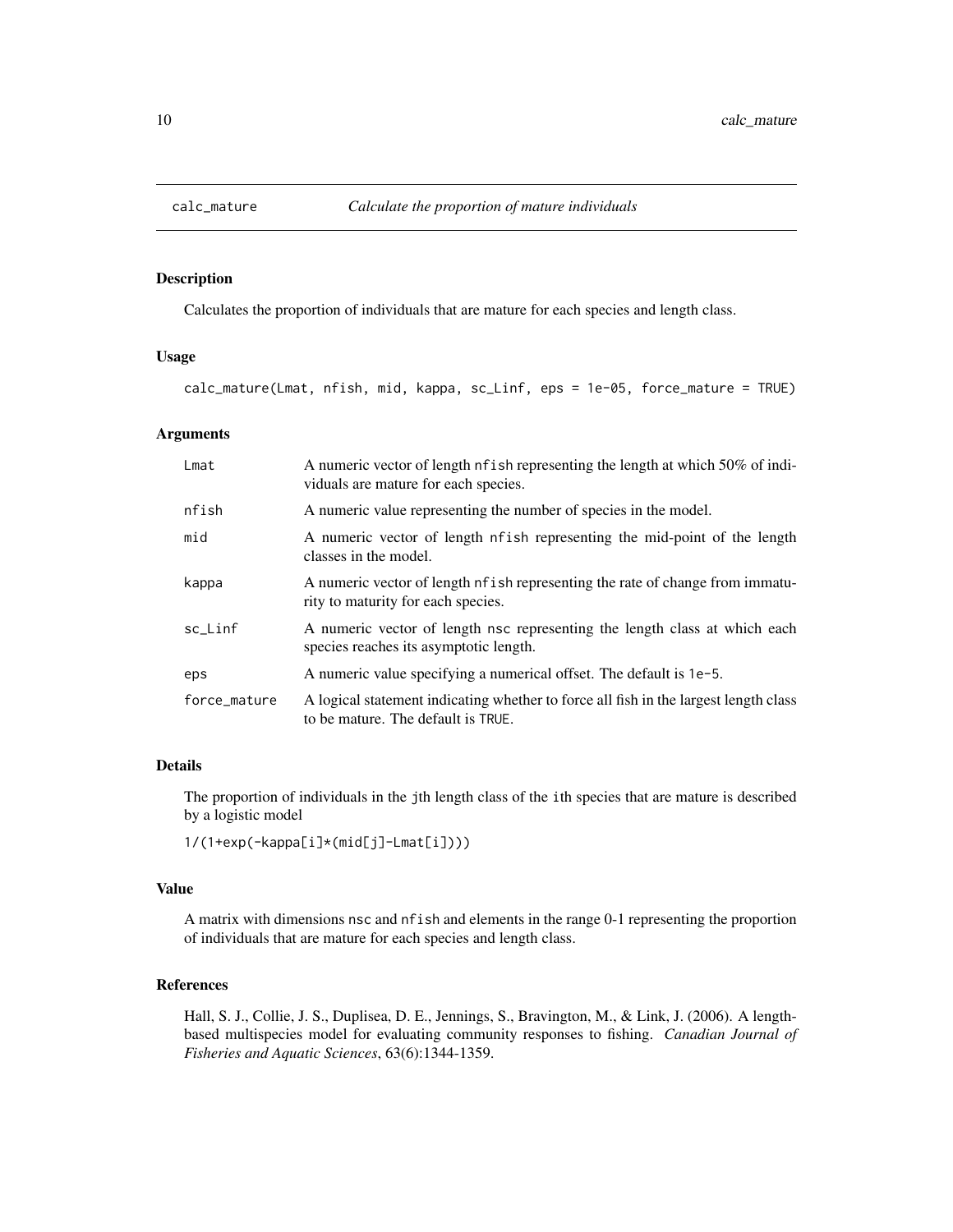#### <span id="page-10-0"></span>calc\_phi 11

#### Examples

```
# Set up the inputs to the function - species-independent parameters
nfish <- nrow(NS_par)
nsc <- 32
maxsize <- max(NS_par$Linf)*1.01 # the biggest size is 1% bigger than the largest Linf
l_bound <- seq(0, maxsize, maxsize/nsc); l_bound <- l_bound[-length(l_bound)]
u_bound <- seq(maxsize/nsc, maxsize, maxsize/nsc)
mid <- l_bound+(u_bound-l_bound)/2
# Set up the inputs to the function - species-specific parameters
Linf <- NS_par$Linf # the von-Bertalanffy asymptotic length of each species (cm).
W_a <- NS_par$W_a # length-weight conversion parameter.
W_b <- NS_par$W_b # length-weight conversion parameter.
k <- NS_par$k # the von-Bertalnaffy growth parameter.
Lmat <- NS_par$Lmat # the length at which 50\% of individuals are mature (cm).
# Get phi_min
tmp <- calc_phi(k, Linf, nsc, nfish, u_bound, l_bound, calc_phi_min=FALSE,
                  phi_min=0.1) # fixed phi_min
phi <- tmp$phi
phi_min <- tmp$phi_min
# Calculate growth increments
tmp <- calc_ration_growthfac(k, Linf, nsc, nfish, l_bound, u_bound, mid, W_a, W_b, phi_min)
sc_Linf <- tmp$sc_Linf
# Calculate the proportion of mature individuals
mature <- calc_mature(Lmat, nfish, mid, kappa=rep(10, nfish), sc_Linf)
```

| calc_phi |  |  |
|----------|--|--|
|          |  |  |

calc\_phi *Calculate the proportion of individuals that leave each length class for each species each length class each time step.*

# Description

Calculate the proportion of individuals of each species that leave each length class at each time step.

#### Usage

```
calc_phi(
  k,
  Linf,
  nsc,
  nfish,
  u_bound,
  l_bound,
  calc_phi_min = FALSE,
  phi_min = 0.1)
```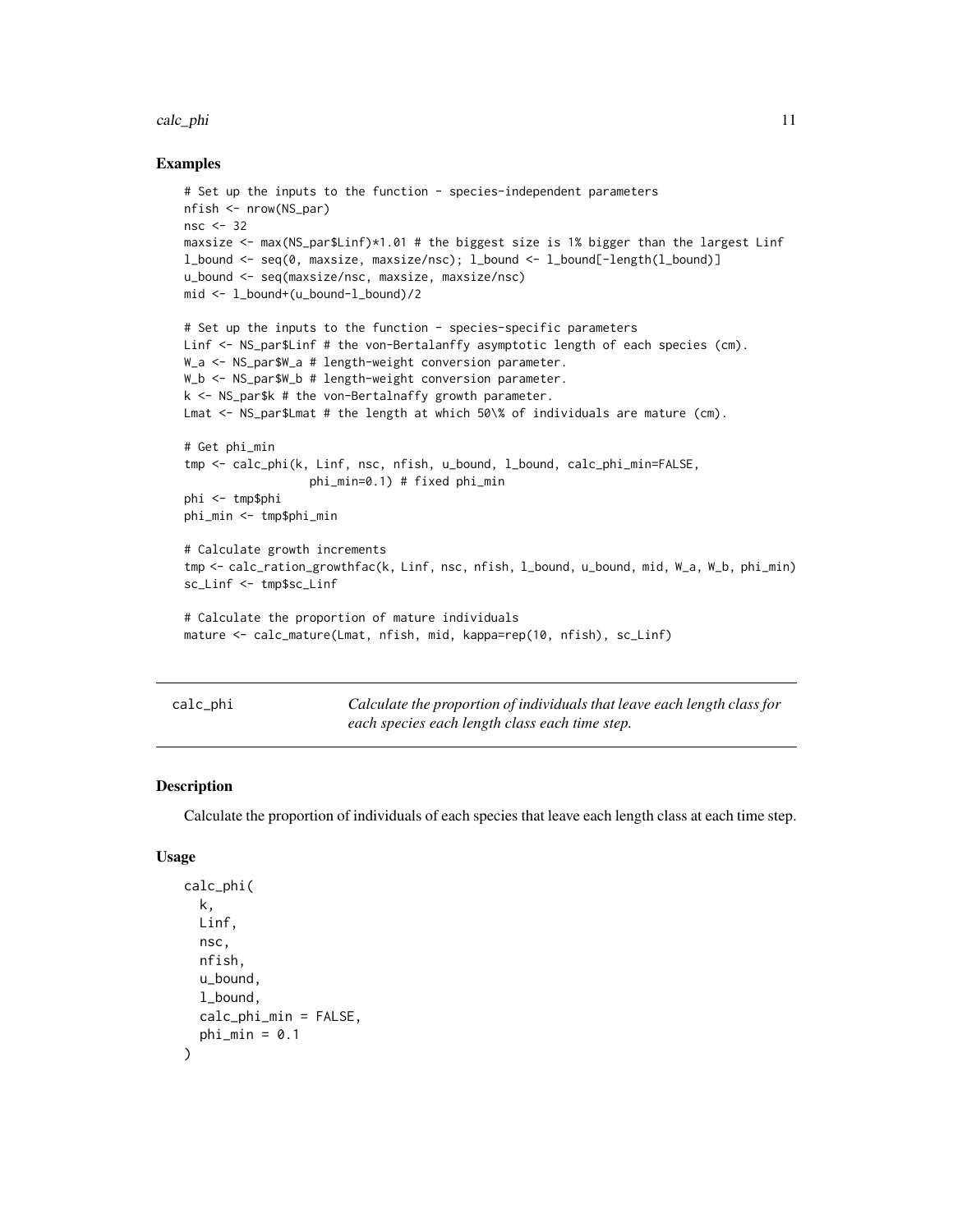# Arguments

| k            | A numeric vector of length nf ish representing the von Bertalanffy growth pa-<br>rameter $(1/yr)$ for each species.                                              |
|--------------|------------------------------------------------------------------------------------------------------------------------------------------------------------------|
| Linf         | A numeric vector of length nfish representing the asymptotic length of each<br>species.                                                                          |
| nsc          | A numeric value representing the number of length classes in the model.                                                                                          |
| nfish        | A numeric value representing the number of species in the model.                                                                                                 |
| u_bound      | A numeric vector of length nsc representing the upper bounds of the length<br>classes.                                                                           |
| 1_bound      | A numeric vector of length nsc representing the lower bounds of the length<br>classes.                                                                           |
| calc_phi_min | A logical statement indicating whether phi_min should be calculated within the<br>function. The default is FALSE.                                                |
| phi_min      | A fixed numeric value of phi_min, which represents the time step of the model.<br>This is only required if $calc_{phi} = Falc_{phi} = Falc_{phi} = Salc_{phi}$ . |

#### Details

Calculates the time (yrs) for an average fish to grow from the lower to the upper bound of a length class assuming von Bertalanffy growth. The values are scaled to the fastest growing fish and length class combination in order to calculate the proportion of individuals leaving each length class in a time step.

#### Value

A list object containing phi and phi\_min. phi is a matrix of dimensions nsc and nfish representing the proportion of individuals of each species that leave each length class. phi\_min is a numeric value representing the time step of the model.

#### **References**

Hilborn, R. & Walters, C.J. (1992). Quantitative Fisheries Stock Assessment. Springer.

von Bertalanffy, L. (1957). Quantitative Laws in Metabolism and Growth. *The Quarterly Review of Biology*, 32:217-231.

#### Examples

```
# Set up the inputs to the function - species-independent parameters
nfish <- nrow(NS_par)
nsc <- 32
maxsize <- max(NS_par$Linf)*1.01 # the biggest size is 1% bigger than the largest Linf
l_bound <- seq(0, maxsize, maxsize/nsc); l_bound <- l_bound[-length(l_bound)]
u_bound <- seq(maxsize/nsc, maxsize, maxsize/nsc)
mid <- l_bound+(u_bound-l_bound)/2
```
# Set up the inputs to the function - species-specific parameters Linf <- NS\_par\$Linf # the von-Bertalanffy asymptotic length of each species (cm).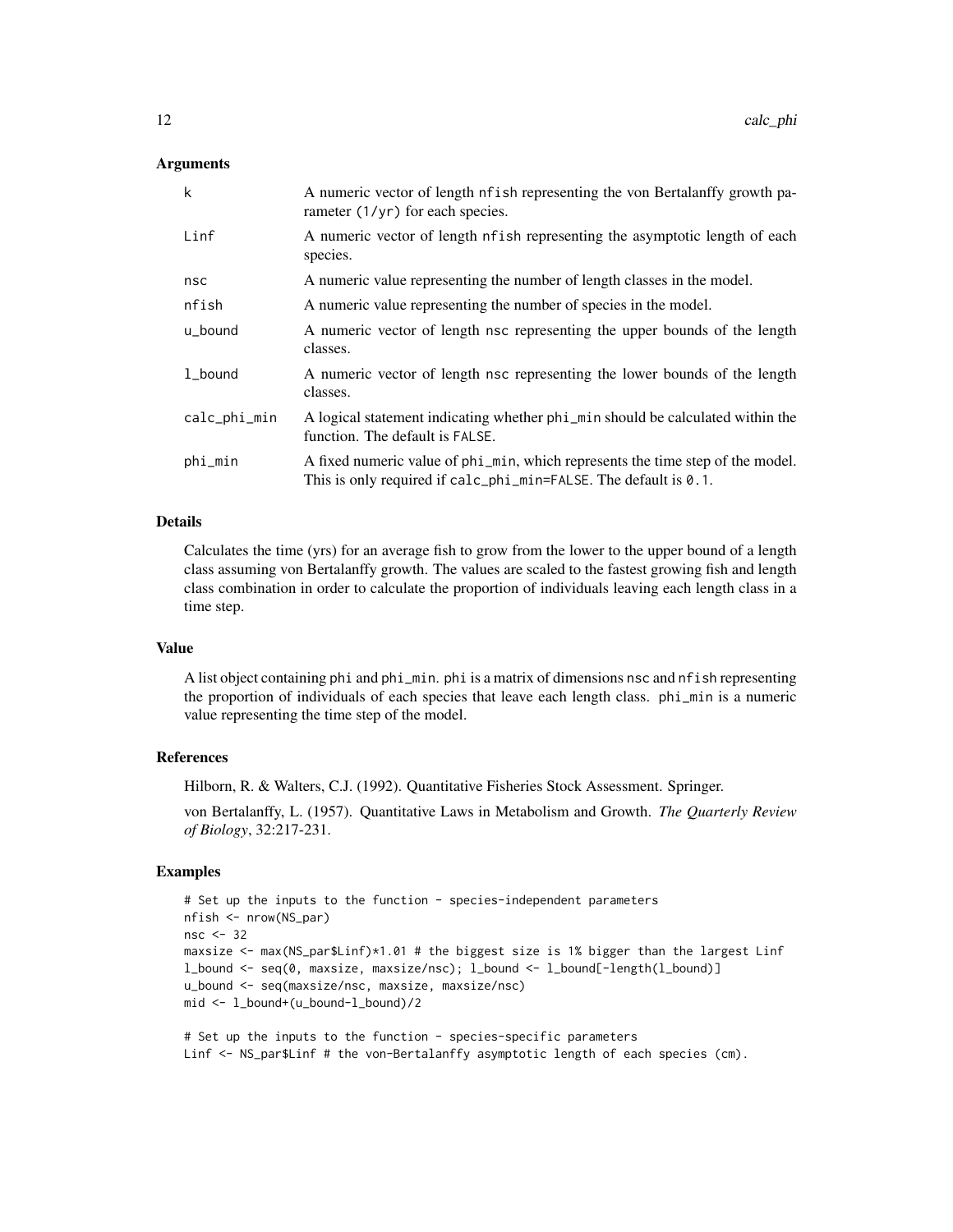#### <span id="page-12-0"></span>calc\_prefs 13

```
W_a <- NS_par$W_a # length-weight conversion parameter.
W_b <- NS_par$W_b # length-weight conversion parameter.
k <- NS_par$k # the von-Bertalnaffy growth parameter.
Lmat <- NS_par$Lmat # the length at which 50\% of individuals are mature (cm).
# Calculate the proportion of individuals that leave each length class
# with and without a fixed value for phi_min
tmp <- calc_phi(k, Linf, nsc, nfish, u_bound, l_bound, calc_phi_min=FALSE,
                  phi_min=0.1) # fixed phi_min
phi <- tmp$phi
phi_min <- tmp$phi_min
tmp <- calc_phi(k, Linf, nsc, nfish, u_bound, l_bound, calc_phi_min=TRUE) # without fixed phi_min
phi <- tmp$phi
phi_min <- tmp$phi_min
```
calc\_prefs *Calculate predator-prey size preferences*

#### Description

Calculates the size preference of each predator species in each length class for each prey species in each length class.

#### Usage

calc\_prefs(pred\_mu, pred\_sigma, wgt, sc\_Linf)

### **Arguments**

| pred_mu    | A numeric value representing the preferred predator-prey mass ratio.                                                 |
|------------|----------------------------------------------------------------------------------------------------------------------|
| pred_sigma | A numeric value representing the width of the weight preference function.                                            |
| wgt        | A matrix with dimensions nsc and nf ish representing the weight of each species<br>in each length class.             |
| sc Linf    | A numeric vector of length nsc representing the length class at which each<br>species reaches its asymptotic length. |

# Details

A predator of species i in length class j has a size preference for species k in length class l equal to

exp(-(log10(wgt[l,k]/wgt[j,i])-pred\_mu)^2/(2\*pred\_sigma)).

#### Value

An array of dimensions nsc, nfish, nsc and nfish. The first and second dimensions represent the prey species whereas the third and fourth dimensions represent the predator species.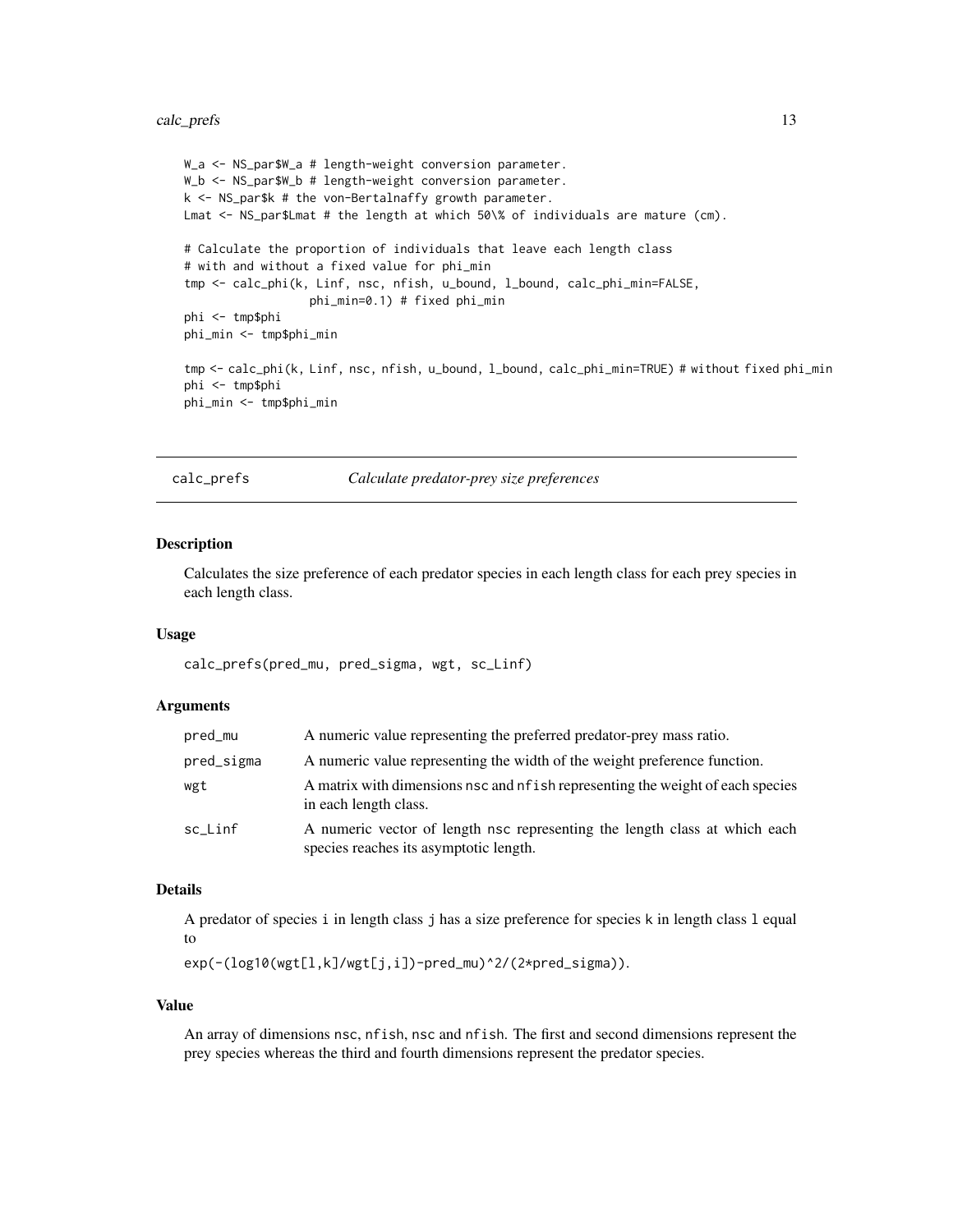#### <span id="page-13-0"></span>References

Hall, S. J., Collie, J. S., Duplisea, D. E., Jennings, S., Bravington, M., & Link, J. (2006). A lengthbased multispecies model for evaluating community responses to fishing. *Canadian Journal of Fisheries and Aquatic Sciences*, 63(6):1344-1359.

Ursin, E. (1973). On the prey size preferences of cod and dab. *Meddelelser fra Danmarks Fiskeri-og Havundersgelser*, 7:85-98.

#### Examples

```
# Set up the inputs to the function - species-independent parameters
nfish <- nrow(NS_par)
nsc <- 32
maxsize <- max(NS_par$Linf)*1.01 # the biggest size is 1% bigger than the largest Linf
l_bound <- seq(0, maxsize, maxsize/nsc); l_bound <- l_bound[-length(l_bound)]
u_bound <- seq(maxsize/nsc, maxsize, maxsize/nsc)
mid <- l_bound+(u_bound-l_bound)/2
# Set up the inputs to the function - species-specific parameters
Linf <- NS_par$Linf # the von-Bertalanffy asymptotic length of each species (cm).
W_a <- NS_par$W_a # length-weight conversion parameter.
W_b <- NS_par$W_b # length-weight conversion parameter.
k \leq -NS\_park # the von-Bertalnaffy growth parameter.
Lmat <- NS_par$Lmat # the length at which 50\% of individuals are mature (cm).
# Get phi_min
tmp <- calc_phi(k, Linf, nsc, nfish, u_bound, l_bound, calc_phi_min=FALSE,
                  phi_min=0.1) # fixed phi_min
phi_min <- tmp$phi_min
# Calculate growth increments
tmp <- calc_ration_growthfac(k, Linf, nsc, nfish, l_bound, u_bound, mid, W_a, W_b, phi_min)
sc_Linf <- tmp$sc_Linf
wgt <- tmp$wgt
# Calculate predator-prey size preferences
prefs <- calc_prefs(pred_mu=-2.25, pred_sigma=0.5, wgt, sc_Linf)
```
calc\_Q *Calculate gear catchability*

#### **Description**

Calculates the catchability for each fishing gear.

#### Usage

```
calc_Q(
  curve = rep("logistic", nfish),
```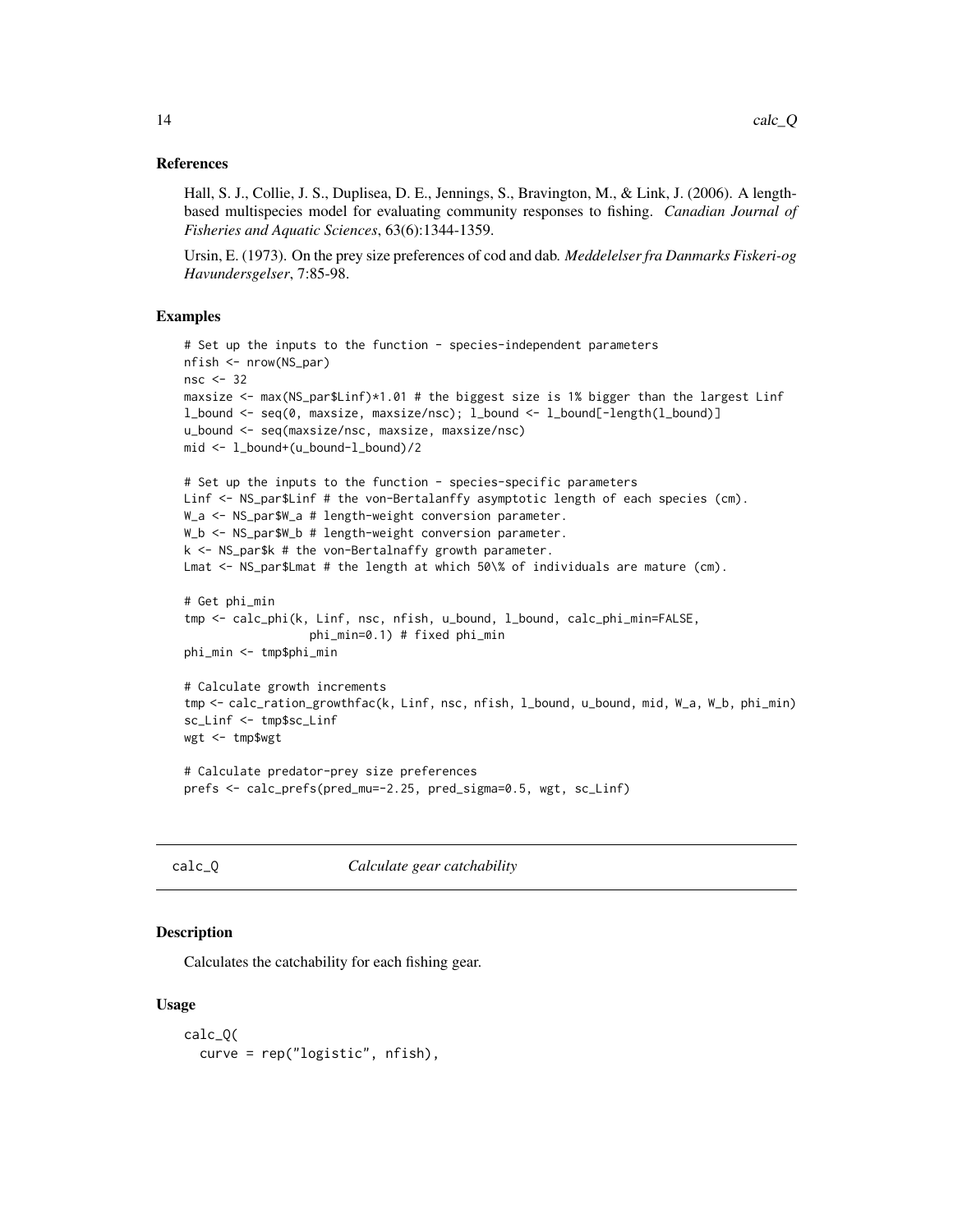#### $calc_Q$  15

```
species = ((0:(\text{length}(curve) - 1))\text{%nfish}) + 1,max_catchability = rep(1, length(curve)),
 gear_name = paste("gear_", 1:length(curve), sep = ""),
 custom = NULL,
 nsc,
 nfish,
 l_bound,
 u_bound,
 mid,
 eps = 1e-05,
  species_names,
  ...
\mathcal{L}get_Q(curve, species, gear_name, nsc, nfish, l_bound, u_bound, mid, eps, ...)
logistic_catch(species, nsc, nfish, mid, eps, L50 = 50, eta = 0.25, ...)
log_gaussian_catch(species, nsc, nfish, mid, eps, Lmu = 50, Lsigma = 1, ...)
knife_edge_catch(species, nsc, nfish, l_bound, u_bound, Lmin = 50, ...)
```

| curve            | A character vector of almost any length describing the type of curve to be used<br>to determine the catchability of each species by the fishing gear. By default,<br>curve is a character vector of length nfish that takes the value "logistic"<br>in each element, but it can also take "log-gaussian" or "knife-edge". If a<br>custom curve is required for a particular species and/or fishing gear, the curve<br>must be specified in custom. See 'Details' for more information. |  |
|------------------|----------------------------------------------------------------------------------------------------------------------------------------------------------------------------------------------------------------------------------------------------------------------------------------------------------------------------------------------------------------------------------------------------------------------------------------------------------------------------------------|--|
| species          | A numeric or character vector of the same length as curve describing the species<br>that each element of curve relates to. By default, species is a numeric vector<br>of length curve that takes the values (0: (length(curve)-1))%%(nfish)+1.                                                                                                                                                                                                                                         |  |
| max_catchability |                                                                                                                                                                                                                                                                                                                                                                                                                                                                                        |  |
|                  | A numeric vector of length curve describing the maximum catchability for each<br>catchability curve.                                                                                                                                                                                                                                                                                                                                                                                   |  |
| gear_name        | A character vector of the same length as curve and species describing the<br>fishing gear that each element of curve and species relates to. By default,<br>gear_name is a character vector of length curve that takes the value paste("gear_", 1: length(curve),<br>$=$ "").                                                                                                                                                                                                          |  |
| custom           | An array of dimensions nsc, nfish and the number of custom catchability<br>curves that are required. custom represents the catchability of each species by<br>the gears specified using custom catchability curves. By default, custom is set<br>to NULL.                                                                                                                                                                                                                              |  |
| nsc              | A numeric value representing the number of length classes in the model.                                                                                                                                                                                                                                                                                                                                                                                                                |  |
| nfish            | A numeric value representing the number of fish species in the model.                                                                                                                                                                                                                                                                                                                                                                                                                  |  |
|                  |                                                                                                                                                                                                                                                                                                                                                                                                                                                                                        |  |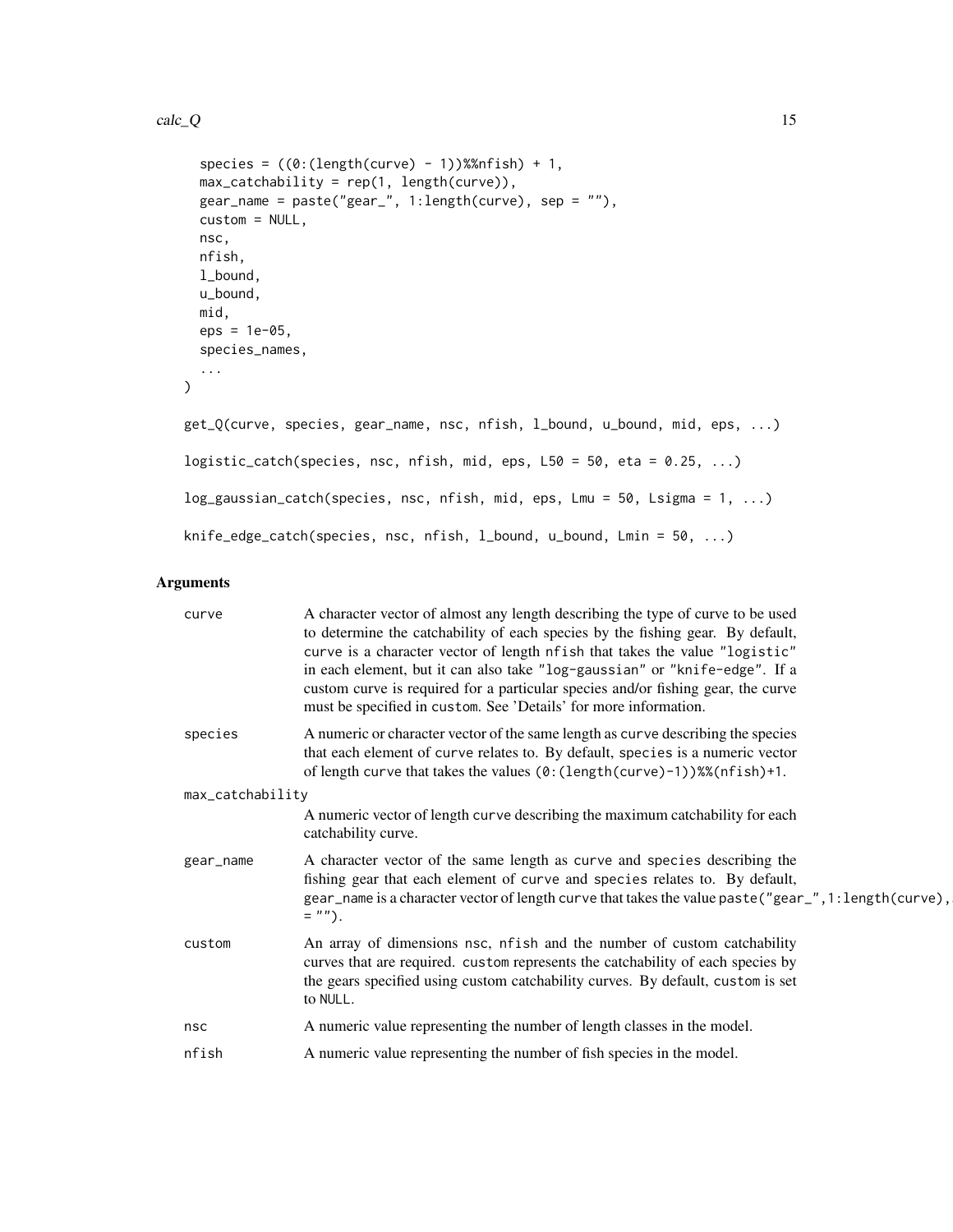| 1_bound       | A numeric vector of length nsc representing the lower bounds of the length<br>classes.                                                                                                              |
|---------------|-----------------------------------------------------------------------------------------------------------------------------------------------------------------------------------------------------|
| u_bound       | A numeric vector of length nsc representing the upper bounds of the length<br>classes.                                                                                                              |
| mid           | A numeric vector of length nfish representing the mid-point of the length<br>classes.                                                                                                               |
| eps           | A numeric value specifying a numerical offset. The default is 1e-5.                                                                                                                                 |
| species_names | A character vector of length nf ish that is the name of the species in the same<br>order as the species parameters.                                                                                 |
| $\cdots$      | Vectors of the same length as curve representing the parameters of the catcha-<br>bility curves. See 'Details' for more information.                                                                |
| L50           | A numeric value representing the length at 50% of the maximum catchability<br>of the catchability curve. This is used with the logistic_catch function. The<br>default value is 50.                 |
| eta           | A numeric value representing the steepness of the slope of the catchability curve.<br>This is used with the logistic_catch function. The default value is 0.25                                      |
| Lmu           | A numeric value representing the length at the maximum catchability of the<br>catchability curve. This is used with the log_gaussian_catch function. The<br>default value is 50.                    |
| Lsigma        | A numeric value representing the standard deviation of the catchability curve.<br>See 'Details' for more information. This is used with the log_gaussian_catch<br>function. The default value is 1. |
| Lmin          | A numeric value representing the minimum length that is caught by the catch-<br>ability curve. This is used with the knife_edge_catch function. The default<br>value is 50.                         |

# Details

This function allows three different models for catchability, all of which are rescaled so that their maximum catchability is equal to one:

(1) "logistic" is proportional to

1/(1+exp(-eta\*(mid-L50)));

(2) "log-gaussian" is proportional to

dlnorm(mid,log(Lmu),Lsigma);

and (3) "knife-edge" is equal to 1 for the length classes indexed by max(which(l\_bound<Lmin)):nsc and 0 for all other length classes. This means that all of the individuals in the length class containing Lmin will have a catchability of 1.

In calc\_Q the catchability is rescaled so that the maximum catchability is one.

#### Value

calc\_Q returns an array of dimensions nsc, nfish and gear representing the catchability of each species by each of the fishing gears, scaled from 0 to max\_catchability.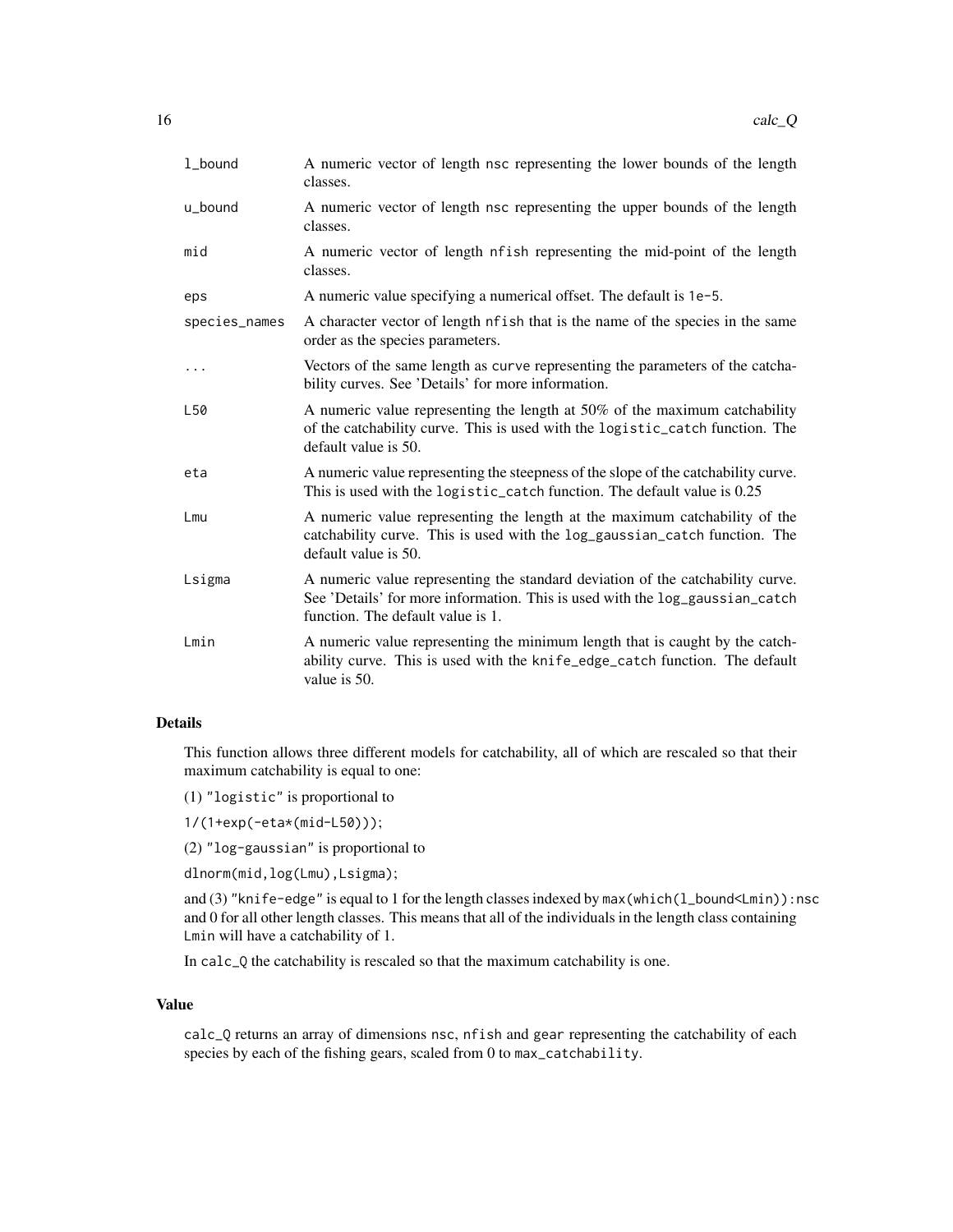get\_Q returns a catchability curve for a given species and gear scaled from 0 to 1. If an invalid catchability curve is selected, NULL is returned and a warning message is shown.

logistic\_catch returns a matrix with dimensions nsc and nfish with all elements set to zero excluding one column that represents the logistic catchability curve for the selected species scaled from 0 to 1.

log\_gaussian\_catch returns a matrix with dimensions nsc and nfish with all elements set to zero excluding one column that represents the log-gaussian catchability curve for the selected species scaled from 0 to 1.

knife\_edge\_catch returns a matrix with dimensions nsc and nfish with all elements set to zero excluding one column that represents the knife-edge catchability curve for the selected species scaled from 0 to 1.

#### References

Hall, S. J., Collie, J. S., Duplisea, D. E., Jennings, S., Bravington, M., & Link, J. (2006). A lengthbased multispecies model for evaluating community responses to fishing. *Canadian Journal of Fisheries and Aquatic Sciences*, 63(6):1344-1359.

Thorpe, R.B., Jennings, S., Dolder, P.J. (2017). Risks and benefits of catching pretty good yield in multispecies mixed fisheries. *ICES Journal of Marine Science*, 74(8):2097-2106.

#### See Also

[dlnorm](#page-0-0)

# Examples

```
# Set up the inputs to the function
nfish <- nrow(NS_par)
nsc <-32maxsize \leq max(NS_par$Linf)*1.01 # the biggest size is 1% bigger than the largest Linf
l_bound <- seq(0, maxsize, maxsize/nsc); l_bound <- l_bound[-length(l_bound)]
u_bound <- seq(maxsize/nsc, maxsize, maxsize/nsc)
mid <- l_bound+(u_bound-l_bound)/2
# Set up the inputs to the function - species-specific parameters
Linf <- NS_par$Linf # the von-Bertalanffy asymptotic length of each species (cm).
```

```
W_a <- NS_par$W_a # length-weight conversion parameter.
W_b <- NS_par$W_b # length-weight conversion parameter.
k <- NS_par$k # the von-Bertalnaffy growth parameter.
Lmat <- NS_par$Lmat # the length at which 50\% of individuals are mature (cm).
# Calculate gear catchability
Qs <- calc_Q(curve=rep("logistic", nfish), species=NS_par$species_names,
             max_catchability=rep(1, nfish), gear_name=NS_par$species_names,
             nsc=nsc, nfish=nfish, mid=mid, l_bound=l_bound, u_bound=u_bound,
             species_names=NS_par$species_names, eta=rep(0.25, nfish), L50=Lmat)
```

```
# Calculate logistic catchability for the first species
logistic_catch(species=1, nsc, nfish, mid, eps=1e-5,L50=Lmat[1], eta=0.25)
```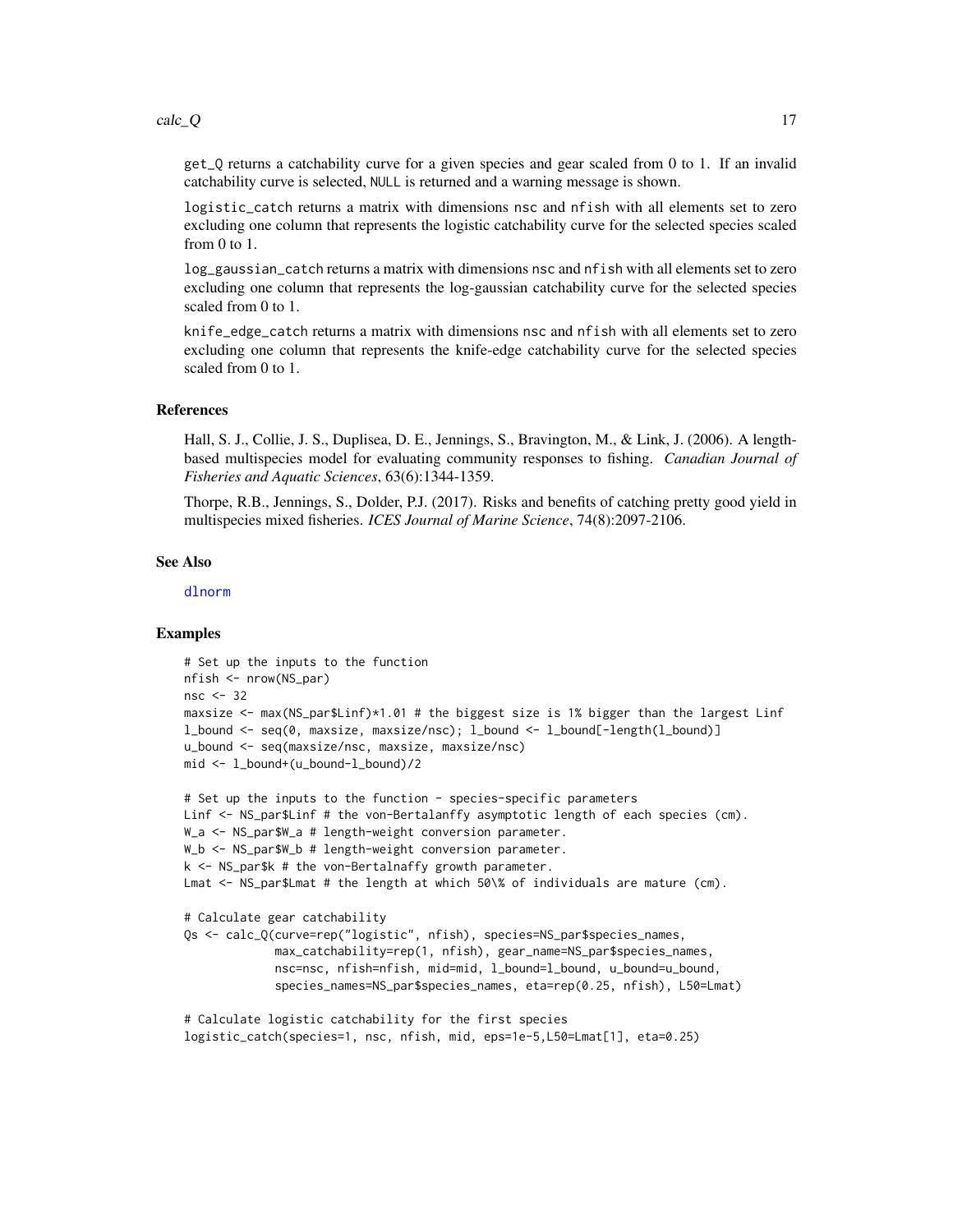```
# Calculate log-gaussian catchability for the first species
log_gaussian_catch(species=1, nsc, nfish, mid, eps=1e-5, Lmu=50, Lsigma=1)
# Calculate knife-edge catchability for the first species
knife_edge_catch(species=1, nsc, nfish, l_bound, u_bound, Lmin=50)
```
calc\_ration\_growthfac *Calculate growth increments*

#### Description

Calculates the amount of food required for fish of a given species and length class to grow according to the von Bertalanffy growth curve in a time step.

# Usage

```
calc_ration_growthfac(
  k,
  Linf,
  nsc,
  nfish,
  l_bound,
  u_bound,
  mid,
  W_a,
  W_b,
  phi_min,
  vary_growth = TRUE,
  growth_eff = 0.5,
  growth_eff_decay = 0.11
\mathcal{L}
```

| $\mathsf k$ | A numeric vector of length nf ish representing the von Bertalanffy growth pa-<br>rameter $(1/yr)$ for each species. |
|-------------|---------------------------------------------------------------------------------------------------------------------|
| Linf        | A numeric vector of length nf ish representing the asymptotic length of each<br>species.                            |
| nsc         | A numeric value representing the number of length classes in the model.                                             |
| nfish       | A numeric value representing the number of species in the model.                                                    |
| 1 bound     | A numeric vector of length nsc representing the lower bounds of the length<br>classes.                              |
| u_bound     | A numeric vector of length nsc representing the upper bounds of the length<br>classes.                              |
| mid         | A numeric vector of length nfish representing the mid-point of the length<br>classes.                               |

<span id="page-17-0"></span>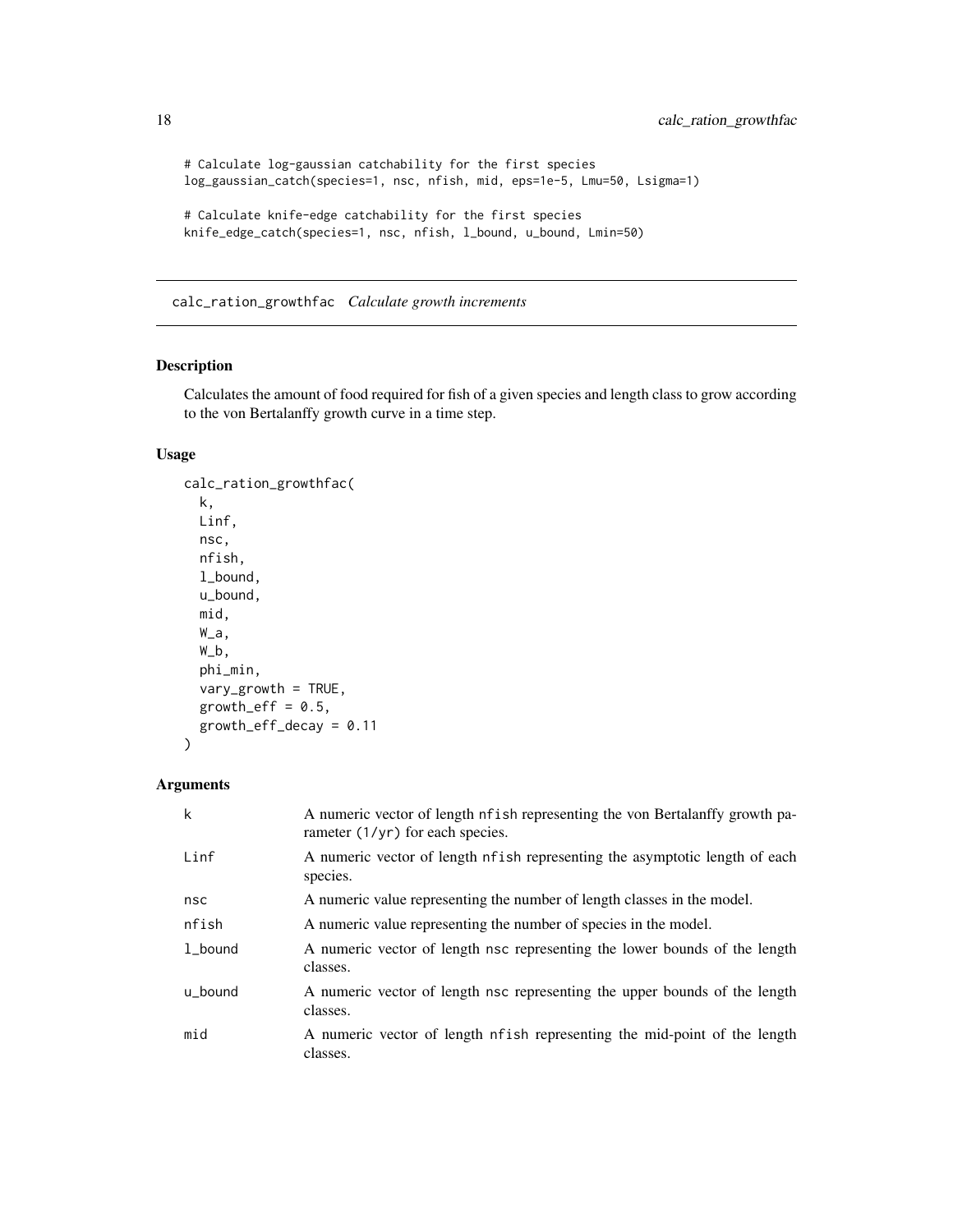| W_a              | A numeric vector of length nfish representing the parameter a in the length-<br>weight conversion. See 'Details' for more information.                                                                                                                            |
|------------------|-------------------------------------------------------------------------------------------------------------------------------------------------------------------------------------------------------------------------------------------------------------------|
| W_b              | A numeric vector of length of ish representing the parameter b in the length-<br>weight conversion. See 'Details' for more information.                                                                                                                           |
| phi_min          | A numeric value representing the time step of the model.                                                                                                                                                                                                          |
| vary_growth      | A logical statement indicating whether growth efficiency should vary for each<br>species (vary_growth=TRUE) or be fixed at the value given by fixed_growth<br>(vary_growth=FALSE). The default is FALSE.                                                          |
| growth_eff       | If vary_growth==TRUE, growth_eff is a numeric representing the growth effi-<br>ciencies of a fish of length 0. If vary_growth==FALSE, growth_eff is a numeric<br>value of length 1 representing a fixed growth efficiency for all fish. The default<br>is $0.5$ . |
| growth_eff_decay |                                                                                                                                                                                                                                                                   |

A numeric value specifying the rate at which growth efficiency decreases as length approaches Linf. The default is 0.11.

# Details

The weight increments of the ith species in the jth length class is calculated by determining the amount an individual will grow in one time step, phi\_min, if it were to follow the von Bertalanffy growth curve

L22=(Linf[i]-mid[j])\*(1-exp(-k[i]\*phi\_min)).

The weight of a fish at the mid-point of the size class is calculated using the length-weight relationship

 $wgt[j,i] = a[i]*mid[j]$ <sup>^</sup>b[i],

and similarly the expected change in weight of the the fish is calculated as

 $growth\_inc = (W_a[i] * L22^W_b[i])$ .

It also has a growth efficiency

```
g_eff[j,i]=(1-(wgt[j,i]/(W_a[i]*Linf[i]^W_b[i]))^growth_eff_decay)*growth_eff
```
if vary\_growth==TRUE or g\_eff[j,i]=growth\_eff otherwise.

ration is then calculated by

growth\_inc\*(1/g\_eff[j,i]).

#### Value

A list object containing ration, sc\_Linf, wgt and g\_eff. ration is a matrix with dimensions nsc and nfish representing the amount of food required for fish of a given species and length class to grow according to the von Bertalanffy growth curve in a time step. sc\_Linf is a numeric vector of length nfish representing the length class at which each species reaches Linf. wgt is a matrix with dimensions nsc and nfish representing the weight of each species in each length class. g\_eff is a matrix with dimensions nsc and nfish representing the growth efficiency of each species in each length class.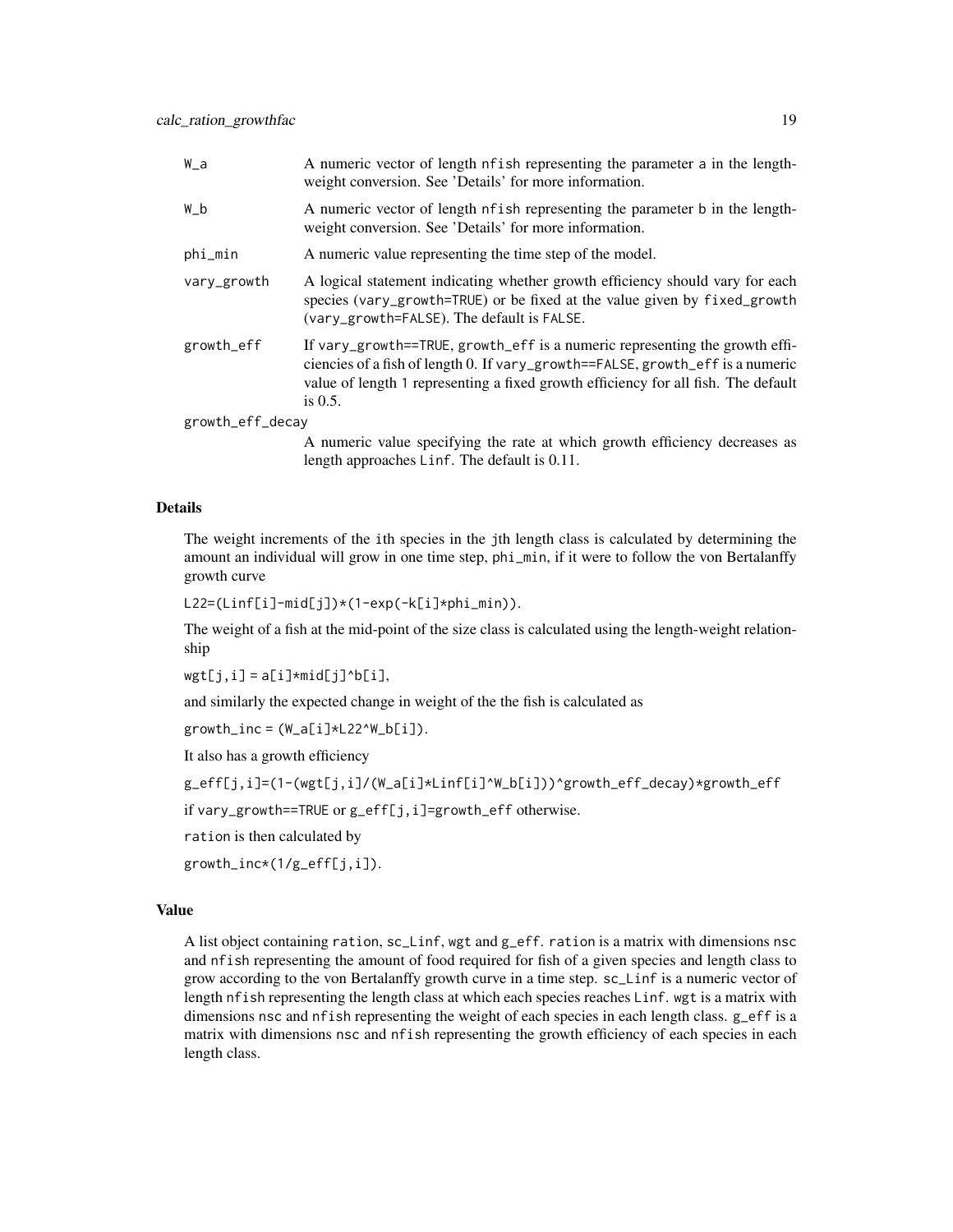#### <span id="page-19-0"></span>References

von Bertalanffy, L. (1957). Quantitative Laws in Metabolism and Growth. *The Quarterly Review of Biology*, 32:217-231

#### Examples

```
# Set up the inputs to the function - species-independent parameters
nfish <- nrow(NS_par)
nsc <- 32
maxsize <- max(NS_par$Linf)*1.01 # the biggest size is 1% bigger than the largest Linf
l_bound <- seq(0, maxsize, maxsize/nsc); l_bound <- l_bound[-length(l_bound)]
u_bound <- seq(maxsize/nsc, maxsize, maxsize/nsc)
mid <- l_bound+(u_bound-l_bound)/2
```

```
# Set up the inputs to the function - species-specific parameters
Linf <- NS_par$Linf # the von-Bertalanffy asymptotic length of each species (cm).
W_a <- NS_par$W_a # length-weight conversion parameter.
W_b <- NS_par$W_b # length-weight conversion parameter.
k <- NS_par$k # the von-Bertalnaffy growth parameter.
Lmat <- NS_par$Lmat # the length at which 50\% of individuals are mature (cm).
```

```
# Get phi_min
tmp <- calc_phi(k, Linf, nsc, nfish, u_bound, l_bound, calc_phi_min=FALSE,
                  phi_min=0.1) # fixed phi_min
phi_min <- tmp$phi_min
```

```
# Calculate growth increments
tmp <- calc_ration_growthfac(k, Linf, nsc, nfish, l_bound, u_bound, mid, W_a, W_b, phi_min)
ration <- tmp$ration
sc_Linf <- tmp$sc_Linf
wgt <- tmp$wgt
g_eff <- tmp$g_eff
```
<span id="page-19-1"></span>calc\_recruits *Calculate the number of recruits*

#### **Description**

Calculates the number of recruits of each species in a year.

#### Usage

```
calc_recruits(SSB, stored_rec_funs, rec_args)
```
#### Arguments

SSB A numeric vector of length nfish representing the Spawning Stock Biomass (SSB) of each species.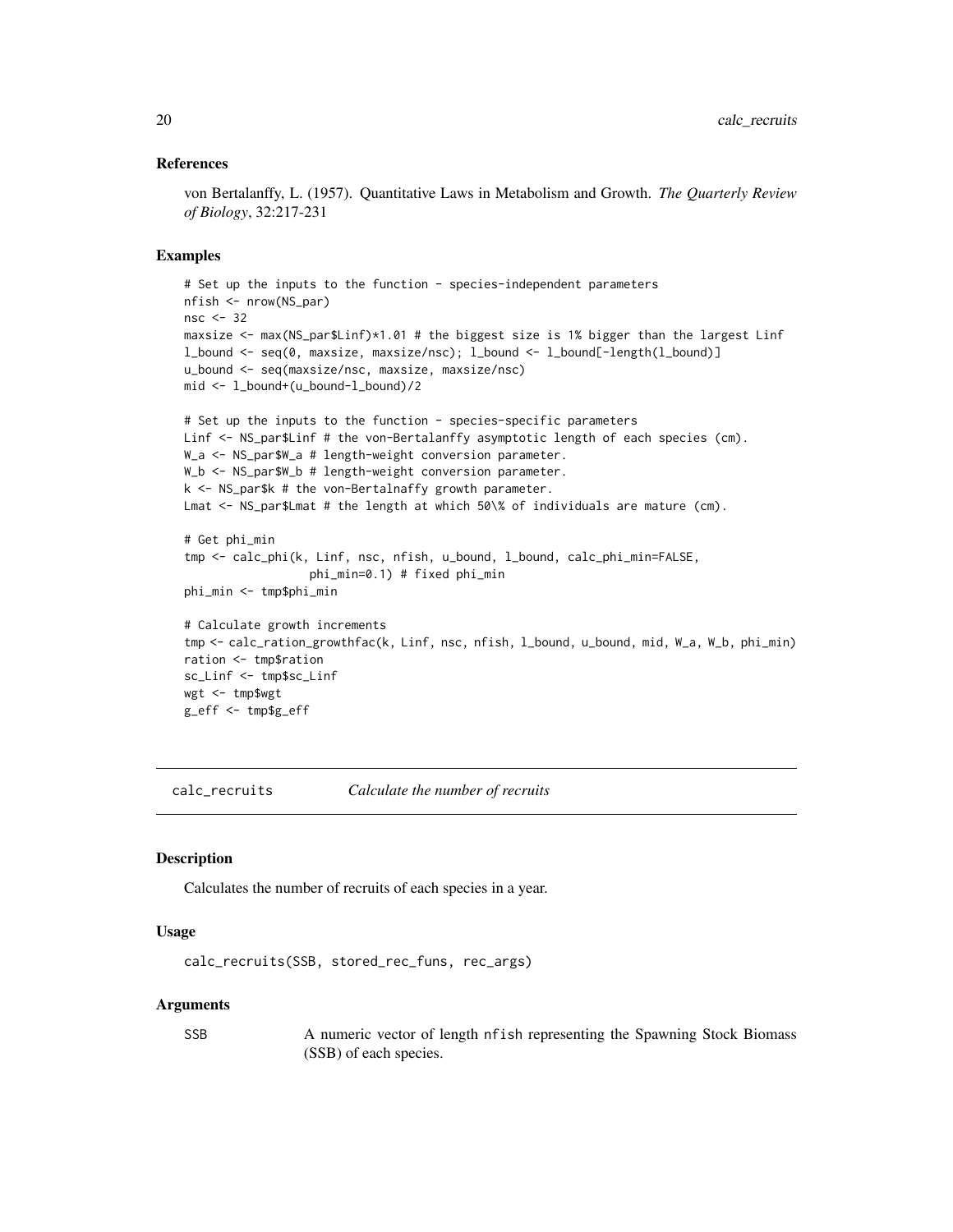#### calc\_recruits 21

| stored_rec_funs |                                                                                                            |
|-----------------|------------------------------------------------------------------------------------------------------------|
|                 | A list object of length of ish that is used to store the generated stock recruitment<br>functions.         |
| rec_args        | A list object of length of ish that is used to store the parameters of the stock<br>recruitment functions. |

#### Value

A numeric vector of length nfish representing the number of new recruits of each species.

#### References

Barrowman, N.J., Myers, R.A. (2000). Still more spawner-recruit curves: the hockey stick and its generalisations. *Canadian Journal of Fisheries and Aquatic Science*, 57:665–676.

Beverton, R.J.H., Holt, S.J. (1957). On the Dynamics of Exploited Fish Populations, volume 19 of Fisheries Investigations (Series 2). United Kingdom Ministry of Agriculture and Fisheries.

Hall, S. J., Collie, J. S., Duplisea, D. E., Jennings, S., Bravington, M., & Link, J. (2006). A lengthbased multispecies model for evaluating community responses to fishing. *Canadian Journal of Fisheries and Aquatic Sciences*, 63(6):1344-1359.

Ogle, D.H. (2016). Introductory Fisheries Analyses with R. CRC Press.

Ricker, W.E. (1954). Stock and recruitment. *Journal of the Fisheries Research Board of Canada*, 11:559-623.

Thorpe, R.B., Le Quesne, W.J.F., Luxford, F., Collie, J.S., Jennings, S. (2015). Evaluation and management implications of uncertainty in a multispecies size-structured model of population and community responses to fishing. *Methods in Ecology and Evolution*, 6:49-58.

#### See Also

[get\\_rec\\_fun](#page-36-1), [make\\_rec\\_fun](#page-46-1), [rec\\_BH](#page-60-1), [rec\\_Ricker](#page-66-1), [rec\\_hockey](#page-63-1), [rec\\_const](#page-61-1), [rec\\_linear](#page-64-1) and [calc\\_SSB](#page-21-1)

# Examples

```
# Set up the inputs to the function - species-independent parameters
nfish <- nrow(NS_par)
nsc <- 32
maxsize \leq max(NS_par$Linf)*1.01 # the biggest size is 1% bigger than the largest Linf
l_bound <- seq(0, maxsize, maxsize/nsc); l_bound <- l_bound[-length(l_bound)]
u_bound <- seq(maxsize/nsc, maxsize, maxsize/nsc)
mid <- l_bound+(u_bound-l_bound)/2
# Set up the inputs to the function - species-specific parameters
Linf <- NS_par$Linf # the von-Bertalanffy asymptotic length of each species (cm).
W_a <- NS_par$W_a # length-weight conversion parameter.
W_b <- NS_par$W_b # length-weight conversion parameter.
k <- NS_par$k # the von-Bertalnaffy growth parameter.
Lmat <- NS_par$Lmat # the length at which 50\% of individuals are mature (cm).
```
# Get phi\_min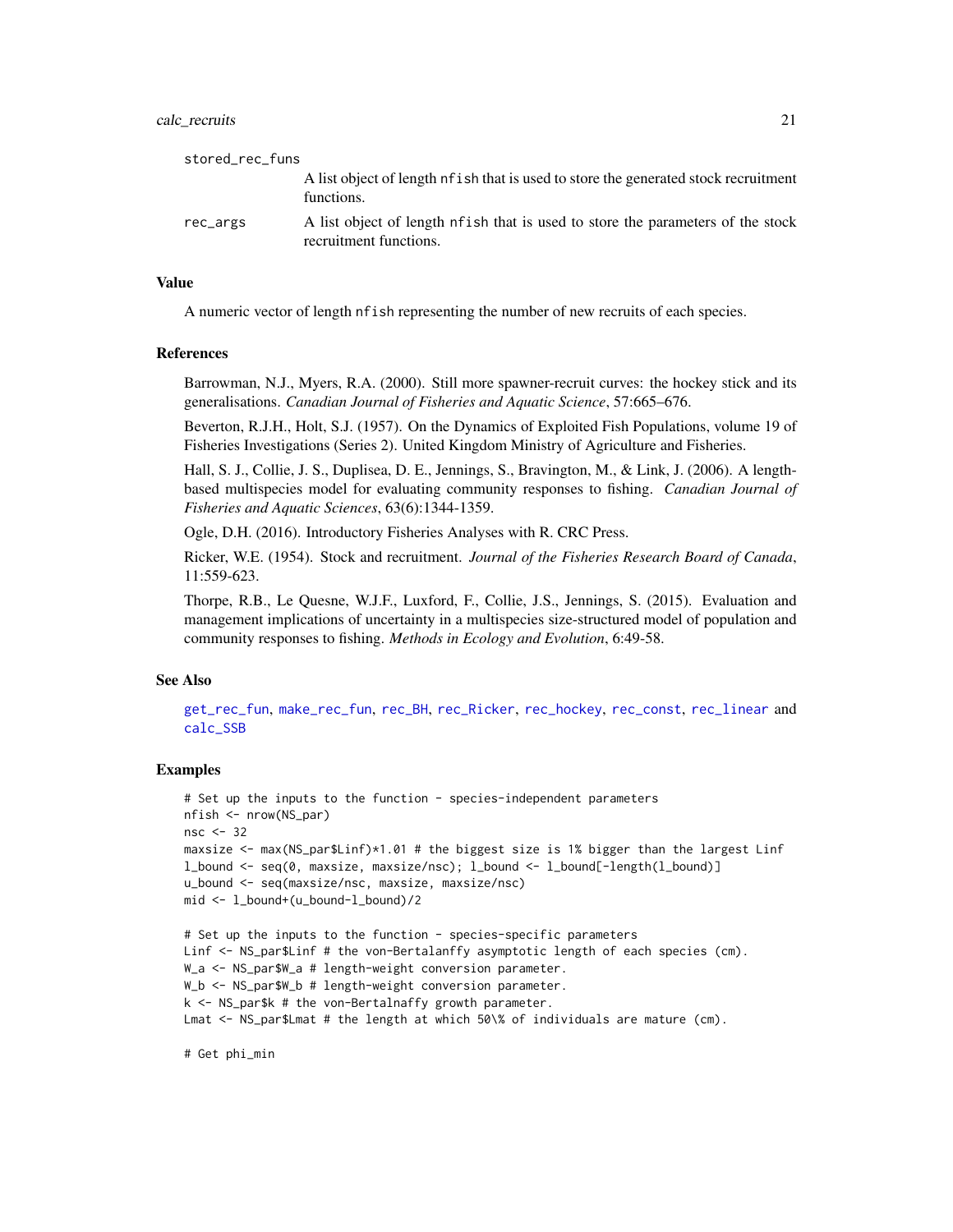```
tmp <- calc_phi(k, Linf, nsc, nfish, u_bound, l_bound, calc_phi_min=FALSE,
                  phi_min=0.1) # fixed phi_min
phi_min <- tmp$phi_min
# Run calc_ration_growthfac()
tmp <- calc_ration_growthfac(k, Linf, nsc, nfish, l_bound, u_bound, mid, W_a, W_b, phi_min)
sc_Linf <- tmp$sc_Linf
wgt <- tmp$wgt
# Calculate maturity
mature <- calc_mature(Lmat, nfish, mid, kappa=rep(10, nfish), sc_Linf)
# Create recruitment functions
stored_rec_funs <- get_rec_fun(rep("hockey-stick", nfish))
recruit_params <- do.call("Map", c(c, list(a=NS_par$a, b=NS_par$b)))
# Get an initial population
N0 <- get_N0(nsc, nfish, mid, wgt, sc_Linf, intercept=1e10, slope=-5)
# Calculate the SSB
SSB <- calc_SSB(mature, N0, wgt)
# Calculate the number of recruits
R <- calc_recruits(SSB, stored_rec_funs, recruit_params)
```
<span id="page-21-1"></span>

```
calc_SSB Calculate Spawning Stock Biomass (SSB) or total biomass
```
# Description

Calculates the spawning stock biomass (SSB) or total biomass of each species in the model.

#### Usage

```
calc_SSB(wgt, mature, N)
```
calc\_biomass(wgt, N)

| wgt    | A matrix with dimensions nsc and nf ish representing the weight of each species<br>in each length class.                                                              |
|--------|-----------------------------------------------------------------------------------------------------------------------------------------------------------------------|
| mature | A matrix with dimensions ncs and nfish with elements in the range 0-1 rep-<br>resenting the proportion of mature individuals of each species in each length<br>class. |
| N      | A matrix with dimensions nsc and nf ish representing the number of individuals<br>in each length class for the current time step.                                     |

<span id="page-21-0"></span>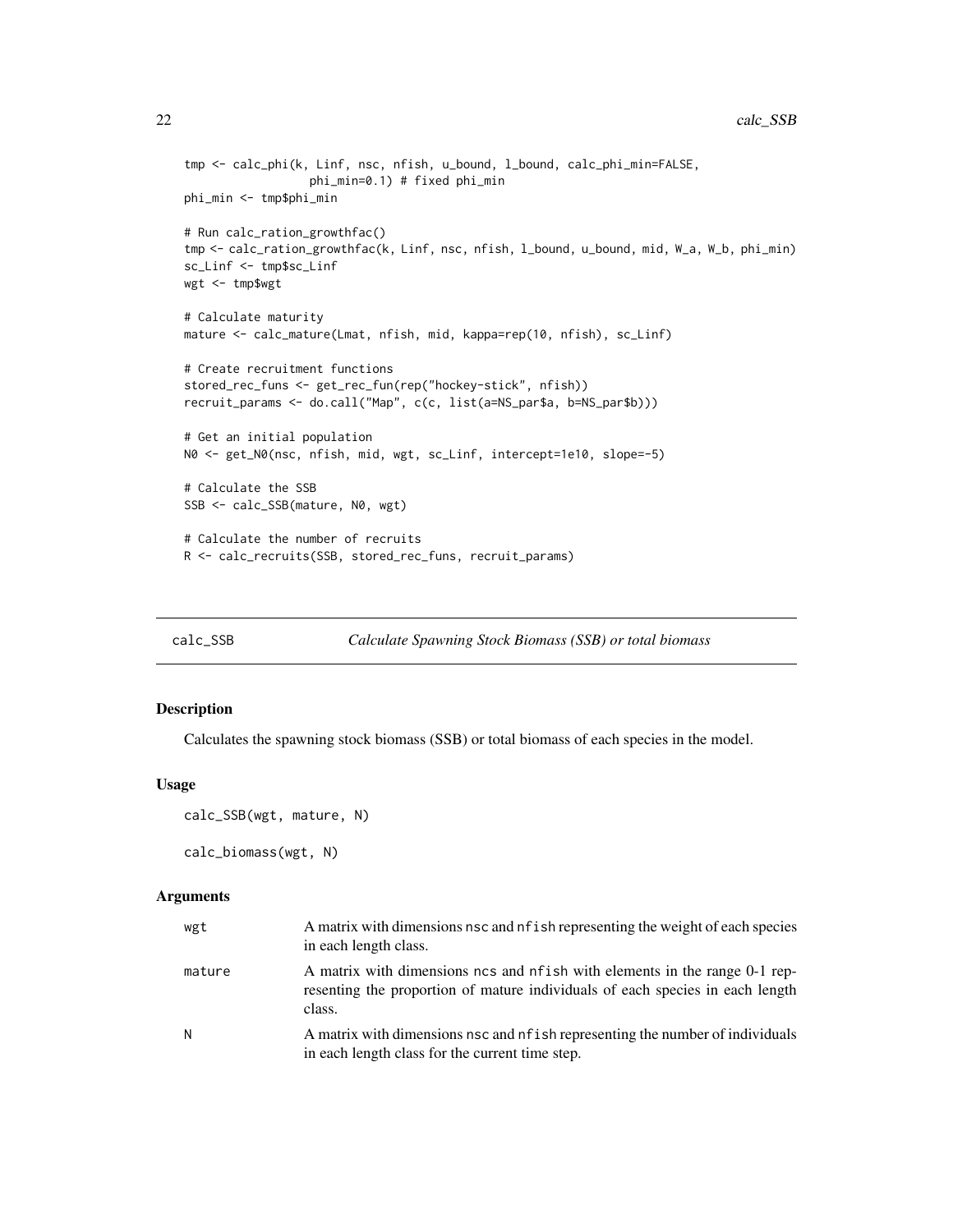# <span id="page-22-0"></span>Details

The Spawning Stock Biomass is equal to colSums(mature\*N\*wgt) and the total biomass is equal to colSums(mature\*N\*wgt).

# Value

calc\_SSB returns a numeric vector of length nfish representing the SSB of each species (g).

calc\_biomass returns a numeric vector of length length(species) where the jth element is the biomass (g) of the jth species.

# See Also

[calc\\_recruits](#page-19-1)

# Examples

```
# Set up and run the model
NS_params <- LeMansParam(NS_par, tau=NS_tau, eta=rep(0.25, 21), L50=NS_par$Lmat, other=1e12)
effort <- matrix(0.5, 10, dim(NS_params@Qs)[3])
model_run <- run_LeMans(NS_params, years=10, effort=effort)
```
# Calculate SSB calc\_SSB(wgt=NS\_params@wgt, mature=NS\_params@mature, N=model\_run@N[,,101])

# Calculate biomass in the last time step calc\_biomass(wgt=NS\_params@wgt, N=model\_run@N[,,101])

calc\_suit\_vect *Combines prey preference and prey suitability*

#### Description

Calculates a combined value for prey preference and prey suitability standardised to a value between 0 and 1.

#### Usage

```
calc_suit_vect(nsc, nfish, sc_Linf, prefs, tau)
```

| nsc     | A numeric value representing the number of length classes in the model.    |
|---------|----------------------------------------------------------------------------|
| nfish   | A numeric value representing the number of species in the model.           |
| sc Linf | A numeric vector of length nsc representing the length class at which each |
|         | species reaches its asymptotic length.                                     |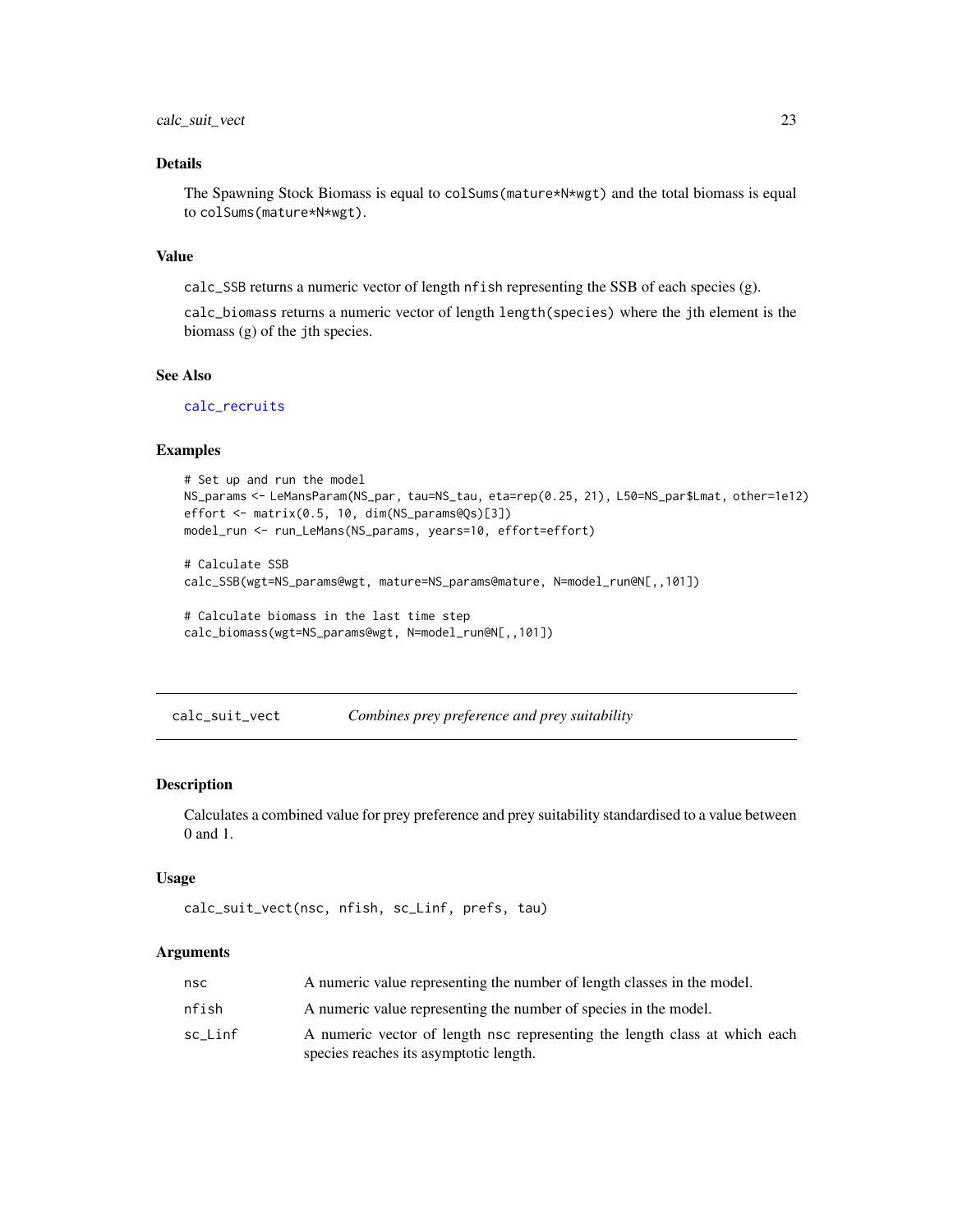| prefs | An array of dimensions nsc, nf ish, nsc and nf ish. The first and second dimen-<br>sions represent the prey whereas the the third and fourth dimensions represent<br>the predator.        |
|-------|-------------------------------------------------------------------------------------------------------------------------------------------------------------------------------------------|
| tau   | A matrix of dimensions of ish and of ish. Row indices represent predators and<br>column indices represent prey. A value of 1 at location i, j indicates prey j is<br>eaten by predator i. |

#### Details

tau values are assigned to an array of dimensions nsc, nfish, nsc and nfish and multiplied by the array prefs. This creates an array of dimensions nsc, nfish, nsc and nfish indicating prey suitability. Prey suitability is then standardised to sum to 1 for each predator species in each length class.

#### Value

A list object of length nfish. Each element in the list is an array of dimensions nsc, nsc and nfish containing a value between 0 and 1 that represents prey preference and prey suitability for each species and length class.

# References

Hall, S. J., Collie, J. S., Duplisea, D. E., Jennings, S., Bravington, M., & Link, J. (2006). A lengthbased multispecies model for evaluating community responses to fishing. *Canadian Journal of Fisheries and Aquatic Sciences*, 63(6):1344-1359.

### See Also

[calc\\_M2](#page-7-1).

# Examples

```
# Set up the inputs to the function - species-independent parameters
nfish <- nrow(NS_par)
nsc <- 32
maxsize <- max(NS_par$Linf)*1.01 # the biggest size is 1% bigger than the largest Linf
l_bound <- seq(0, maxsize, maxsize/nsc); l_bound <- l_bound[-length(l_bound)]
u_bound <- seq(maxsize/nsc, maxsize, maxsize/nsc)
mid <- l_bound+(u_bound-l_bound)/2
# Set up the inputs to the function - species-specific parameters
Linf <- NS_par$Linf # the von-Bertalanffy asymptotic length of each species (cm).
W_a <- NS_par$W_a # length-weight conversion parameter.
W_b <- NS_par$W_b # length-weight conversion parameter.
k <- NS_par$k # the von-Bertalnaffy growth parameter.
Lmat <- NS_par$Lmat # the length at which 50\% of individuals are mature (cm).
# Get phi_min
tmp <- calc_phi(k, Linf, nsc, nfish, u_bound, l_bound, calc_phi_min=FALSE,
                  phi_min=0.1) # fixed phi_min
phi_min <- tmp$phi_min
```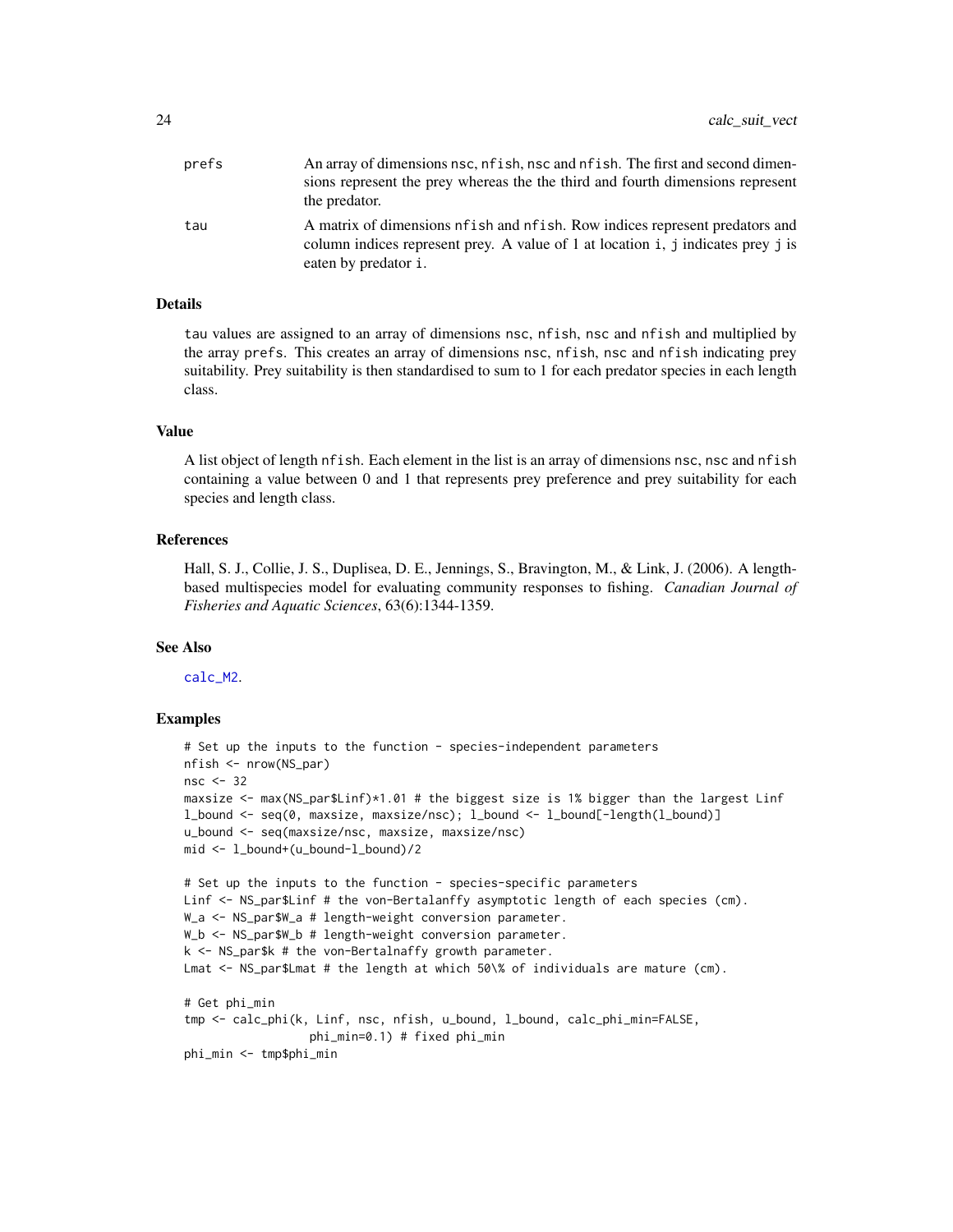```
# Calculate growth increments
tmp <- calc_ration_growthfac(k, Linf, nsc, nfish, l_bound, u_bound, mid, W_a, W_b, phi_min)
sc_Linf <- tmp$sc_Linf
wgt <- tmp$wgt
# Calculate predator-prey size preferences
prefs <- calc_prefs(pred_mu=-2.25, pred_sigma=0.5, wgt, sc_Linf)
# Calculate prey preference and prey suitability
suit_M2 <- calc_suit_vect(nsc, nfish, sc_Linf, prefs, NS_tau)
```
comb\_LeMans\_run *Combine two* LeMans\_outputs *objects*

# Description

Combines two [LeMans\\_outputs](#page-45-1) objects.

# Usage

```
comb_LeMans_run(LeMans_run_x, LeMans_run_y, cont = TRUE)
```
#### Arguments

|      | LeMans_run_x $\Delta$ LeMans outputs object.                                                                          |
|------|-----------------------------------------------------------------------------------------------------------------------|
|      | LeMans_run_y A LeMans outputs object.                                                                                 |
| cont | A logical statement indicating whether or not LeMans_run_y is a continuation<br>of LeMans_run_x. The default is TRUE. |

# Details

If cont==T, the first years output from LeMans\_run\_y is removed as this will be the same as the last year of LeMans\_run\_x.

# Value

A LeMans\_outputs object.

# See Also

[LeMans\\_outputs,](#page-45-1) [run\\_LeMans](#page-67-1)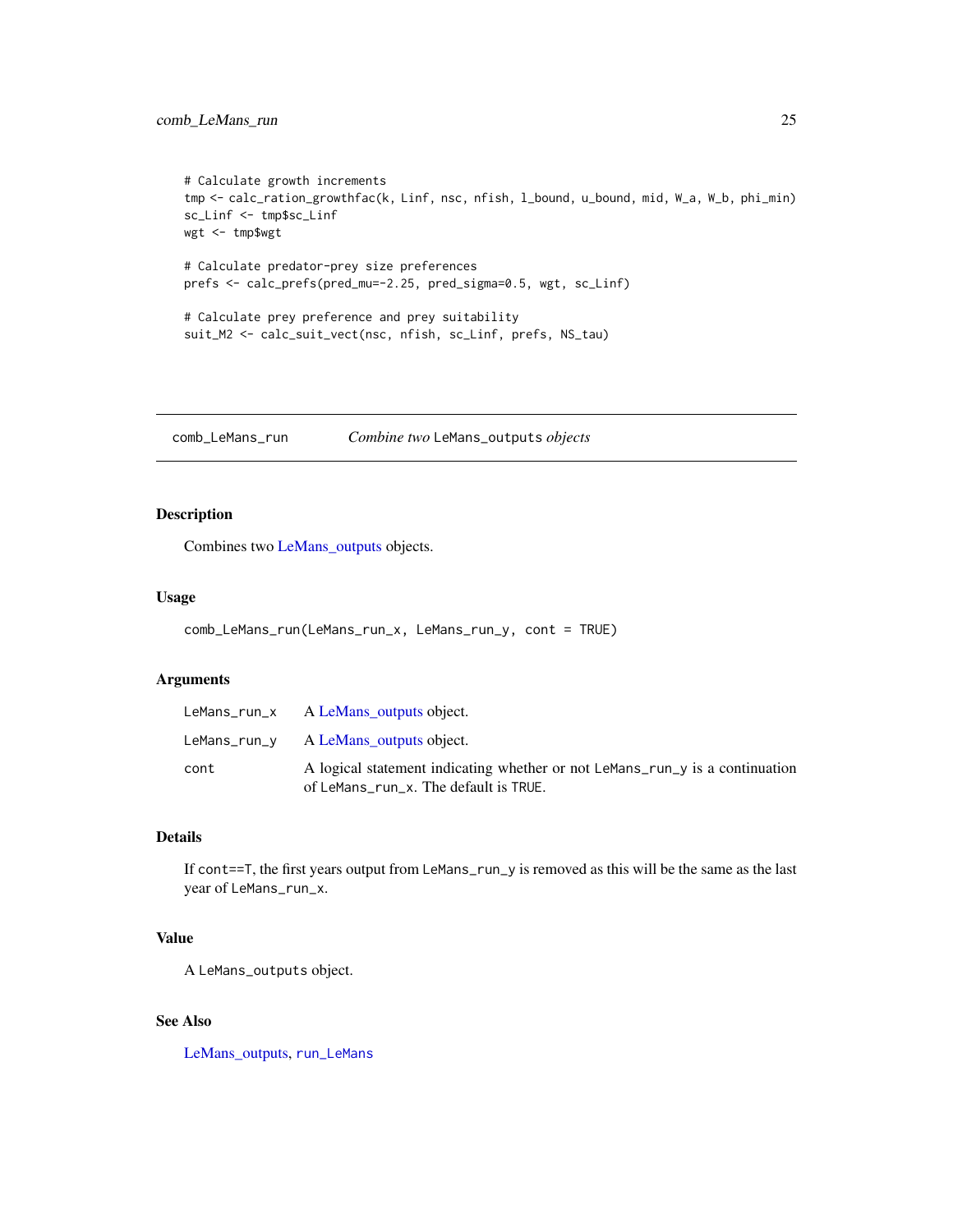#### <span id="page-25-0"></span>Examples

```
# Set up the inputs to the model
NS_params <- LeMansParam(NS_par, tau=NS_tau, eta=rep(0.25, 21), L50=NS_par$Lmat, other=NS_other)
# Define fishing effort
effort <- matrix(0.5, 10, dim(NS_params@Qs)[3])
# Run the model for the first time
model_run1 <- run_LeMans(NS_params, years=10, effort=effort)
# Run the model for another 12 years
effort1 <- matrix(0.5, 12, dim(NS_params@Qs)[3])
model_run2 <- run_LeMans(N=model_run1@N[,,101], NS_params, years=12, effort=effort1)
# Combine the two model runs into a single run
out <- comb_LeMans_run(model_run1, model_run2, cont=TRUE)
```

| get_annual_catch | Get annual catch for each species, catch per unit effort or catch per |
|------------------|-----------------------------------------------------------------------|
|                  | gear                                                                  |

#### Description

Get annual catch for each species, the Catch Per Unit Effort (CPUE) or the Catch Per Gear (CPG)

#### Usage

```
get_annual_catch(inputs, outputs, ...)
## S4 method for signature 'missing,missing'
get_annual_catch(
 Catch,
 years = (dim(Catch)[3] + (inc\_first - 1)) * phi.min,phi_min = 0.1,
  inc_first = FALSE
\lambda## S4 method for signature 'LeMans_param,missing'
get_annual_catch(
  inputs,
 Catch,
 years = (dim(Catch)[3] + (inc\_first - 1)) * inputs@phi...inc_first = FALSE
\lambda## S4 method for signature 'LeMans_param, LeMans_outputs'
get_annual_catch(
  inputs,
```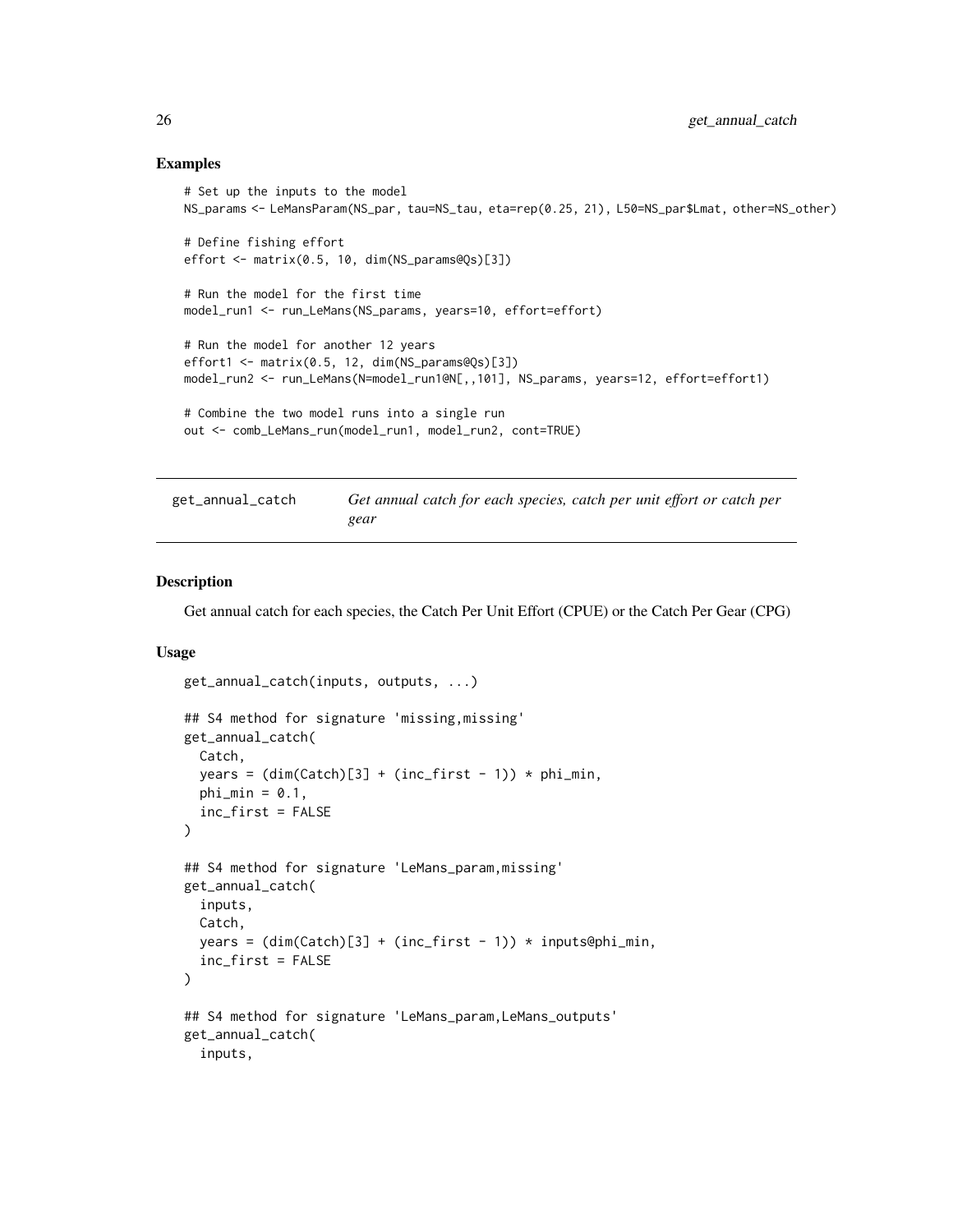```
outputs,
  years = (dim(outputs@Catch)[3] + (inc-first - 1)) * inputs@phi_i_min,inc_first = FALSE
\lambda## S4 method for signature 'missing,LeMans_outputs'
get_annual_catch(
  outputs,
 years = (dim(outputs@Catch)[3] + (inc-first - 1)) * phi.min,phi_min = 0.1,
  inc_first = FALSE
\lambdaget_CPUE(inputs, outputs, ...)
## S4 method for signature 'LeMans_param, LeMans_outputs'
get_CPUE(inputs, outputs, effort, years = nrow(effort), inc_first = FALSE)
## S4 method for signature 'LeMans_param,missing'
get_CPUE(inputs, Catch, effort, years = nrow(effort), inc_first = FALSE)
## S4 method for signature 'missing,LeMans_outputs'
get_CPUE(
 outputs,
  Qs,
  effort,
  years = nrow(effort),
 phi_min = 0.1,
  inc_first = FALSE
\mathcal{L}## S4 method for signature 'missing,missing'
get_CPUE(
  Catch,
  Qs,
 effort,
 years = nrow(effort),
 phi_min = 0.1,
  inc_first = FALSE
\lambdaget_CPG(inputs, outputs, ...)
## S4 method for signature 'LeMans_param,LeMans_outputs'
get_CPG(inputs, outputs, effort, years = nrow(effort), inc_first = FALSE)
## S4 method for signature 'LeMans_param,missing'
get_CPG(inputs, Catch, effort, years = nrow(effort), inc_first = FALSE)
```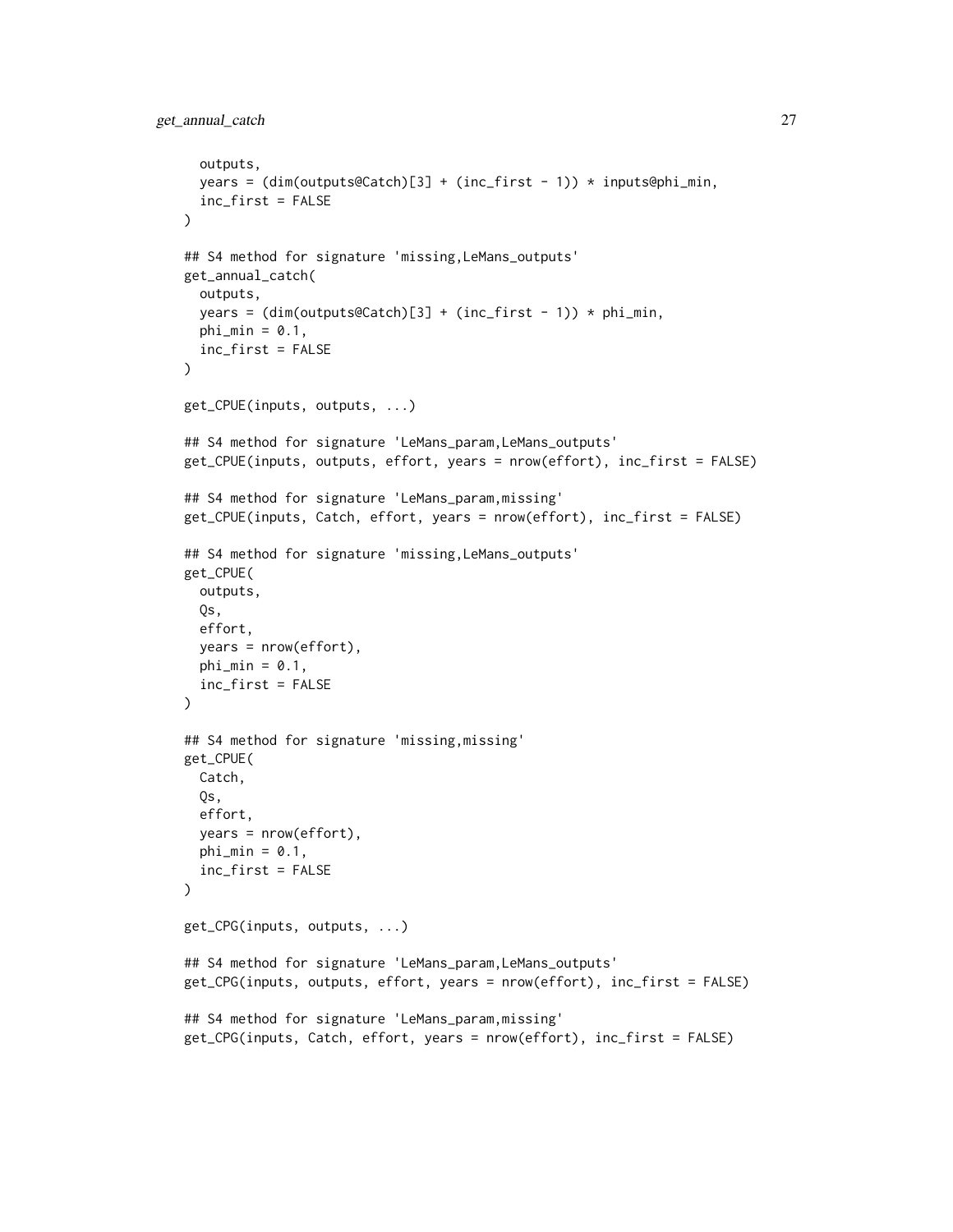```
## S4 method for signature 'missing,LeMans_outputs'
get_CPG(
 outputs,
  Qs,
 effort,
 years = nrow(effort),
 phi_min = 0.1,
  inc_first = FALSE
\lambda## S4 method for signature 'missing,missing'
get_CPG(
 Catch,
 Qs,
  effort,
 years = nrow(effort),
 phi_min = 0.1,
  inc_first = FALSE
\lambda
```
# Arguments

| inputs    | A LeMans_param object containing the parameter values of the current LeMans<br>model.                                                |
|-----------|--------------------------------------------------------------------------------------------------------------------------------------|
| outputs   | A LeMans_outputs object containing the outputs of the model run.                                                                     |
| $\cdots$  | Additional arguments.                                                                                                                |
| Catch     | An array with dimensions nsc, nf ish and tot_time representing the number of<br>individuals in each length class for each time step. |
| years     | A numeric value representing the number of years included in Catch.                                                                  |
| phi_min   | A numeric value representing the time step of the model.                                                                             |
| inc_first | A logical statement indicating whether the first time step of Catch should be<br>included. The default is FALSE.                     |
| effort    | A matrix with dimensions years and the number of fishing gears, representing<br>fishing effort in each year for each gear.           |
| Qs        | An array of dimensions nsc, nf ish and gear representing the catchability of<br>each species by each of the fishing gears.           |

#### Value

get\_annual\_catch returns a matrix with dimensions years and length(species) where the i, jth element represents the total catch (g) of the jth species in the ith year.

get\_CPUE returns a matrix with dimensions tot\_time and nfish where the i,jth element represents the CPUE in the ith time step for the jth species.

get\_CPG returns an array with dimensions nfish, dim(Qs[3]) and the number of time steps, where the i,j,kth element denotes the total catch of the ith species by the jth gear in the kth time step.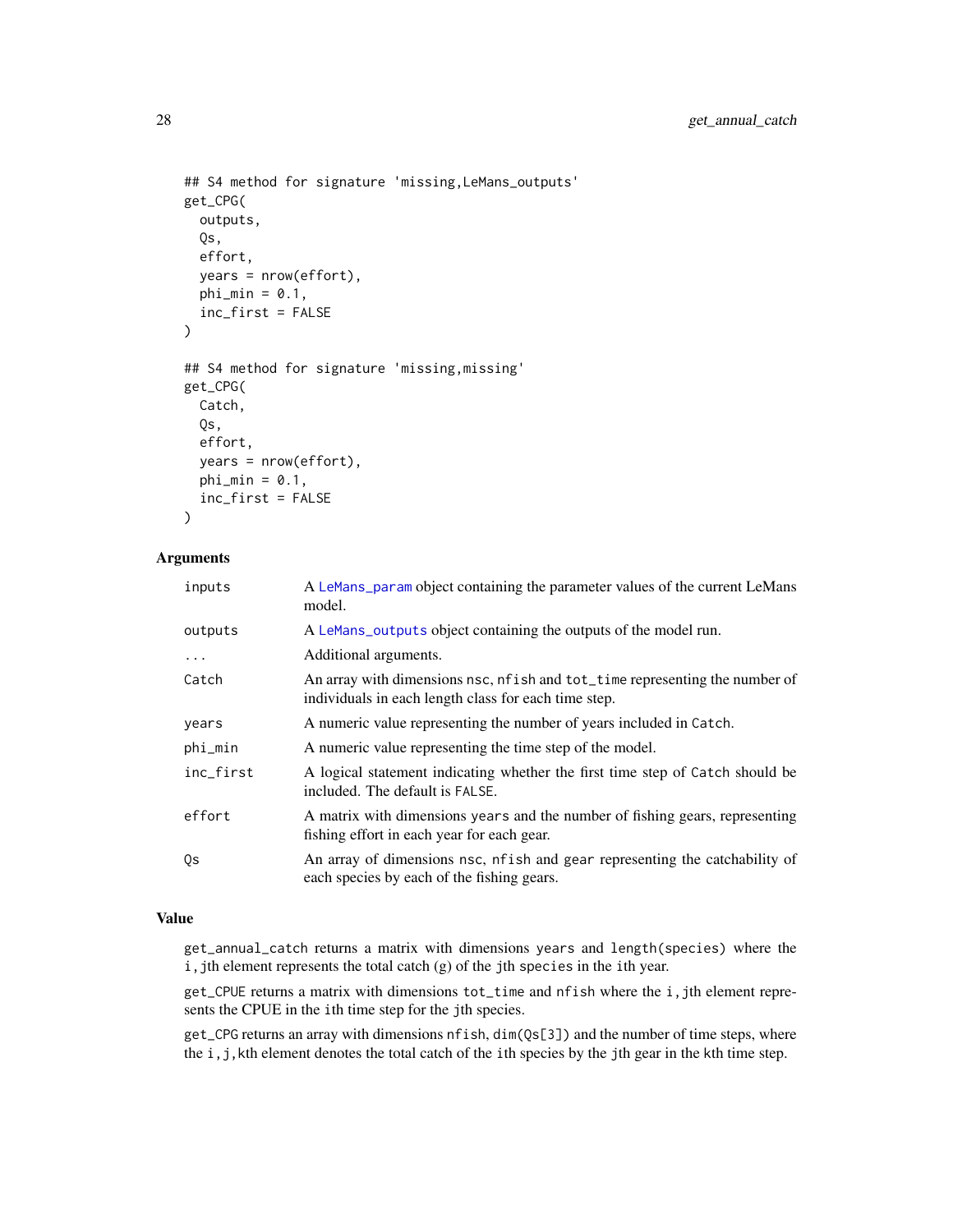# <span id="page-28-0"></span>get\_indicators 29

#### Examples

```
# Set up and run the model
NS_params <- LeMansParam(NS_par, tau=NS_tau, eta=rep(0.25, 21), L50=NS_par$Lmat, other=1e12)
effort <- matrix(0.5, 10, dim(NS_params@Qs)[3])
model_run <- run_LeMans(NS_params, years=10, effort=effort)
# Get annual catch
get_annual_catch(inputs=NS_params, outputs=model_run)
# Calculate the CPUE
get_CPUE(inputs=NS_params, outputs=model_run, effort=effort)
# Calculate Catch Per Gear (CPG)
get_CPG(inputs=NS_params, outputs=model_run, effort=effort)
```
<span id="page-28-1"></span>get\_indicators *Calculate indicators*

# Description

Calculates Mean Maximum Length (MML), the Large Fish Indicator (LFI), Typical Length (TyL) and Length Quantiles (LQ) of the whole community or a subset of the species.

#### Usage

```
get_indicators(inputs, outputs, ...)
```

```
## S4 method for signature 'LeMans_param, LeMans_outputs'
get_indicators(
  inputs,
 outputs,
  species = 1:dim(outputs@N)[2],
  time_steps = 1:dim(outputs@N)[3],
 prob = 0.5,
  length_LFFI = 40)
## S4 method for signature 'LeMans_param,missing'
get_indicators(
  inputs,
 N,
  species = 1:dim(N)[2],time\_steps = 1:dim(N)[3],prob = 0.5,
  length_LFFI = 40\lambda## S4 method for signature 'missing,LeMans_outputs'
```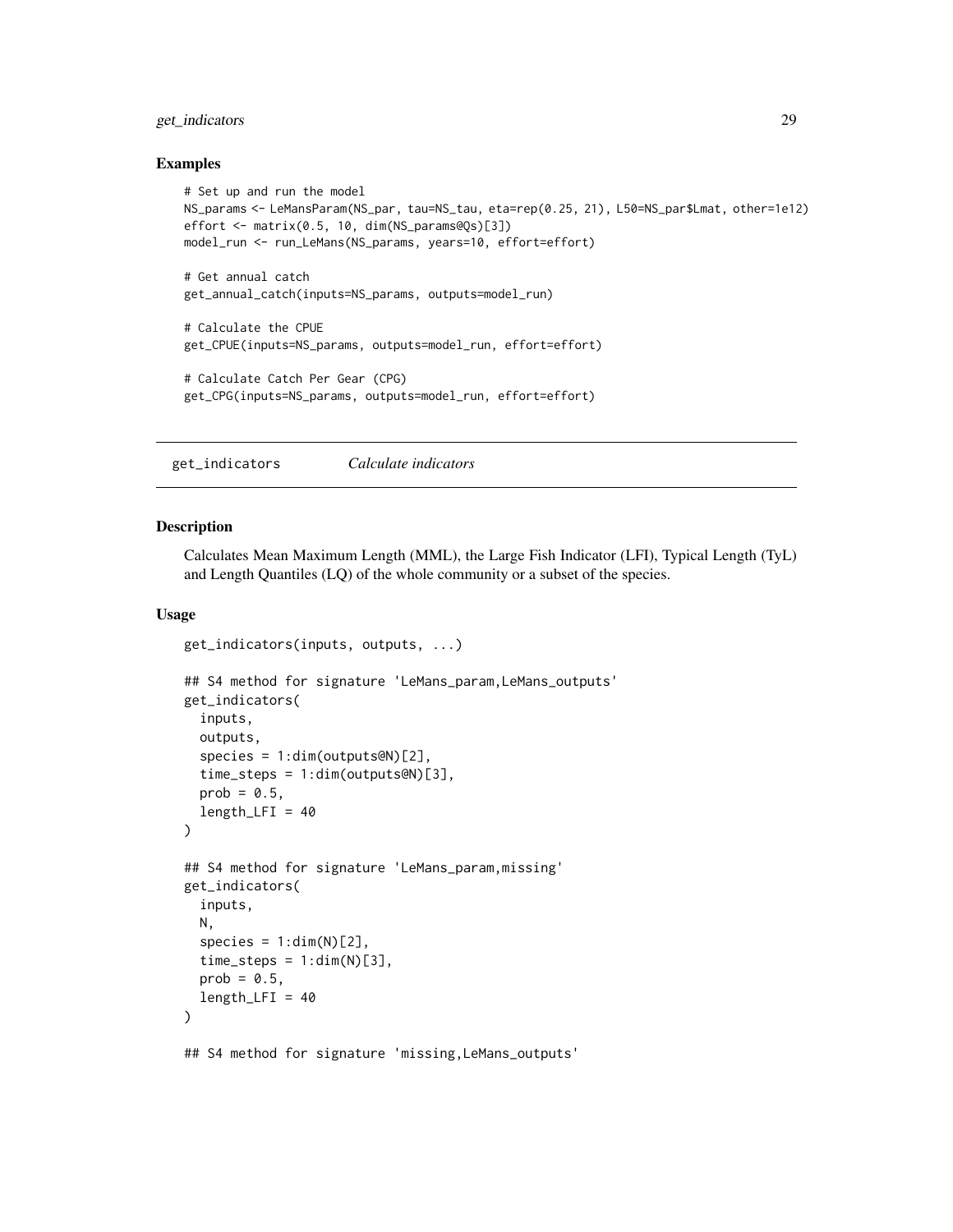```
get_indicators(
  wgt,
  mid,
  l_bound,
  u_bound,
 Linf,
  outputs,
  species = 1:dim(outputs@N)[2],
  time_steps = 1:dim(outputs@N)[3],
  species_names = NULL,
 prob = 0.5,
  length_LFFI = 40)
## S4 method for signature 'missing,missing'
get_indicators(
 wgt,
 mid,
  l_bound,
  u_bound,
 Linf,
 N,
  species = 1:dim(N)[2],time\_steps = 1:dim(N)[3],species_names = NULL,
 prob = 0.5,
  length_LFFI = 40\mathcal{L}get_LFI(inputs, outputs, ...)
## S4 method for signature 'LeMans_param,LeMans_outputs'
get_LFI(
  inputs,
  outputs,
  species = 1:dim(outputs@N)[2],
  time_steps = 1:dim(outputs@N)[3],
  length_LFFI = 40\mathcal{L}## S4 method for signature 'LeMans_param,missing'
get_LFI(
  inputs,
 N,
  species = 1:dim(N)[2],time\_steps = 1:dim(N)[3],length_LFI = 40\mathcal{L}
```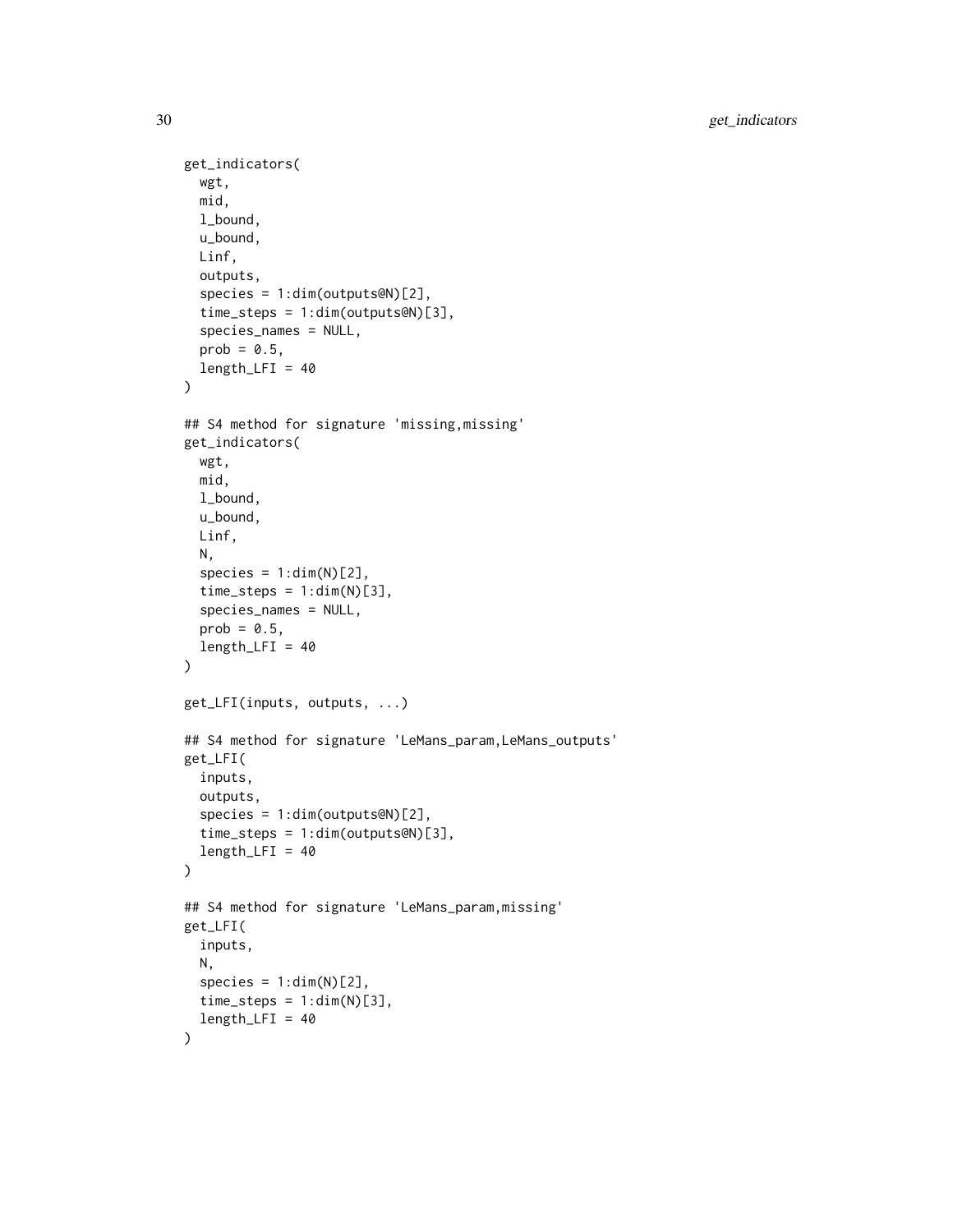```
## S4 method for signature 'missing,LeMans_outputs'
get_LFI(
  wgt,
  l_bound,
  u_bound,
  outputs,
  species = 1:dim(outputs@N)[2],
  time_steps = 1:dim(outputs@N)[3],
  species_names = NULL,
  length_LFFI = 40)
## S4 method for signature 'missing,missing'
get_LFI(
  wgt,
  l_bound,
  u_bound,
 N,
  species = 1:dim(N)[2],time\_steps = 1:dim(N)[3],species_names = NULL,
  length_LFFI = 40\lambdaget_MML(inputs, outputs, ...)
## S4 method for signature 'LeMans_param,LeMans_outputs'
get_MML(
  inputs,
  outputs,
  species = 1:dim(outputs@N)[2],
  time_steps = 1:dim(outputs@N)[3]
\lambda## S4 method for signature 'LeMans_param,missing'
get_MML(inputs, N, species = 1:dim(N)[2], time\_steps = 1:dim(N)[3])## S4 method for signature 'missing,LeMans_outputs'
get_MML(
 wgt,
 Linf,
 outputs,
  species = 1:dim(outputs@N)[2],
  time_steps = 1:dim(outputs@N)[3],
  species_names = NULL
)
```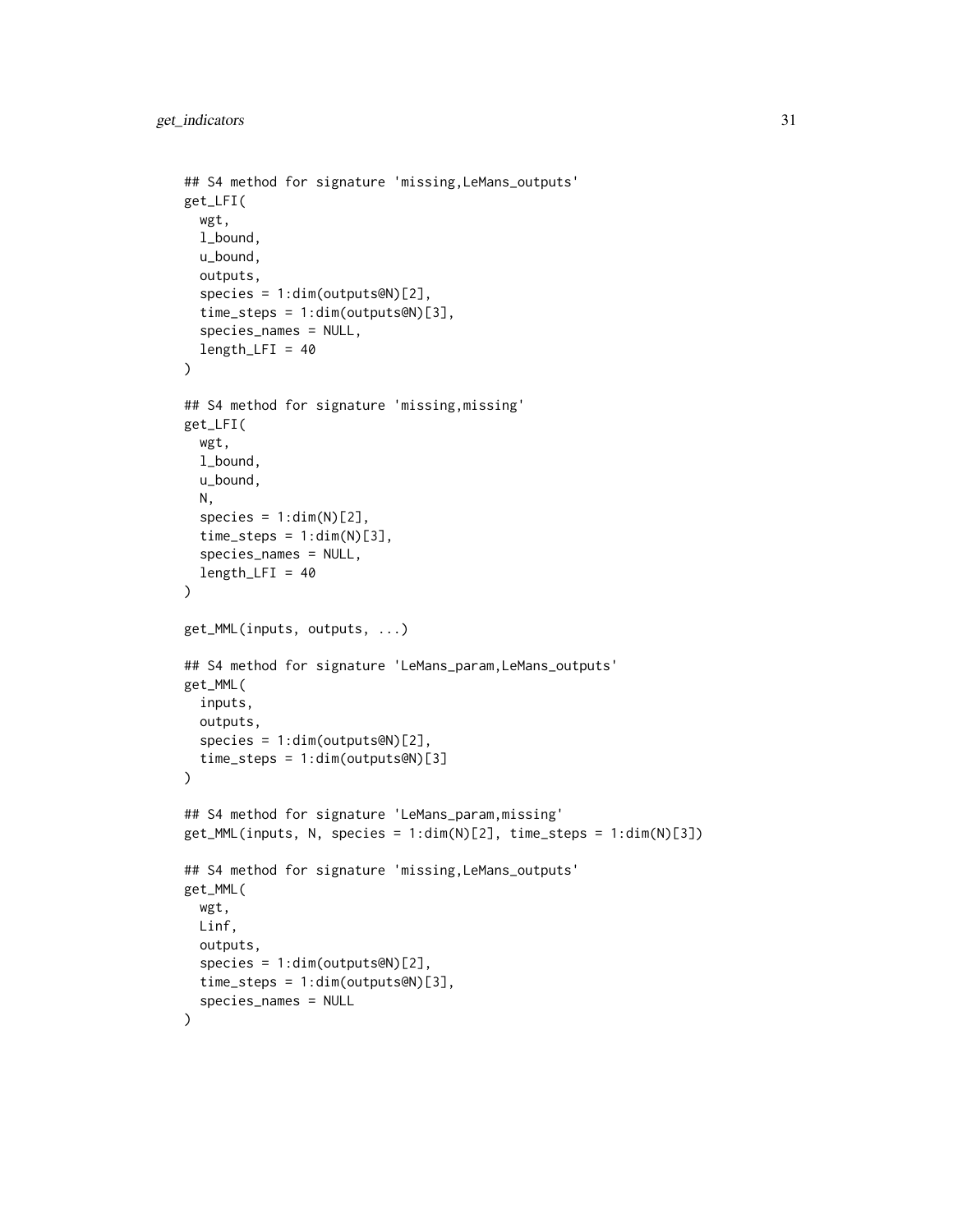```
## S4 method for signature 'missing,missing'
get_MML(
  wgt,
 Linf,
 N,
  species = 1:dim(N)[2],time\_steps = 1:dim(N)[3],species_names = NULL
\lambdaget_TyL(inputs, outputs, ...)
## S4 method for signature 'LeMans_param,LeMans_outputs'
get_TyL(
  inputs,
 outputs,
  species = 1:dim(outputs@N)[2],
  time_steps = 1:dim(outputs@N)[3]
\lambda## S4 method for signature 'LeMans_param,missing'
get_Tyl(inputs, N, species = 1:dim(N)[2], time\_steps = 1:dim(N)[3])## S4 method for signature 'missing,LeMans_outputs'
get_TyL(
 wgt,
 mid,
 outputs,
  species = 1:dim(outputs@N)[2],
  time_steps = 1:dim(outputs@N)[3],
  species_names = NULL
)
## S4 method for signature 'missing,missing'
get_TyL(
 wgt,
 mid,
 N,
  species = 1:dim(N)[2],time\_steps = 1:dim(N)[3],species_names = NULL
)
get_LQ(inputs, outputs, ...)
## S4 method for signature 'LeMans_param,LeMans_outputs'
get_LQ(
  inputs,
```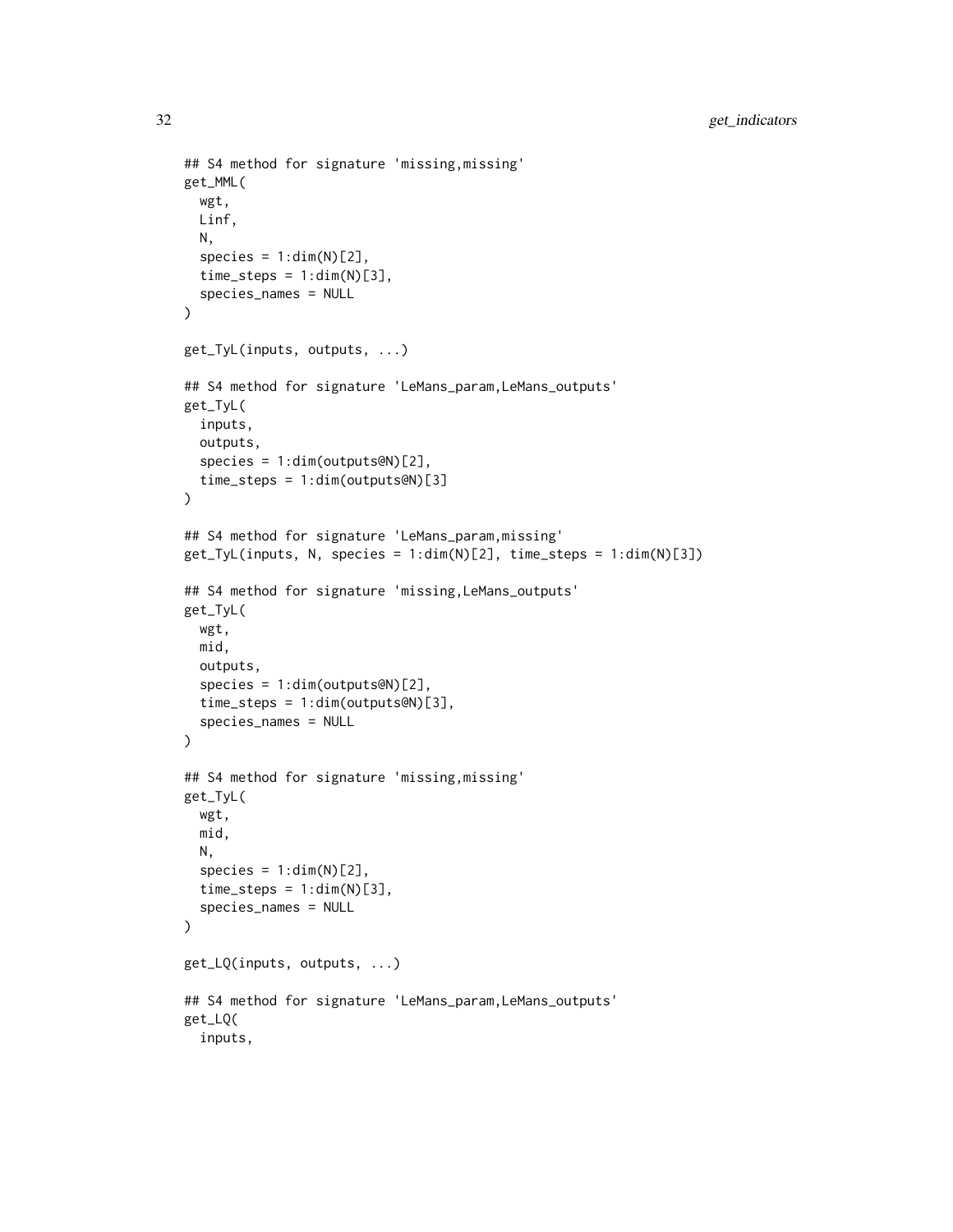```
outputs,
  species = 1:dim(outputs@N)[2],
 time_steps = 1:dim(outputs@N)[3],
 prob = 0.5\lambda## S4 method for signature 'LeMans_param,missing'
get_LQ(inputs, N, species = 1:dim(N)[2], time\_steps = 1:dim(N)[3], prob = 0.5)## S4 method for signature 'missing,LeMans_outputs'
get_LQ(
 wgt,
 u_bound,
 outputs,
  species = 1:dim(outputs@N)[2],
  time_steps = 1:dim(outputs@N)[3],
  species_names = NULL,
 prob = 0.5\lambda## S4 method for signature 'missing,missing'
get_LQ(
 wgt,
 u_bound,
 N,
  species = 1:dim(N)[2],time\_steps = 1:dim(N)[3],species_names = NULL,
 prob = 0.5)
```

| inputs     | A LeMans_param object containing the parameter values of the current LeMans<br>model.                                                                          |
|------------|----------------------------------------------------------------------------------------------------------------------------------------------------------------|
| outputs    | A LeMans_outputs object containing the outputs of the model run.                                                                                               |
| $\ddots$   | Additional arguments.                                                                                                                                          |
| species    | A numeric value or vector or a character string representing the species that you<br>wish to use to calculate the indicators. The default is $1: \dim(N)$ [2]. |
| time_steps | A numeric vector of the time steps that you wish to use to calculate the indica-<br>tors. The default is $1:dim(N)[3]$ .                                       |
| prob       | A numeric value or vector between 0 and 1 denoting the length quantiles to be<br>calculated. The default is $\theta$ . 5.                                      |
| length_LFI | A numeric vector representing the thresholds to be used to calculate the LFI.<br>The default value is 40.                                                      |
| N          | An array with dimensions nsc, nf ish and tot_time representing the number of<br>individuals in each length class for each time step.                           |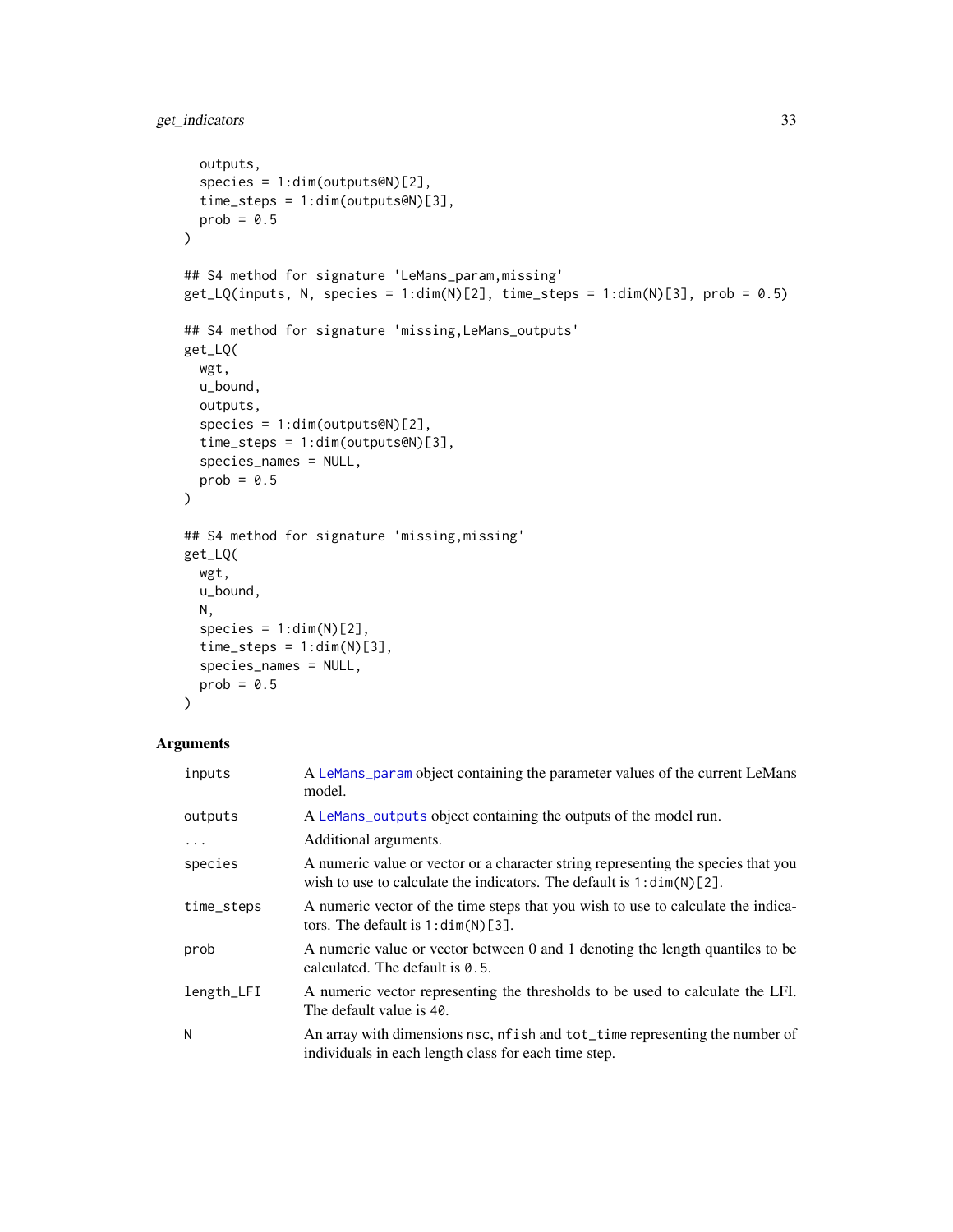| wgt           | A matrix with dimensions nsc and nf ish representing the weight of each species<br>in each length class. |
|---------------|----------------------------------------------------------------------------------------------------------|
| mid           | A numeric vector of length nfish representing the mid-point of the length<br>classes in the model.       |
| 1_bound       | A numeric vector of length nsc representing the lower bounds of the length<br>classes.                   |
| u_bound       | A numeric vector of length nsc representing the upper bounds of the length<br>classes.                   |
| Linf          | A numeric vector of length of ish representing the asymptotic length of each<br>species.                 |
| species_names | A character vector of length nfish that denotes the names of the species in the<br>model.                |
|               |                                                                                                          |

#### Details

The LFI represents the proportion of biomass with a length larger than length\_LFI. The MML is the biomass weighted mean of Linf:

sum(biomass[species]\*Linf[species])/sum(biomass[species])

where biomass is a numeric vector of length nfish representing the biomass of each species. TyL is the biomass-weighted geometric mean length of the community:

exp(sum(biomass\_\*log(mid))/sum(Bio\_l))

where biomass\_ is a numeric vector of length nsc representing the biomass of all the species in each length class. The LQ is the length at which the biomass exceeds a given proportion prob of the total biomass.

### Value

get\_indicators returns a list object with names 'LFI', 'MML', 'TYL' and 'LQ'. If length(length\_LFI)>1, 'LFI' is a matrix with dimensions length(time\_steps) by length(length\_LFI) where the i,jth element represents the LFI using the jth length\_LFI in the ith time\_steps. If length(length\_LFI)==1, the function will return a numeric vector of length length(time\_steps). 'MML' is a numeric vector of length time\_steps where each element is the MML for the species in species. 'TYL' is a numeric vector of length time\_steps where each element is the TyL for the species in species. If length(prob)==1, 'LQ' is a matrix with dimensions length(time\_steps) by length(prob) where the i,jth element is the LQ using the jth prob in the ith time\_steps. If length(prob)==1, the function will return a numeric vector of length length(time\_steps).

If length(length\_LFI)==1, get\_LFI returns a matrix with dimensions length(time\_steps) by length(length $\lfloor$ LFI) where the i,jth element is the LFI using the jth length $\lfloor$ LFI in the ith time\_steps. If length(length\_LFI)==1, the function will return a numeric vector of length length(time\_steps).

get\_MML returns a numeric vector of length time\_steps where each element is the MML for the species in species.

If length(prob)>1, get\_LQ returns a matrix with dimensions length(time\_steps) and length(prob) where the i,jth element is the LQ using the the jth prob in the ith time\_steps. If length(prob)==1, the function will return a numeric vector of length length(time\_steps).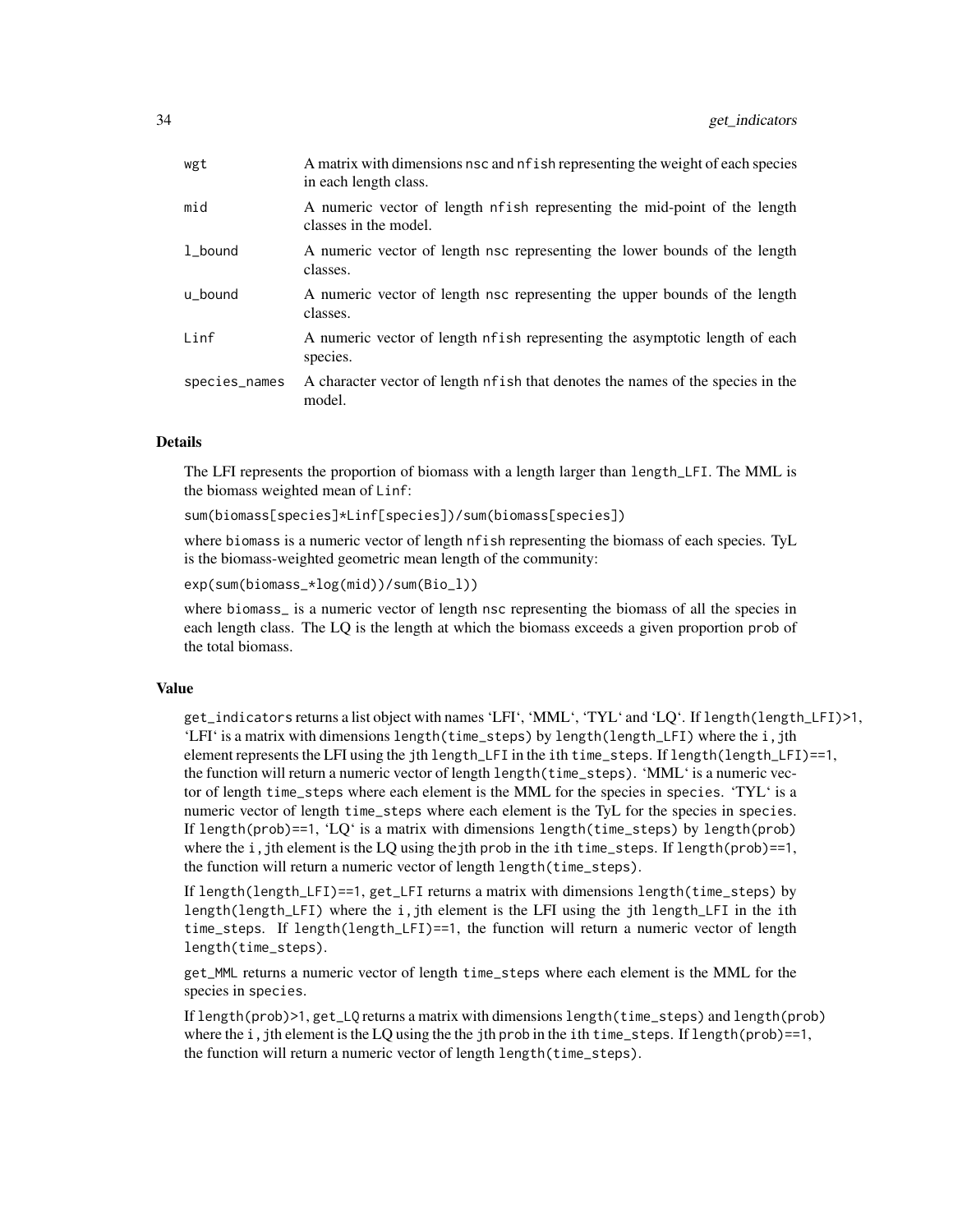<span id="page-34-0"></span>get\_ $N0$  35

# See Also

[plot\\_indicators](#page-51-1)

#### Examples

```
# Set up and run the model
NS_params <- LeMansParam(NS_par, tau=NS_tau, eta=rep(0.25, 21), L50=NS_par$Lmat, other=1e12)
effort <- matrix(0.5, 10, dim(NS_params@Qs)[3])
model_run <- run_LeMans(NS_params, years=10, effort=effort)
```
# Calculate the indicators get\_indicators(inputs=NS\_params, outputs=model\_run)

# Calculate the LFI get\_LFI(inputs=NS\_params, outputs=model\_run)

# Calculate MML get\_MML(inputs=NS\_params, outputs=model\_run)

# Calculate TyL get\_TyL(inputs=NS\_params, outputs=model\_run)

# Calculate LQs get\_LQ(inputs=NS\_params, outputs=model\_run)

get\_N0 *Generate a starting value for N*

# Description

Generate a starting value for N, which represents the number of individuals in each length class for each species.

# Usage

```
get_N0(nsc, nfish, mid, wgt, sc_Linf, intercept = 1e+10, slope = -5)
```

| nsc     | A numeric value representing the number of length classes in the model.                                              |
|---------|----------------------------------------------------------------------------------------------------------------------|
| nfish   | A numeric value representing the number of fish species in the model.                                                |
| mid     | A numeric vector of length nf ish representing the mid-point of the length<br>classes.                               |
| wgt     | A matrix with dimensions nsc and nf ish representing the weight of each species<br>in each length class.             |
| sc_Linf | A numeric vector of length nsc representing the length class at which each<br>species reaches its asymptotic length. |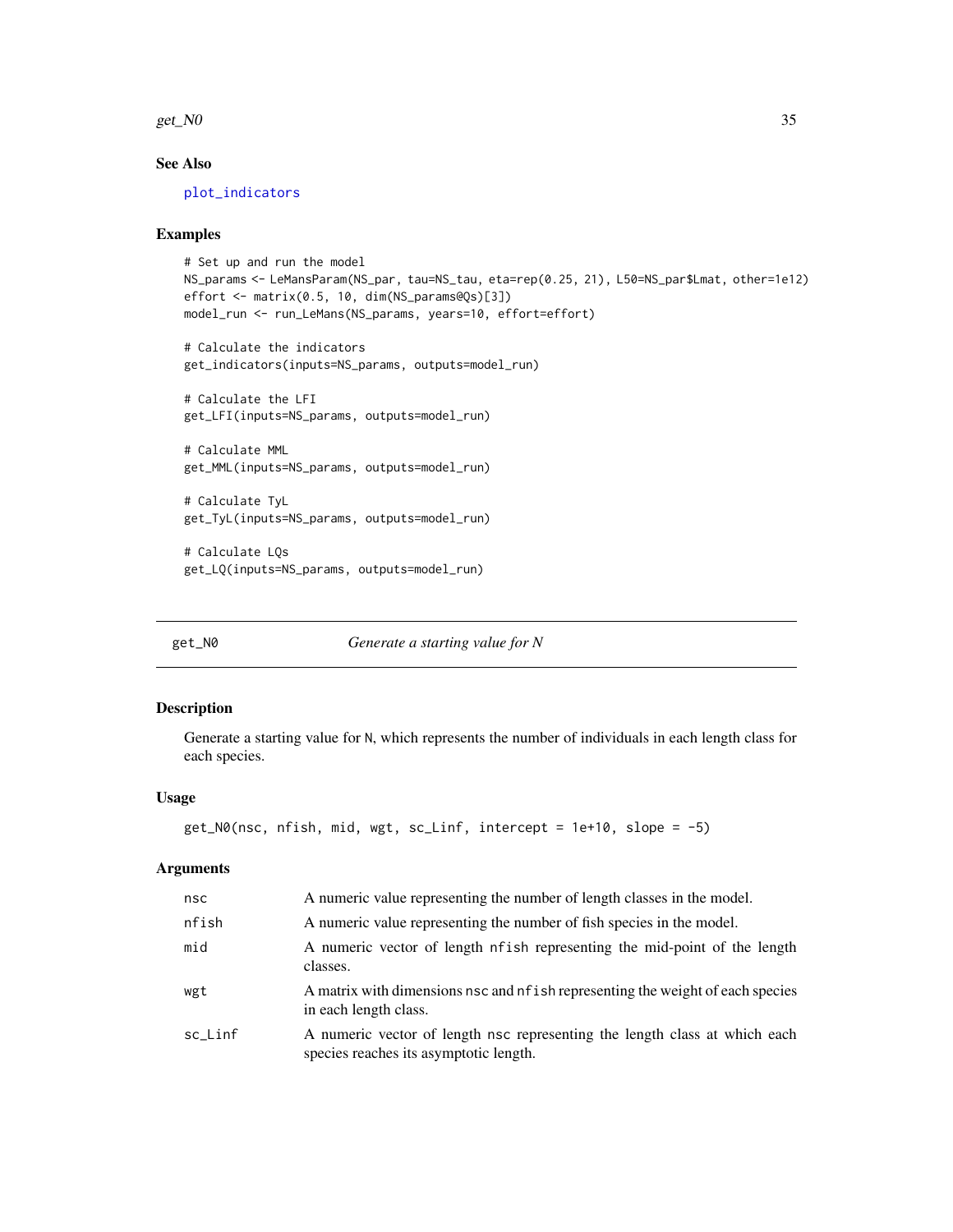# Details

The total number of individuals in the community in each length class is equal to intercept\*mid^slope. Within each length class, the number of individuals of each species is determined using the proportion of each species' biomass that is found in that length class.

# Value

A matrix with dimensions nsc and nfish representing the number of individuals in each length class.

#### References

Andersen, K.H., Blanchard, J.L., Fulton, E.A., Gislason, H., Jacobsen, N.S., van Kooten, T. (2016). Assumptions behind size-based ecosystem models are realistic. *ICES Journal of Marine Science*, 73(6):1651-1655.

#### See Also

[run\\_LeMans](#page-67-1)

## Examples

```
# Set up the inputs to the function
nfish <- nrow(NS_par)
nsc <- 32
maxsize <- max(NS_par$Linf)*1.01 # the biggest size is 1% bigger than the largest Linf
l_bound <- seq(0, maxsize, maxsize/nsc); l_bound <- l_bound[-length(l_bound)]
u_bound <- seq(maxsize/nsc, maxsize, maxsize/nsc)
mid <- l_bound+(u_bound-l_bound)/2
```

```
# Set up the inputs to the function - species-specific parameters
Linf <- NS_par$Linf # the von-Bertalanffy asymptotic length of each species (cm).
W_a <- NS_par$W_a # length-weight conversion parameter.
W_b <- NS_par$W_b # length-weight conversion parameter.
k \leq -NS\_park # the von-Bertalnaffy growth parameter.
Lmat <- NS_par$Lmat # the length at which 50\% of individuals are mature (cm).
```

```
# Get phi_min
tmp <- calc_phi(k, Linf, nsc, nfish, u_bound, l_bound, calc_phi_min=FALSE,
                  phi_min=0.1) # fixed phi_min
phi_min <- tmp$phi_min
```

```
# Calculate growth increments
tmp <- calc_ration_growthfac(k, Linf, nsc, nfish, l_bound, u_bound, mid, W_a, W_b, phi_min)
sc_Linf <- tmp$sc_Linf
```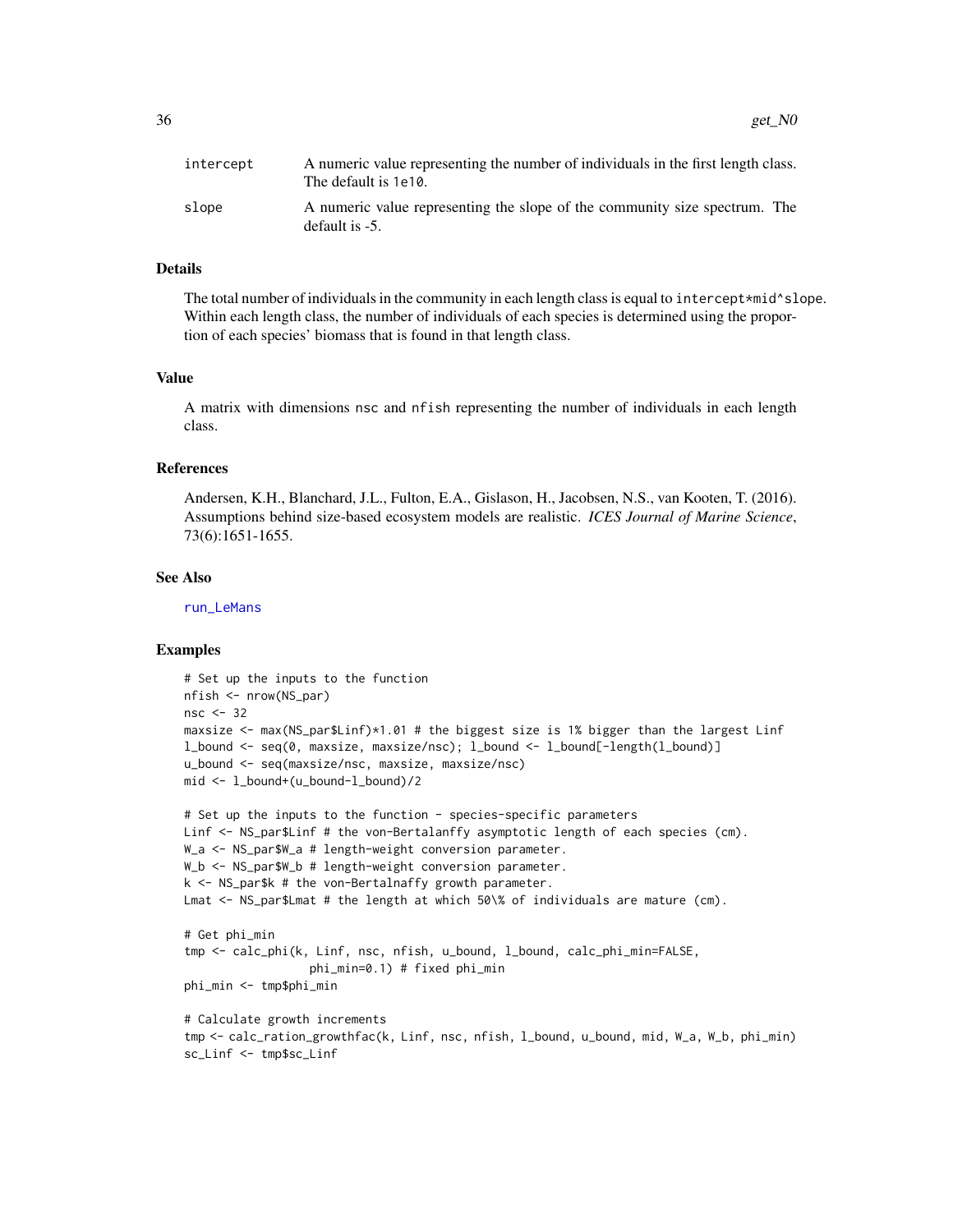## get\_rec\_fun 37

```
wgt <- tmp$wgt
# Get an initial population
get_N0(nsc, nfish, mid, wgt, sc_Linf)
```
<span id="page-36-0"></span>get\_rec\_fun *Collate the stock recruitment functions*

### Description

Collates the stock recruitment functions for all of the species in the model.

### Usage

```
get_rec_fun(rec_fun = "hockey-stick")
```
## Arguments

rec\_fun A character vector representing the stock recruitment function to be applied to each species. The default is "hockey-stick", but rec\_fun can also take "Ricker", "Beverton-Holt", "constant", or "linear" for each species.

#### Details

For "Beverton-Holt", the stock recruitment function is defined as a\*SSB/(1+b\*SSB); for "Ricker" it is defined as a\*SSB\*exp(-b\*SSB); for "hockey-stick" it is defined as min(a\*SSB,b); for "constant" it is defined as a, and for "linear" it is defined as a\*SSB. In all cases, SSB is the Spawning Stock Biomass in 1000s of tonnes and a and b are parameters of the specific stock recruitment functions.

## Value

A list object of length rec\_fun where each element includes the stock recruitment function for a given species. If an invalid recruitment function is selected, NULL is returned and a warning message is shown.

#### References

Barrowman, N.J., Myers, R.A. (2000). Still more spawner-recruit curves: the hockey stick and its generalisations. *Canadian Journal of Fisheries and Aquatic Science*, 57:665–676.

Beverton, R.J.H., Holt, S.J. (1957). On the Dynamics of Exploited Fish Populations, volume 19 of Fisheries Investigations (Series 2). United Kingdom Ministry of Agriculture and Fisheries.

Hall, S. J., Collie, J. S., Duplisea, D. E., Jennings, S., Bravington, M., & Link, J. (2006). A lengthbased multispecies model for evaluating community responses to fishing. *Canadian Journal of Fisheries and Aquatic Sciences*, 63(6):1344-1359.

Ogle, D.H. (2016). Introductory Fisheries Analyses with R. CRC Press.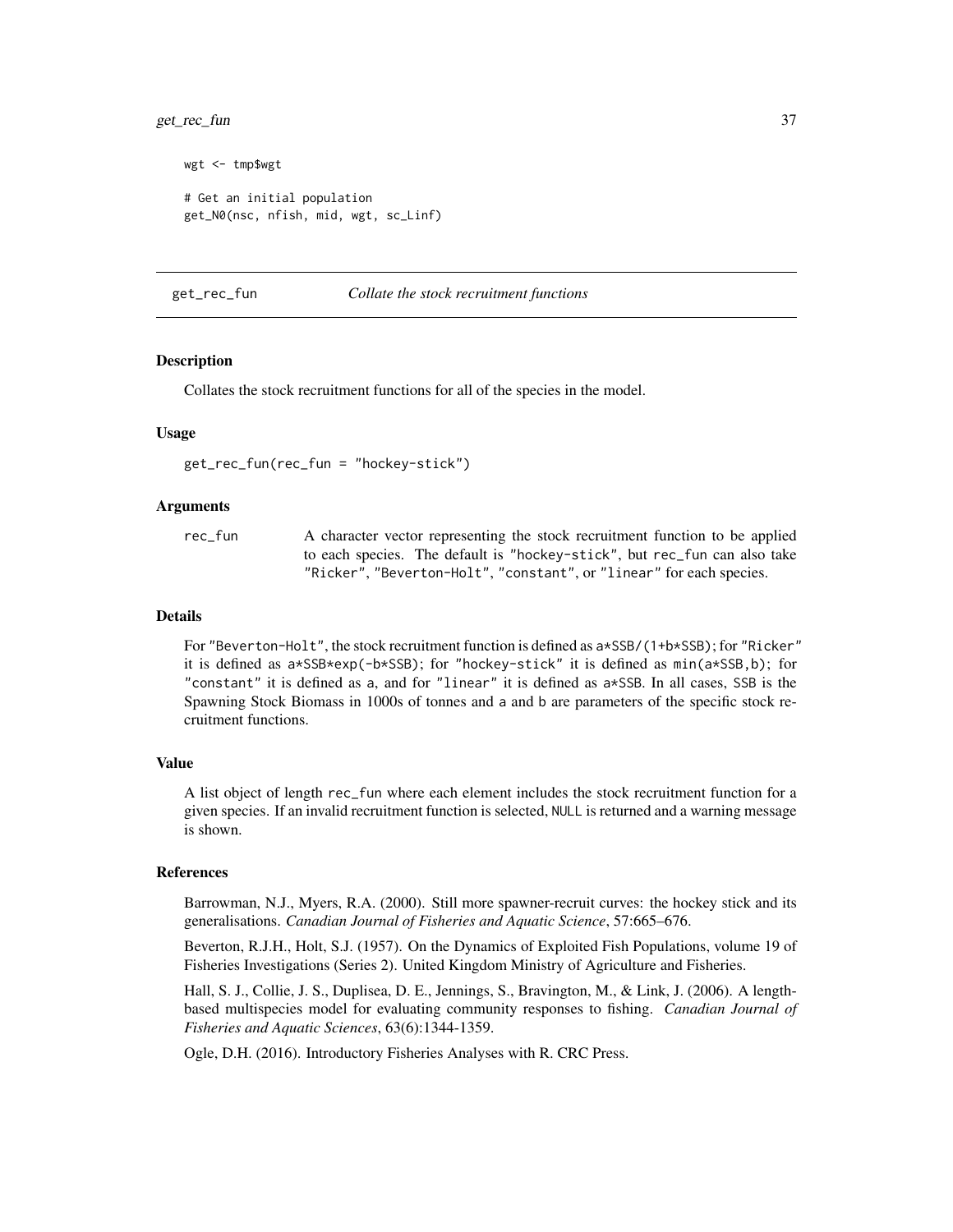Ricker, W.E. (1954). Stock and recruitment. *Journal of the Fisheries Research Board of Canada*, 11:559-623.

Thorpe, R.B., Le Quesne, W.J.F., Luxford, F., Collie, J.S., Jennings, S. (2015). Evaluation and management implications of uncertainty in a multispecies size-structured model of population and community responses to fishing. *Methods in Ecology and Evolution*, 6:49-58.

#### See Also

[calc\\_recruits](#page-19-0), [make\\_rec\\_fun](#page-46-0), [rec\\_BH](#page-60-0), [rec\\_Ricker](#page-66-0), [rec\\_hockey](#page-63-0), [rec\\_const](#page-61-0), [rec\\_linear](#page-64-0) and [calc\\_SSB](#page-21-0)

### Examples

```
nfish <- nrow(NS_par)
stored_rec_funs <- get_rec_fun(rep("hockey-stick", nfish))
```
<span id="page-37-0"></span>

| ≏ |  | ίB |
|---|--|----|
|   |  |    |

Galculate Spawning Stock Biomass (SSB) or total biomass

### <span id="page-37-1"></span>Description

Calculates the Spawning Stock Biomass (SSB) or the total biomass of each species in the model.

## Usage

```
get_SSB(inputs, outputs, ...)
## S4 method for signature 'LeMans_param,LeMans_outputs'
get_SSB(
  inputs,
  outputs,
  species = 1:dim(outputs@N)[2],
  time_steps = 1:dim(outputs@N)[3]
\lambda## S4 method for signature 'LeMans_param,missing'
get_SSB(inputs, N, species = 1:dim(N)[2], time_steps = 1:dim(N)[3])
## S4 method for signature 'missing,LeMans_outputs'
get_SSB(
  wgt,
  mature,
  outputs,
  species = 1:dim(outputs@N)[2],
  time_steps = 1:dim(outputs@N)[3],
  species_names = NULL
)
```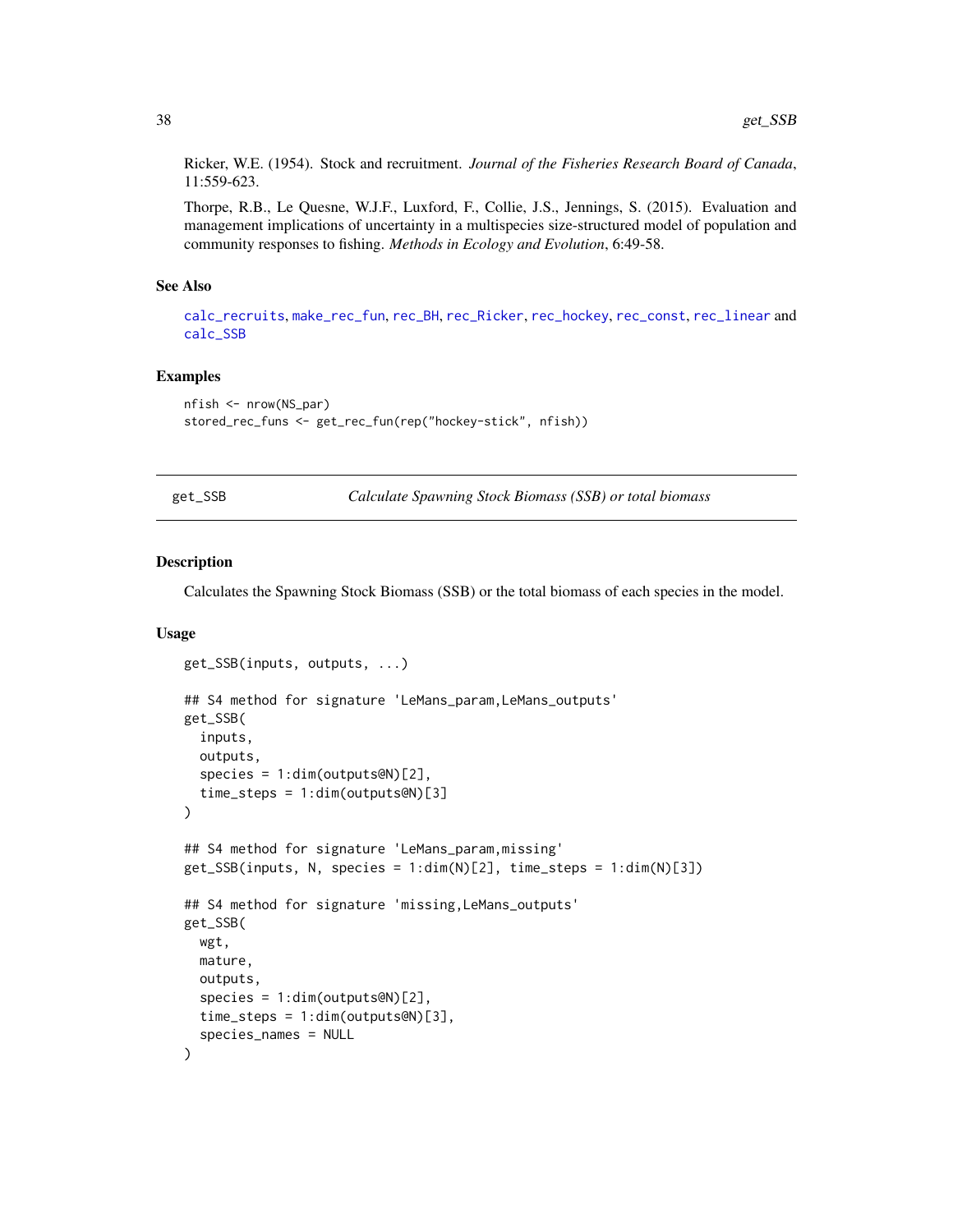```
## S4 method for signature 'missing,missing'
get_SSB(
 wgt,
 mature,
 N,
  species = 1:dim(N)[2],time\_steps = 1:dim(N)[3],species_names = NULL
)
get_biomass(inputs, outputs, ...)
## S4 method for signature 'LeMans_param,LeMans_outputs'
get_biomass(
  inputs,
 outputs,
  species = 1:dim(outputs@N)[2],
  time_steps = 1:dim(outputs@N)[3]
\lambda## S4 method for signature 'LeMans_param,missing'
get_biomass(inputs, N, species = 1:dim(N)[2], time_steps = 1:dim(N)[3])
## S4 method for signature 'missing,LeMans_outputs'
get_biomass(
 wgt,
 outputs,
  species = 1:dim(outputs@N)[2],
  time_steps = 1:dim(outputs@N)[3],
  species_names = NULL
\mathcal{L}## S4 method for signature 'missing,missing'
get_biomass(
 wgt,
 N,
  species = 1:dim(N)[2],time\_steps = 1:dim(N)[3],species_names = NULL
\mathcal{L}
```
## Arguments

| inputs                  | A LeMans_param object containing the parameter values of the current LeMans<br>model. |
|-------------------------|---------------------------------------------------------------------------------------|
| outputs                 | A LeMans outputs object containing the outputs of the model run.                      |
| $\cdot$ $\cdot$ $\cdot$ | Additional arguments.                                                                 |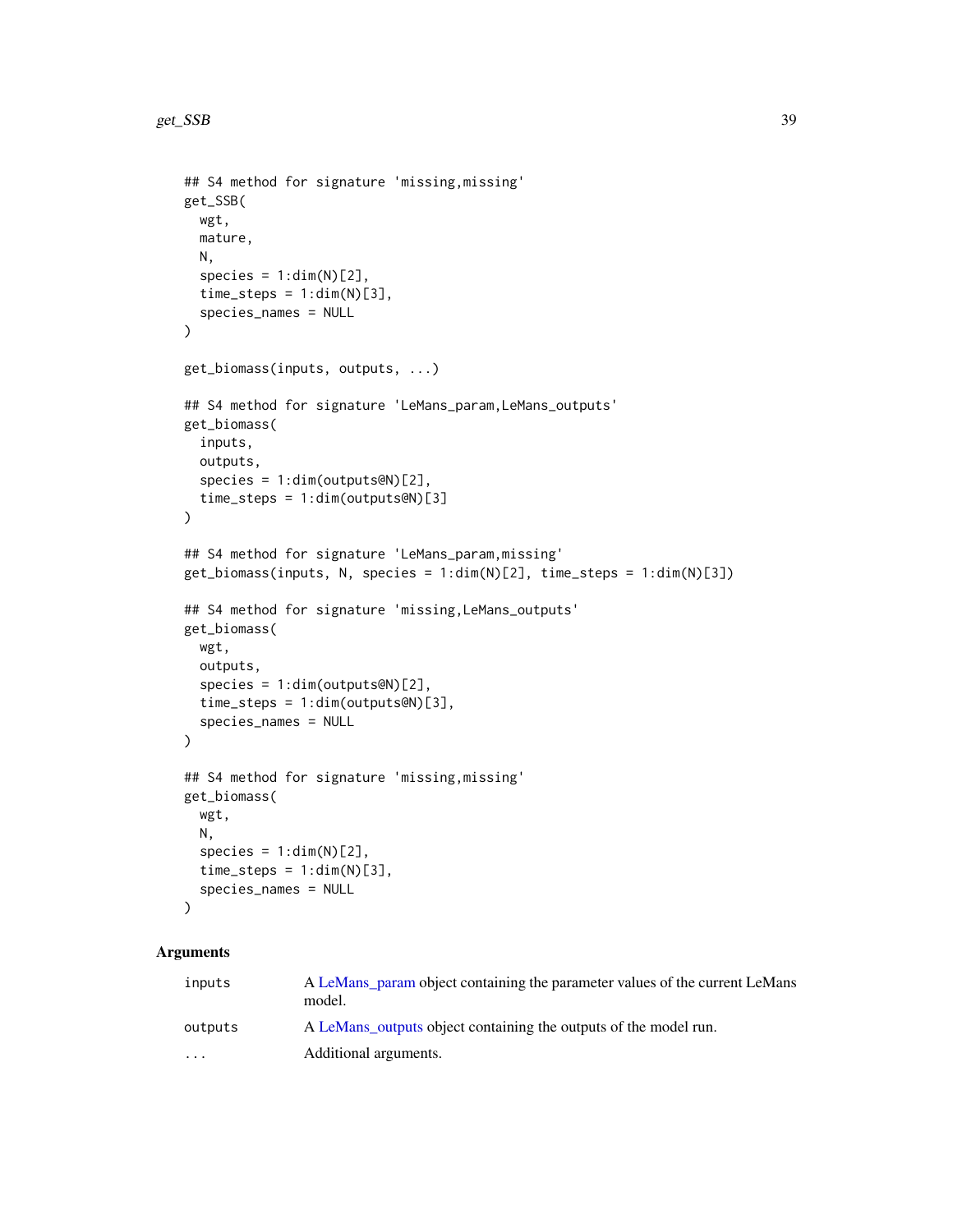| species       | A numeric value or vector or a character string or vector of the species that you<br>wish to calculate the mean maximum length. The default is $1: dim(N)[2]$ .        |
|---------------|------------------------------------------------------------------------------------------------------------------------------------------------------------------------|
| time_steps    | A numeric vector of the time steps that you wish to calculate the mean maximum<br>length. The default is $1:dim(N)[3]$ .                                               |
| N             | An array with dimensions nsc, nf ish and tot_time representing the number of<br>individuals in each length class for each time step.                                   |
| wgt           | A matrix with dimensions nsc and nf ish representing the weight of each species<br>in each length class.                                                               |
| mature        | A matrix with dimensions ncs and nf ish with elements in the range 0-1 rep-<br>resenting the proportion of mature individuals of each species in each length<br>class. |
| species_names | A character vector of length of ish that denotes the names of the species in the<br>model.                                                                             |

### Details

The SSB for each species in species is equal to:

colSums(N[,species]\*wgt[,species]\*mature[,species]).

The biomass for each species in species is equal to:

colSums(N[,species]\*wgt[,species])

## Value

If length(species)>1, get\_SSB returns a matrix with dimensions length(time\_steps) by length(species) where the i,jth element is the SSB  $(g)$  of the jth species in the ith time\_steps. If length(species)==1, the function will return a numeric vector of length length(time\_steps).

If length(species)>1, get\_biomass returns a matrix with dimensions length(time\_steps) by length(species) where the i,jth element is the biomass  $(g)$  of the jth species in the ith time\_steps. If length(species)==1, the function will return a numeric vector of length length(time\_steps).

```
# Set up and run the model
NS_params <- LeMansParam(NS_par, tau=NS_tau, eta=rep(0.25, 21), L50=NS_par$Lmat, other=1e12)
effort <- matrix(0.5, 10, dim(NS_params@Qs)[3])
model_run <- run_LeMans(NS_params, years=10, effort=effort)
```

```
# Calculate SSB
get_SSB(inputs=NS_params, outputs=model_run)
```

```
# Calculate biomass
get_biomass(inputs=NS_params, outputs=model_run)
```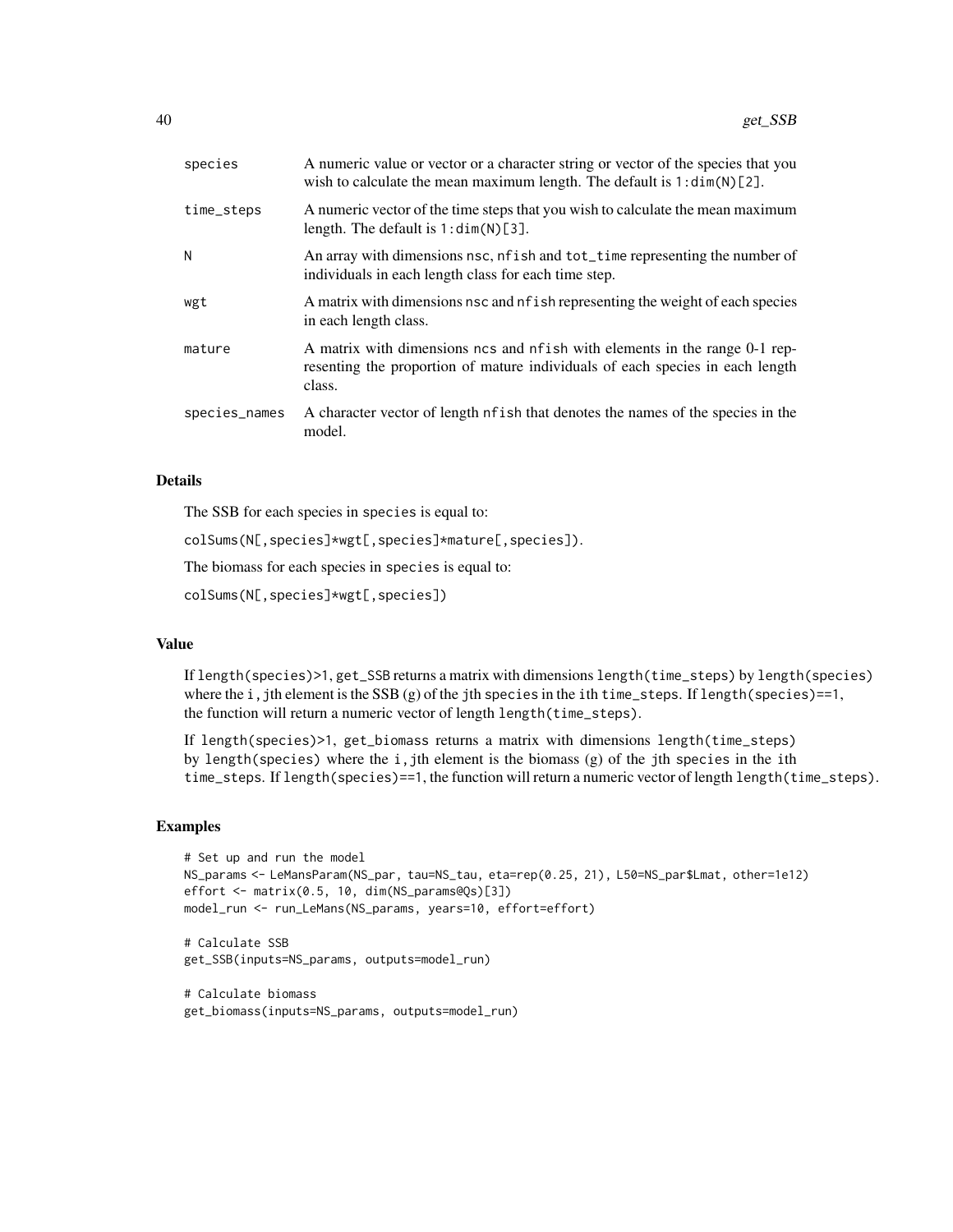<span id="page-40-0"></span>

A constructor for the [LeMansParam](#page-40-0) class.

## Usage

```
LeMansParam(df, gdf, ...)
## S4 method for signature 'ANY,ANY'
LeMansParam(
  df,
  gdf,
  nfish = nrow(df),
  nsc = 32,
 pred_{mu} = -2.25,
  pred_sigma = 0.5,
  other = 1e+12,
  bounds = NULL,
  calc_phi_min = FALSE,
  phi_min = 0.1,
  vary_growth = TRUE,
  growth_eff = 0.5,
  growth_eff_decay = 0.11,
  eps = 1e-05.
  force_mature = TRUE,
  species_names = paste("species", 1:nfish, sep = "_"),
  kappa = rep(10, nfish),tau = matrix(1, nfish, nfish),
  rec_fun = rep("hockey-stick", nfish),
 recruit_params = list(a = 18.835 - 4.133 \star df$Linf, b = rep(1000/nfish, nfish)),
  natmort_opt = rep("std_RNM", nfish),
 Nmort = rep(0.8, nfish),
  prop = rep(3/4, nfish),
  curve = rep("logistic", nfish),
  catch_species = ((0:(length(curve) - 1))% mfish) + 1,max_catchability = rep(1, length(curve)),gear_name = paste("gear_", 1:length(curve), sep = ""),
  custom = NULL,
  ...
)
## S4 method for signature 'missing,ANY'
LeMansParam(
  gdf,
```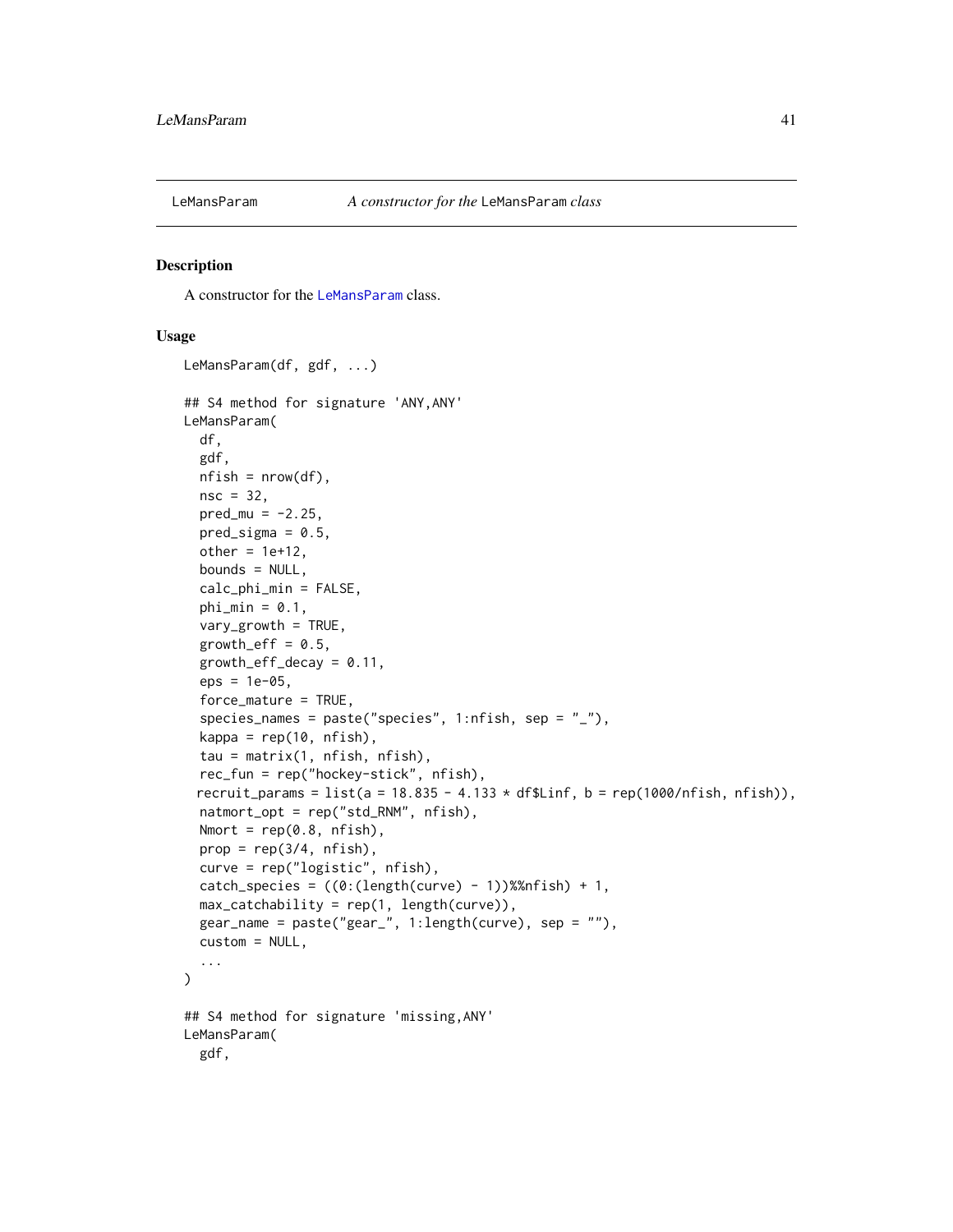```
nfish = length(Linf),
  nsc = 32,
  pred_mu = -2.25,
 pred\_sigma = 0.5,
  other = 1e+12,
  bounds = NULL,
  calc_phi_min = FALSE,
  phi_min = 0.1,
  vary_growth = FALSE,
  growth_eff = 0.5,
  growth_eff_decay = 0.11,
  eps = 1e-05,
  force_mature = TRUE,
 Linf,
  k,
  W_a,
  W_b,
  Lmat,
  species_names = paste("species", 1:nfish, sep = "_"),
  kappa = rep(10, nfish),tau = matrix(1, nfish, nfish),
  rec_fun = rep("hockey-stick", nfish),
  recruit_params = list(a = 18.835 - 4.133 \star Linf, b = rep(1000/nfish, nfish)),
  natmort_opt = rep("std_RNM", nfish),
 Nmort = rep(0.8, nfish),
 prop = rep(3/4, nfish),curve = rep("logistic", nfish),
  catch_species = ((0:(length(curve) - 1))%nfish) + 1,
  max_catchability = rep(1, length(curve)),gear_name = paste("gear_", 1:length(curve), sep = ""),
  custom = NULL,
  ...
\mathcal{L}## S4 method for signature 'missing,missing'
LeMansParam(
  df,
  gdf,
  nfish = length(Linf),
  nsc = 32,
 pred_{mu} = -2.25,
 pred\_sigma = 0.5,
  other = 1e+12,
  bounds = NULL,
  calc_phi_min = TRUE,
  phi_min = 0.1,
  vary_growth = FALSE,
  growth_eff = 0.5,
```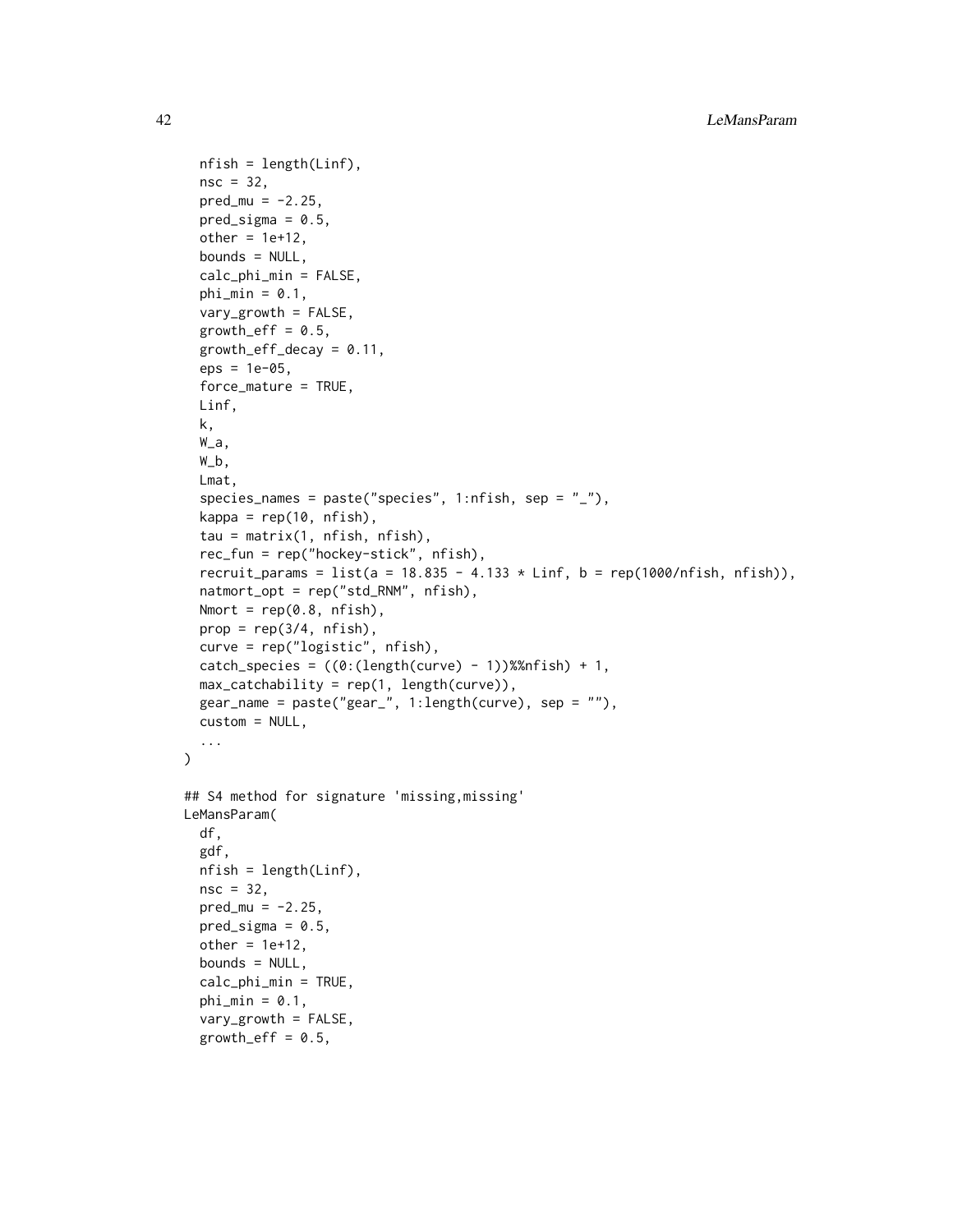# LeMansParam 43

```
growth_eff_decay = 0.11,
eps = 1e-05,
force_mature = TRUE,
species_names = paste("species", 1:nfish, sep = "_"),
Linf,
k,
W_a,
W_b,
Lmat,
kappa = rep(10, nfish),
tau = matrix(1, nfish, nfish),
rec_fun = rep("hockey-stick", nfish),
recruit_params = list(a = 18.835 - 4.133 * Linf, b = rep(1000/nfish, nfish)),
natmort_opt = rep("std_RNM", nfish),
Nmort = rep(0.8, nfish),
prop = rep(3/4, nfish),curve = rep("logistic", nfish),
catch_species = ((0:(length(curve) - 1))% mfish) + 1,max_catchability = rep(1, length(curve)),
gear_name = paste("gear_", 1:length(curve), sep = ""),
custom = NULL,
...
```
## Arguments

 $\mathcal{L}$ 

| df           | A data frame with nfish rows and the following columns: Linf, W_a, W_b, k<br>and Lmat. See below for definitions of each of these parameters.                                 |
|--------------|-------------------------------------------------------------------------------------------------------------------------------------------------------------------------------|
| gdf          | A data frame with nfish rows and the following columns: curve, catch_species,<br>max_catchability, k and gear_name. See below for definitions of each of<br>these parameters. |
| .            | Additional arguments for calculating catchability curves. See calc_Q for more<br>details.                                                                                     |
| nfish        | A numeric value representing the number of fish species in the model.                                                                                                         |
| nsc          | A numeric value representing the number of length classes in the model.                                                                                                       |
| pred_mu      | A numeric value representing the preferred predator-prey mass ratio.                                                                                                          |
| pred_sigma   | A numeric value representing the width of the weight preference function.                                                                                                     |
| other        | A numeric value representing the amount of other food $(g)$ available from prey<br>that is not explicitly represented in the model. The default is 1e12.                      |
| bounds       | An optional argument specifying the bounds of the length classes.                                                                                                             |
| calc_phi_min | A logical statement indicating whether phi_min should be calculated within the<br>function. The default is FALSE.                                                             |
| phi_min      | A fixed numeric value of phi_min, which represents the time step of the model.<br>This parameter is only required if calc_phi_min=FALSE. The default is 0.1.                  |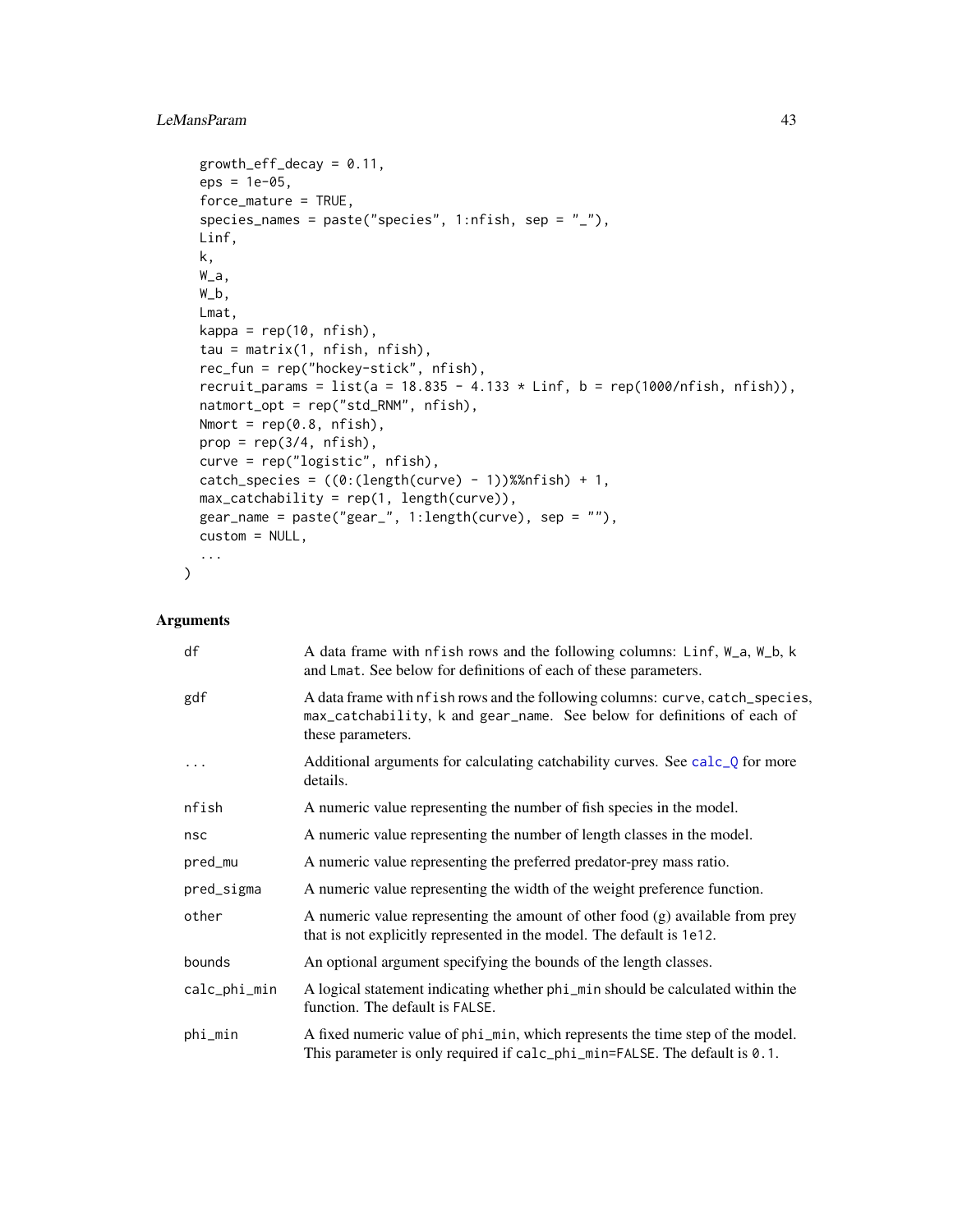| vary_growth      | A logical statement indicating whether growth efficiency should vary for each<br>species (vary_growth=TRUE) or be fixed at the value given by fixed_growth<br>(vary_growth=FALSE). The default is TRUE.                                                                                                                                                                                                                                                   |  |
|------------------|-----------------------------------------------------------------------------------------------------------------------------------------------------------------------------------------------------------------------------------------------------------------------------------------------------------------------------------------------------------------------------------------------------------------------------------------------------------|--|
| growth_eff       | If vary_growth==TRUE, growth_eff is a numeric representing the growth effi-<br>ciencies of a fish of length 0. If vary_growth==FALSE, growth_eff is a numeric<br>value of length 1 representing a fixed growth efficiency for all fish. The default<br>is $0.5$ .                                                                                                                                                                                         |  |
| growth_eff_decay |                                                                                                                                                                                                                                                                                                                                                                                                                                                           |  |
|                  | A numeric value specifying the rate at which growth efficiency decreases as<br>length increases to Linf. The default is 0.11.                                                                                                                                                                                                                                                                                                                             |  |
| eps              | A numeric value specifying a numerical offset. The default value is 1e-5.                                                                                                                                                                                                                                                                                                                                                                                 |  |
| force_mature     | A logical statement indicating whether to force maturity for all fish in the largest<br>length class. The default is TRUE.                                                                                                                                                                                                                                                                                                                                |  |
| species_names    | A numeric or character vector of length nfish that denotes the names of the<br>species in the model.                                                                                                                                                                                                                                                                                                                                                      |  |
| kappa            | A numeric vector of length nf ish representing the rate of change from immature<br>to mature fish.                                                                                                                                                                                                                                                                                                                                                        |  |
| tau              | A matrix with dimensions nfish and nsc. Row indices represent predators and<br>column indices represent prey. A value of 1 at location i, j indicates prey j is<br>eaten by predator i.                                                                                                                                                                                                                                                                   |  |
| rec_fun          | A character vector representing the stock recruitment function to be applied<br>to each species. The default value is "hockey-stick" but rec_fun can take<br>a value of "Ricker", "Beverton-Holt", "constant", or "linear" for each<br>species.                                                                                                                                                                                                           |  |
| recruit_params   | A list object of length nfish specifying the parameters for the recruitment func-<br>tion.                                                                                                                                                                                                                                                                                                                                                                |  |
| natmort_opt      | A character vector of length 1 describing the mortality function to be used for<br>the species. The default value is "std_RNM" but can take a value of "constant"<br>or "linear". See calc_M1 for more information.                                                                                                                                                                                                                                       |  |
| Nmort            | A numeric vector of length nfish representing the maximum background mor-<br>tality of each species. The default is $0.8$ for all species.                                                                                                                                                                                                                                                                                                                |  |
| prop             | A numeric vector of length nfish representing the proportion of length classes<br>that have a non-zero background mortality. This is required only when the<br>natmort_opt mortality function is used. The default is 3/4.                                                                                                                                                                                                                                |  |
| curve            | A character vector of almost any length describing the type of curve to be used<br>to determine the catchability of each species by fishing gear. By default, curve<br>is a character vector of length nfish that takes the value "logistic" in each<br>element, but it can also take a value of "log-gaussian" or "knife-edge". If<br>a custom curve is required for a particular species and/or fishing gear, the curve<br>must be specified in custom. |  |
| catch_species    | A numeric value or character string describing the species to apply the catcha-<br>bility curve to.                                                                                                                                                                                                                                                                                                                                                       |  |
| max_catchability |                                                                                                                                                                                                                                                                                                                                                                                                                                                           |  |
|                  | A numeric vector of length curve describing the maximum catchability for each<br>catchability curve.                                                                                                                                                                                                                                                                                                                                                      |  |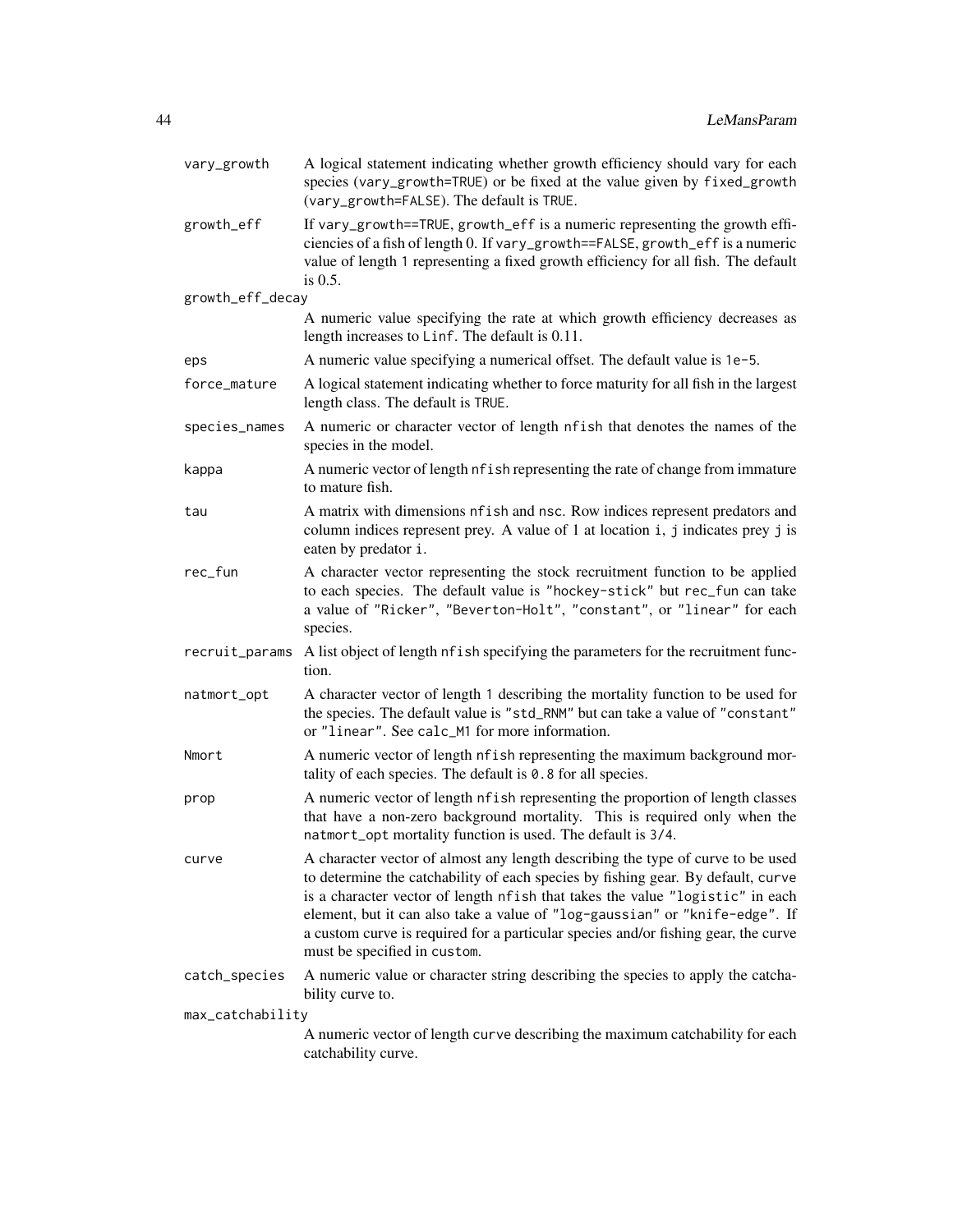# LeMansParam 45

| gear_name | A character vector of the same length as curve and species describing the<br>fishing gear that each element of curve and species relates to. By default,<br>gear_name is a character vector of length curve that takes the value paste ("gear_", 1: length (curve),<br>$=$ ""). |
|-----------|---------------------------------------------------------------------------------------------------------------------------------------------------------------------------------------------------------------------------------------------------------------------------------|
| custom    | An array with dimensions nsc, nf ish and the number of custom catchability<br>curves that are required. custom represents the catchability of each species by<br>the gears specified using custom catchability curves. By default, custom is set<br>to NULL.                    |
| Linf      | A numeric vector of length nf ish representing the mid-point of the length<br>classes.                                                                                                                                                                                          |
| k         | k A numeric vector of length nfish representing the von Bertalanffy growth<br>parameter $(1/yr)$ for each species.                                                                                                                                                              |
| W_a       | A numeric vector representing the parameter a in the length-weight conversion.                                                                                                                                                                                                  |
| W_b       | A numeric vector representing the parameter b in the length-weight conversion.                                                                                                                                                                                                  |
| Lmat      | A numeric vector of length nsc representing the length at which 50% of the<br>individuals are mature.                                                                                                                                                                           |

# Details

Converts objects of class data frame or vector to class LeMansParams for use in the LeMans model. Linf, W\_a, W\_b, k and Lmat are required as either a data frame or as vectors.

### Value

An object of class LeMansParam for use in the LeMans model.

## See Also

[run\\_LeMans](#page-67-0), [LeMans\\_param](#page-45-0)

#### Examples

# To run the model with all inputs specified explicitly: # Set up species-specific parameters Linf <- NS\_par\$Linf # the von-Bertalanffy asymptotic length of each species (cm). W\_a <- NS\_par\$W\_a # length-weight conversion parameter. W\_b <- NS\_par\$W\_b # length-weight conversion parameter. k <- NS\_par\$k # the von-Bertalnaffy growth parameter. Lmat <- NS\_par\$Lmat # the length at which 50% of individuals are mature (cm).

NS\_params <- LeMansParam(species\_names=NS\_par\$species\_names, Linf=Linf, k=k, W\_a=W\_a, W\_b=W\_b, Lmat=Lmat, tau=NS\_tau, recruit\_params=list(a=NS\_par\$a, b=NS\_par\$b), eta=rep(0.25, 21), L50=Lmat, other=NS\_other)

```
###############################################
# Alternatively:
NS_params <- LeMansParam(NS_par, tau=NS_tau, eta=rep(0.25, 21), L50=NS_par$Lmat, other=NS_other)
```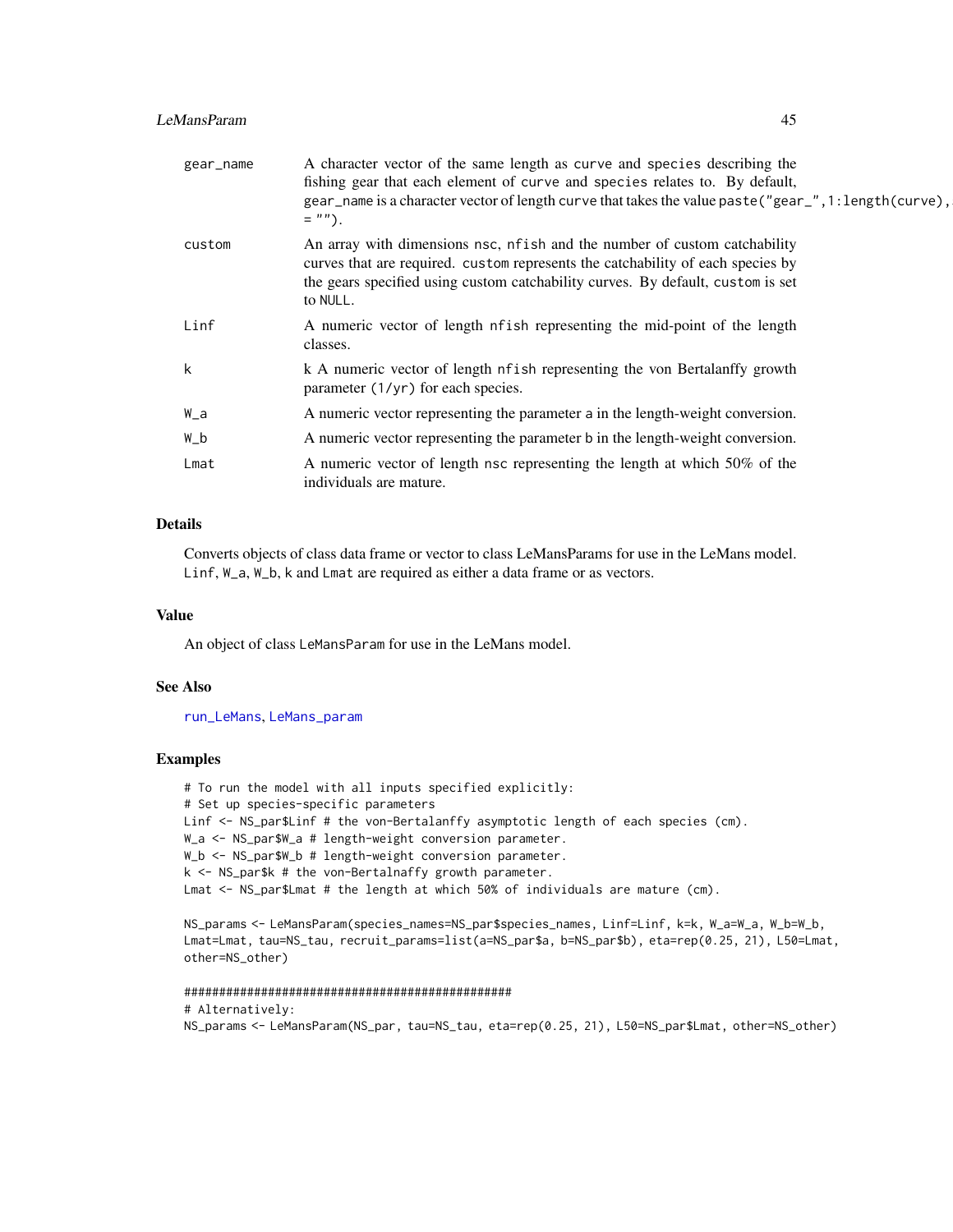<span id="page-45-1"></span>LeMans\_outputs-class *An S4 class representing the outputs of the LeMans model*

#### **Description**

An S4 class representing the outputs of the LeMans model

## Slots

- N An array with dimensions nsc, nfish and tot\_time representing the number of individuals in each length class at each time step of the model.
- Catch An array with dimensions nsc, nfish and tot\_time representing the biomass of each species that is caught in each length class at each time step of the model.
- M2 An array with dimensions nsc, nfish and tot\_time representing the predation mortality of each species in each length class at each time step of the model.
- R A matrix with dimensions tot\_time and nfish representing the number of recruits of each species at each time step of the model.

<span id="page-45-0"></span>LeMans\_param-class *An S4 class representing the inputs of the LeMans model*

## **Description**

An S4 class representing the inputs of the LeMans model

#### Details

Sets the class of a LeMansParam object, which is then used to run the LeMans model.

#### **Slots**

- nsc A numeric value representing the number of length classes in the model.
- nfish A numeric value representing the number of fish species in the model.

phi\_min A numeric value representing the time step of the model.

- l\_bound A numeric vector of length nsc representing the lower bounds of the length classes.
- u\_bound A numeric vector of length nsc representing the upper bounds of the length classes.
- mid A numeric vector of length nfish representing the mid-point of the length classes.
- species\_names A numeric or character vector of length nfish that denotes the names of the species in the model.
- Linf A numeric vector of length nfish representing the mid-point of the length classes.
- W\_a A numeric vector representing the parameter a in the length-weight conversion.
- W\_b A numeric vector representing the parameter b in the length-weight conversion.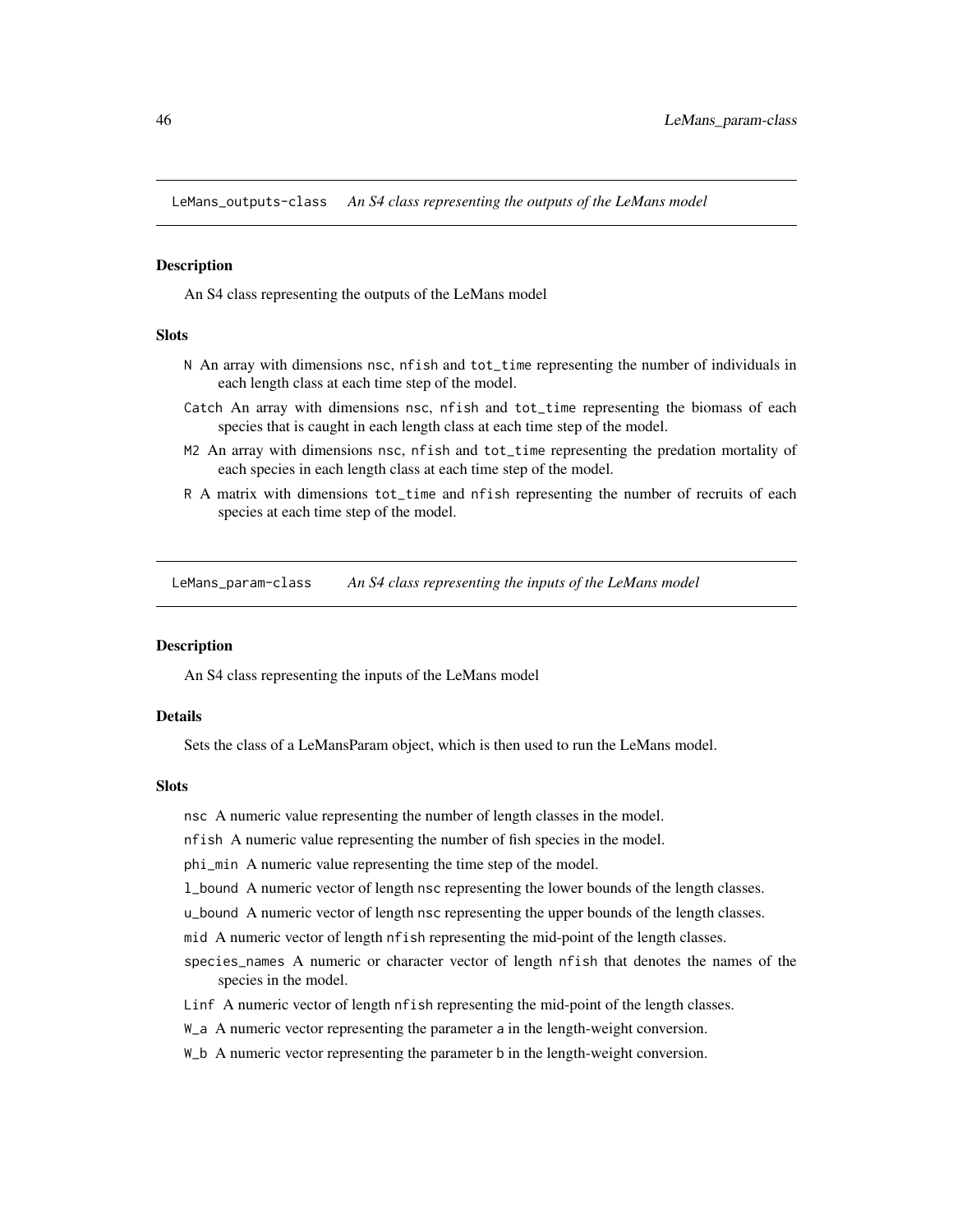- k k A numeric vector of length nfish representing the von Bertalanffy growth parameter  $(1/\gamma r)$ for each species.
- Lmat A numeric vector of length nsc representing the length at which 50% of the individuals are mature.
- mature A matrix with dimensions nsc and nfish with elements in the range 0-1 representing the proportion of mature individuals of each species in each length class.
- sc\_Linf A numeric vector of length nsc representing the length class at which each species reaches its asymptotic length.
- wgt A matrix with dimensions nsc and nfish representing the weight of each species in each length class.
- phi A matrix with dimensions nsc and nfish representing the proportion of individuals that leave each length class.
- ration A matrix with dimensions nsc and nfish representing the amount of food required for fish of a given species and length class to grow according to the von Bertalanffy growth curve in a time step.
- other A numeric value representing the amount of other food (g) available from prey that is not explicitly represented in the model.
- M1 A matrix of dimensions nsc and nfish representing the natural mortality of each species for each length class.
- suit\_M2 A list object of length nfish. Each element in the list is an array of dimensions nsc, nsc and nfish containing a value between 0 and 1 representing prey preference and prey suitability for each species and length class.
- Qs An array of dimensions nsc, nfish and length(gear) representing the catchability of each species by each of the fishing gears.
- stored\_rec\_funs A list object of length rec\_fun where each element includes the stock recruitment function for a given species. If an invalid recruitment function is selected, NULL is returned and a warning message is shown.
- eps A numeric value specifying a numerical offset. The default value is 1e-5.
- recruit\_params A list object of length nfish specifying the parameters for the recruitment function.

<span id="page-46-0"></span>make\_rec\_fun *Generate the stock recruitment functions*

## Description

Generates the stock recruitment function for a given species.

### Usage

make\_rec\_fun(rec\_fun = "hockey-stick")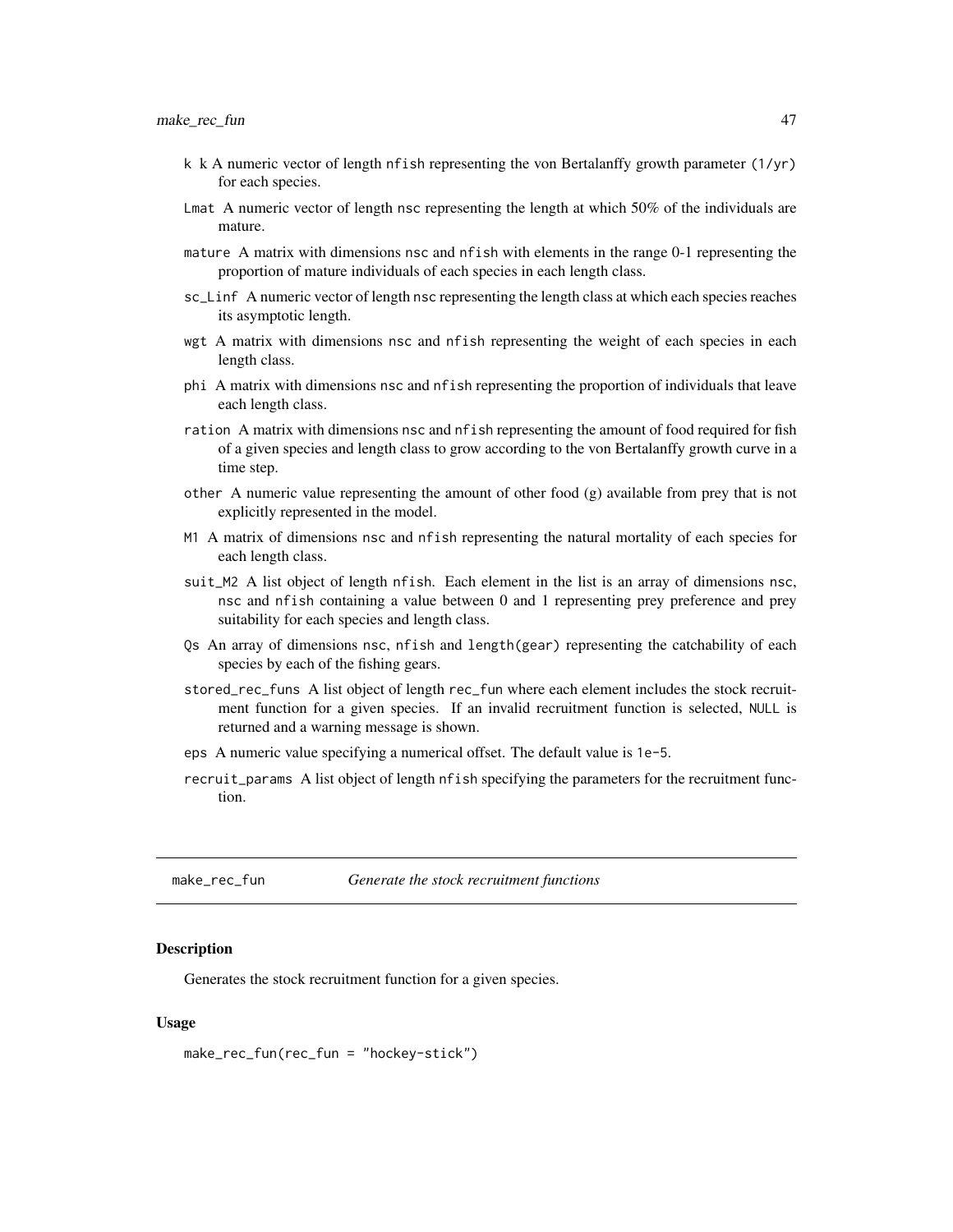#### Arguments

rec\_fun A character vector representing the stock recruitment function to be applied to each species. The default is "hockey-stick", but rec\_fun can also take "Ricker", "Beverton-Holt", "constant", or "linear" for each species.

### Details

For "Beverton-Holt", the stock recruitment function is defined as a\*SSB/(1+b\*SSB); for "Ricker" it is defined as a\*SSB\*exp(-b\*SSB); for "hockey-stick" it is defined as min(a\*SSB,b); for "constant" it is defined as a, and for "linear" it is defined as a\*SSB. In all cases, SSB is the Spawning Stock Biomass in 1000s of tonnes and a and b are parameters of the specific stock recruitment functions.

#### Value

The stock recruitment function for a given species. If an invalid recruitment function is selected, NULL is returned and a warning message is shown.

#### References

Barrowman, N.J., Myers, R.A. (2000). Still more spawner-recruit curves: the hockey stick and its generalisations. *Canadian Journal of Fisheries and Aquatic Science*, 57:665–676.

Beverton, R.J.H., Holt, S.J. (1957). On the Dynamics of Exploited Fish Populations, volume 19 of Fisheries Investigations (Series 2). United Kingdom Ministry of Agriculture and Fisheries.

Hall, S. J., Collie, J. S., Duplisea, D. E., Jennings, S., Bravington, M., & Link, J. (2006). A lengthbased multispecies model for evaluating community responses to fishing. *Canadian Journal of Fisheries and Aquatic Sciences*, 63(6):1344-1359.

Ogle, D.H. (2016). Introductory Fisheries Analyses with R. CRC Press.

Ricker, W.E. (1954). Stock and recruitment. *Journal of the Fisheries Research Board of Canada*, 11:559-623.

Thorpe, R.B., Le Quesne, W.J.F., Luxford, F., Collie, J.S., Jennings, S. (2015). Evaluation and management implications of uncertainty in a multispecies size-structured model of population and community responses to fishing. *Methods in Ecology and Evolution*, 6:49-58.

#### See Also

[calc\\_recruits](#page-19-0), [get\\_rec\\_fun](#page-36-0), [rec\\_BH](#page-60-0), [rec\\_Ricker](#page-66-0), [rec\\_hockey](#page-63-0), [rec\\_const](#page-61-0), [rec\\_linear](#page-64-0) and [calc\\_SSB](#page-21-0)

```
# Run the function
make_rec_fun("Ricker")
```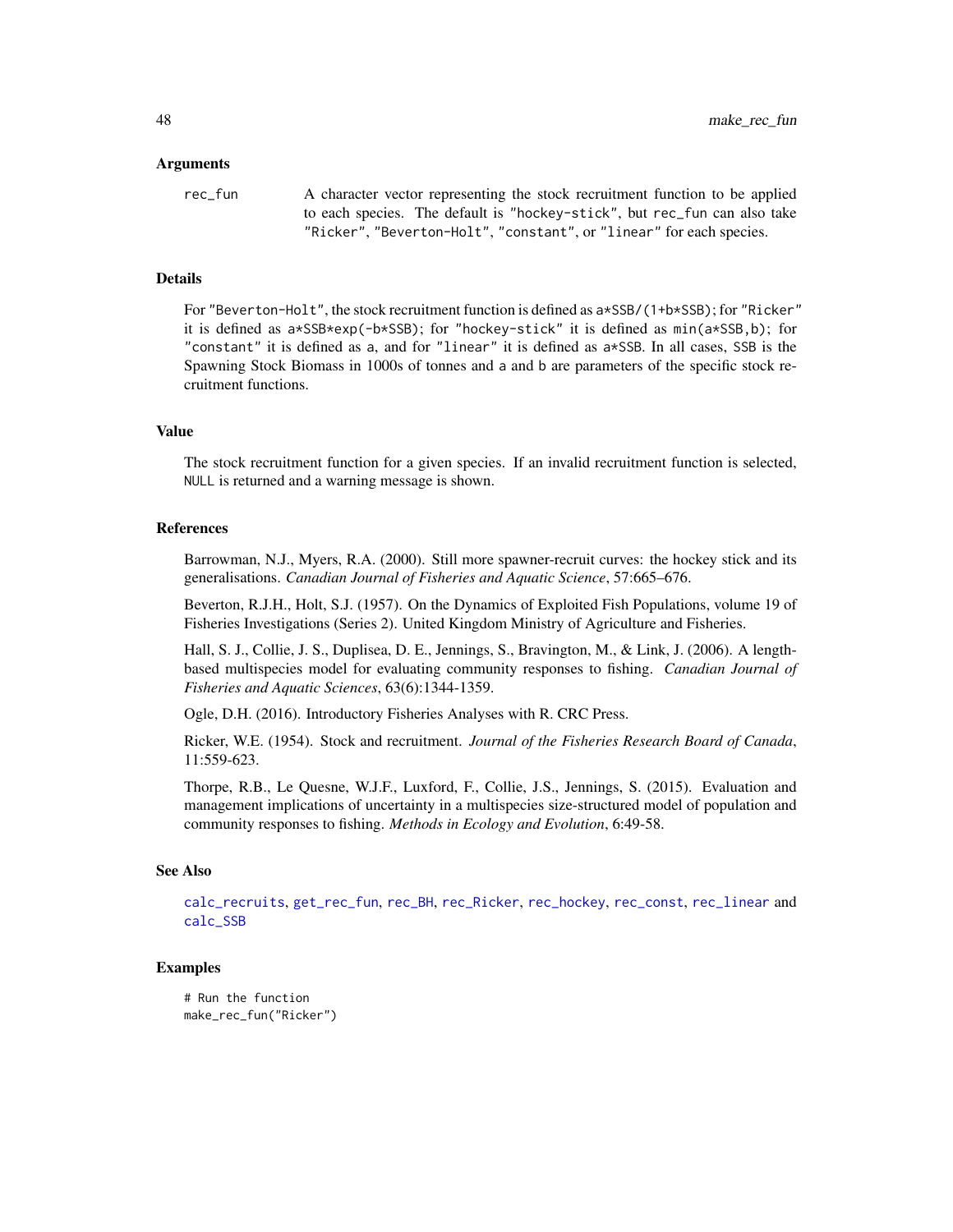The steepness of the slope of the catchability curve associated with NS\_mixed\_fish.

## Usage

NS\_eta

# Format

A numeric value representing the steepness of the slope of the catchability curve.

# References

Thorpe, R.B., Dolder, P.J. , Reeves, S., Robinson, P., Jennings, S. (2015). Assessing fishery and ecological consequences of alternative management options for multispecies fisheries *ICES Journal of Marine Science*, 73(6):1503-1512.

NS\_L50 *The length at 50% of the maximum catchability of the catchability curve*

# Description

The length at 50% of the maximum catchability of the catchability curve associated with NS\_mixed\_fish.

#### Usage

NS\_L50

# Format

A numeric value representing the length at 50% of the maximum catchability of the catchability curve.

## References

Thorpe, R.B., Dolder, P.J. , Reeves, S., Robinson, P., Jennings, S. (2015). Assessing fishery and ecological consequences of alternative management options for multispecies fisheries *ICES Journal of Marine Science*, 73(6):1503-1512.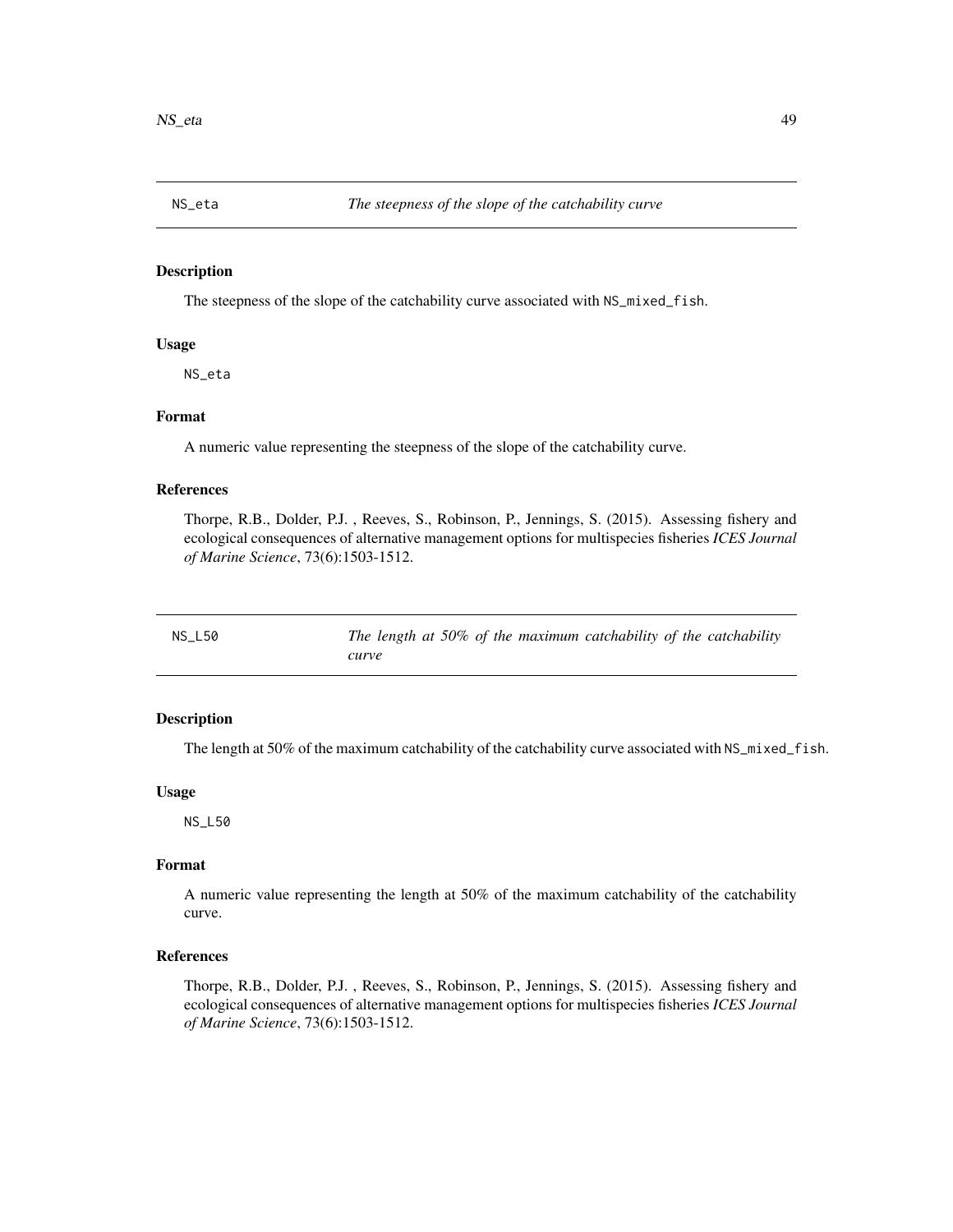A gear selectivity data frame for the 21 species in NS\_par.

#### Usage

NS\_mixed\_fish

#### Format

A data frame with 21 rows and 4 variables, including:

- catch\_species A character string describing the species to apply the catchability curve to.
- curve A character vector describing the type of curve to be used to determine the catchability of each species by the fishing gear.
- gear\_name A character string describing the name of the gear.
- max\_catchability A numeric vector describing the maximum catchability for each catchability curve.

#### References

Thorpe, R.B., Dolder, P.J. , Reeves, S., Robinson, P., Jennings, S. (2015). Assessing fishery and ecological consequences of alternative management options for multispecies fisheries *ICES Journal of Marine Science*, 73(6):1503-1512.

NS\_other *Other food for the North Sea*

# Description

Other food for the North Sea dataset, NS\_par.

## Usage

NS\_other

# Format

A numerical value representing other food. To be used with NS\_par.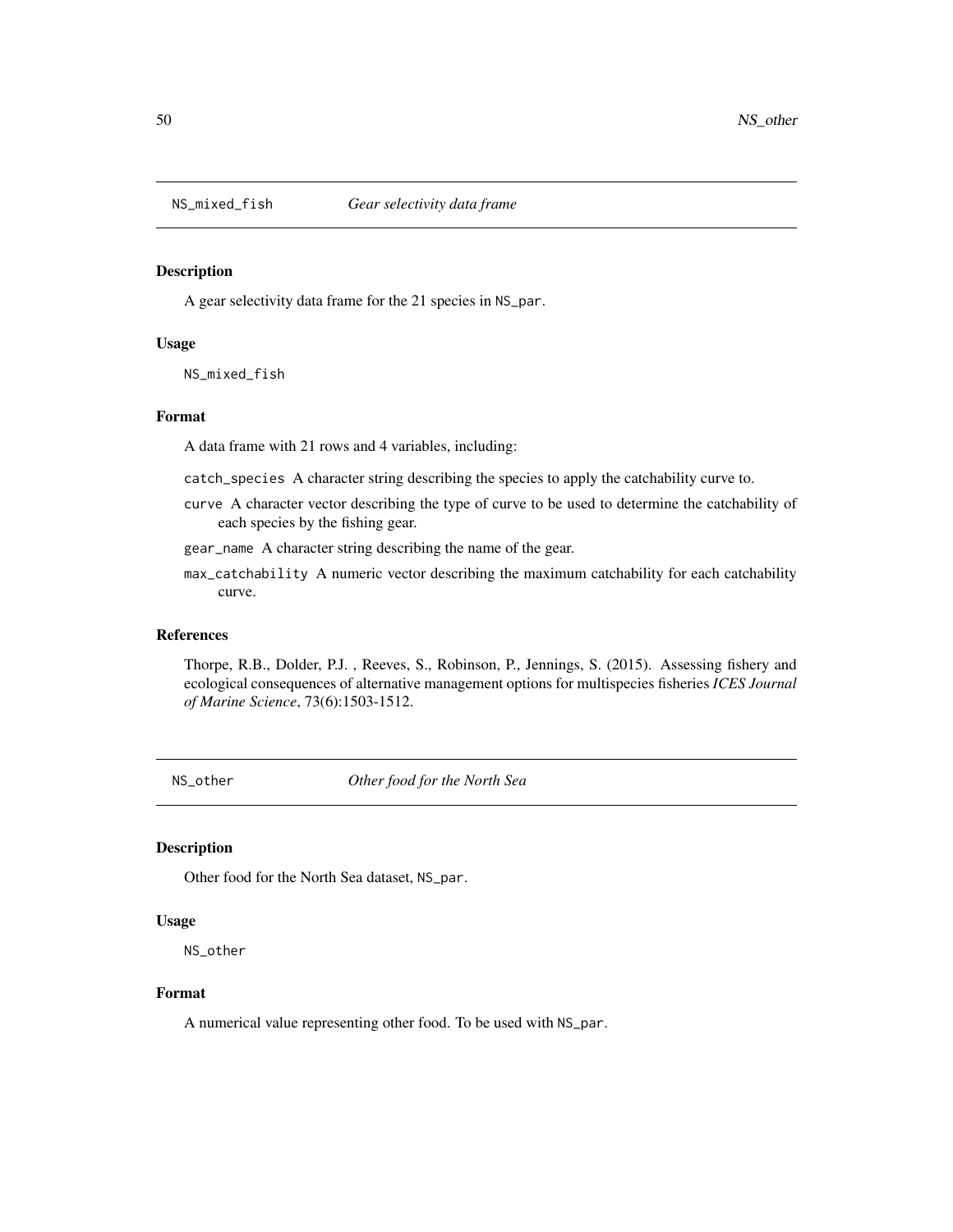Data for the 21 species in the North Sea version of the LeMans model.

#### Usage

NS\_par

# Format

A data frame with 21 rows and 8 variables, including:

- species\_names A numeric or character vector of length nfish that denotes the names of the species in the model.
- Linf A numeric vector of length nfish representing the asymptotic length of each species (cm).
- W\_a A numeric vector of length nfish representing the parameter a in the length-weight conversion.
- W\_b A numeric vector of length nfish representing the parameter b in the length-weight conversion.
- k A numeric vector of length nfish representing the von Bertalanffy growth parameter (1/yr) for each species.
- Lmat A numeric vector of length nsc representing the length at which 50% of the individuals are mature (cm).
- a A numeric value representing the density independent part of the hockey-stick recruitment curve.
- b A numeric value representing the density dependent part of the hockey-stick recruitment curve.

#### References

Thorpe, R.B., Le Quesne, W.J.F., Luxford, F., Collie, J.S., Jennings, S. (2015). Evaluation and management implications of uncertainty in a multispecies size-structured model of population and community responses to fishing. *Methods in Ecology and Evolution*, 6:49-58.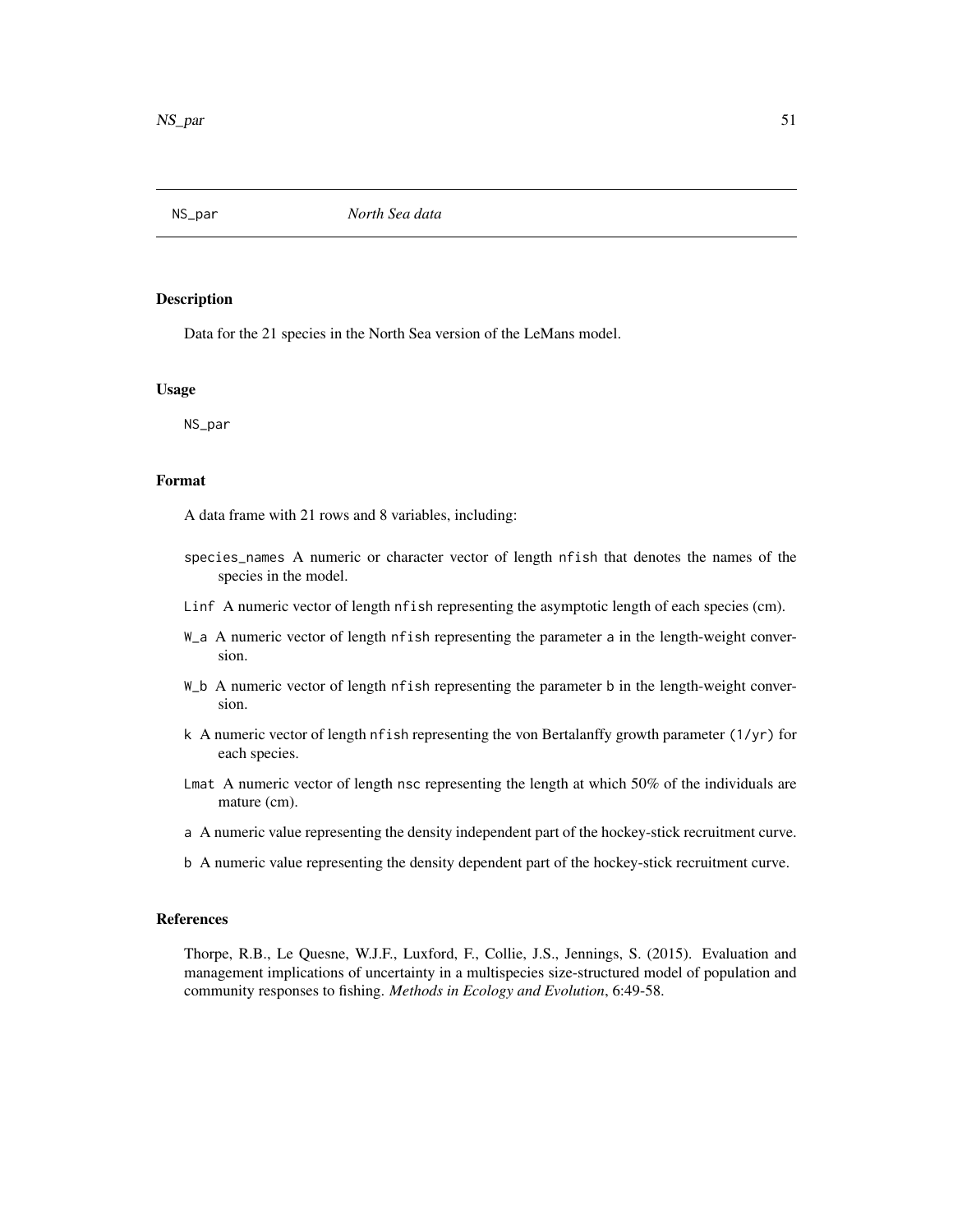A predator-prey interaction matrix for the 21 species in NS\_par.

#### Usage

NS\_tau

# Format

A matrix with 21 rows and 21 columns:

Row indices represent predators and column indices represent prey. A value of 1 at location i, j indicates prey j is eaten by predator i.

# References

Thorpe, R.B., Le Quesne, W.J.F., Luxford, F., Collie, J.S., Jennings, S. (2015). Evaluation and management implications of uncertainty in a multispecies size-structured model of population and community responses to fishing. *Methods in Ecology and Evolution*, 6:49-58.

plot\_indicators *Plot indicators*

#### Description

Plots Mean Maximum Length (MML), the Large Fish Indicator (LFI), Typical Length (TyL) and the Length Quantiles (LQ) of the whole community or a subset of the species.

#### Usage

```
plot_indicators(inputs, outputs, ...)
## S4 method for signature 'LeMans_param,LeMans_outputs'
plot_indicators(inputs, outputs, species, time_steps, prob, length_LFI, ...)
## S4 method for signature 'LeMans_param,missing'
plot_indicators(inputs, N, species, time_steps, prob, length_LFI, ...)
## S4 method for signature 'missing,LeMans_outputs'
plot_indicators(
 wgt,
 mid,
```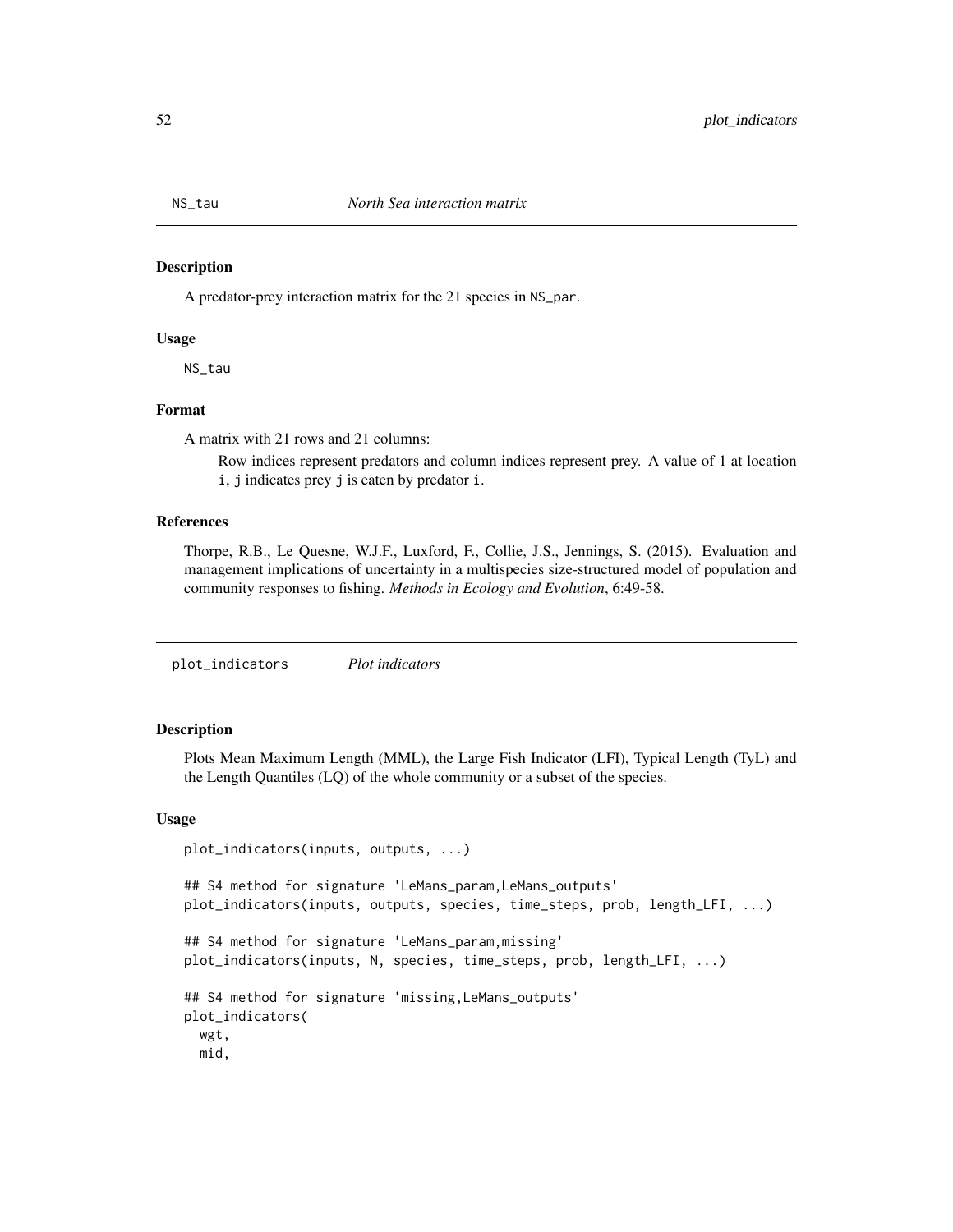```
l_bound,
  u_bound,
 Linf,
  species,
  outputs,
  time_steps,
  species_names = NULL,
  prob,
  length_LFI,
  ...
\mathcal{L}## S4 method for signature 'missing, missing'
plot_indicators(
 wgt,
 mid,
 l_bound,
 u_bound,
 Linf,
 N,
  species,
  time_steps,
  species_names = NULL,
  prob,
  length_LFI,
 MML,
 TyL,
 LFI,
 LQ,
 units = "cm",...
)
plot_LFI(inputs, outputs, ...)
## S4 method for signature 'LeMans_param,LeMans_outputs'
plot_LFI(
  inputs,
  outputs,
  species,
  time_steps,
  species_names,
 length_LFI,
 LFI,
  ...
)
```
## S4 method for signature 'LeMans\_param,missing'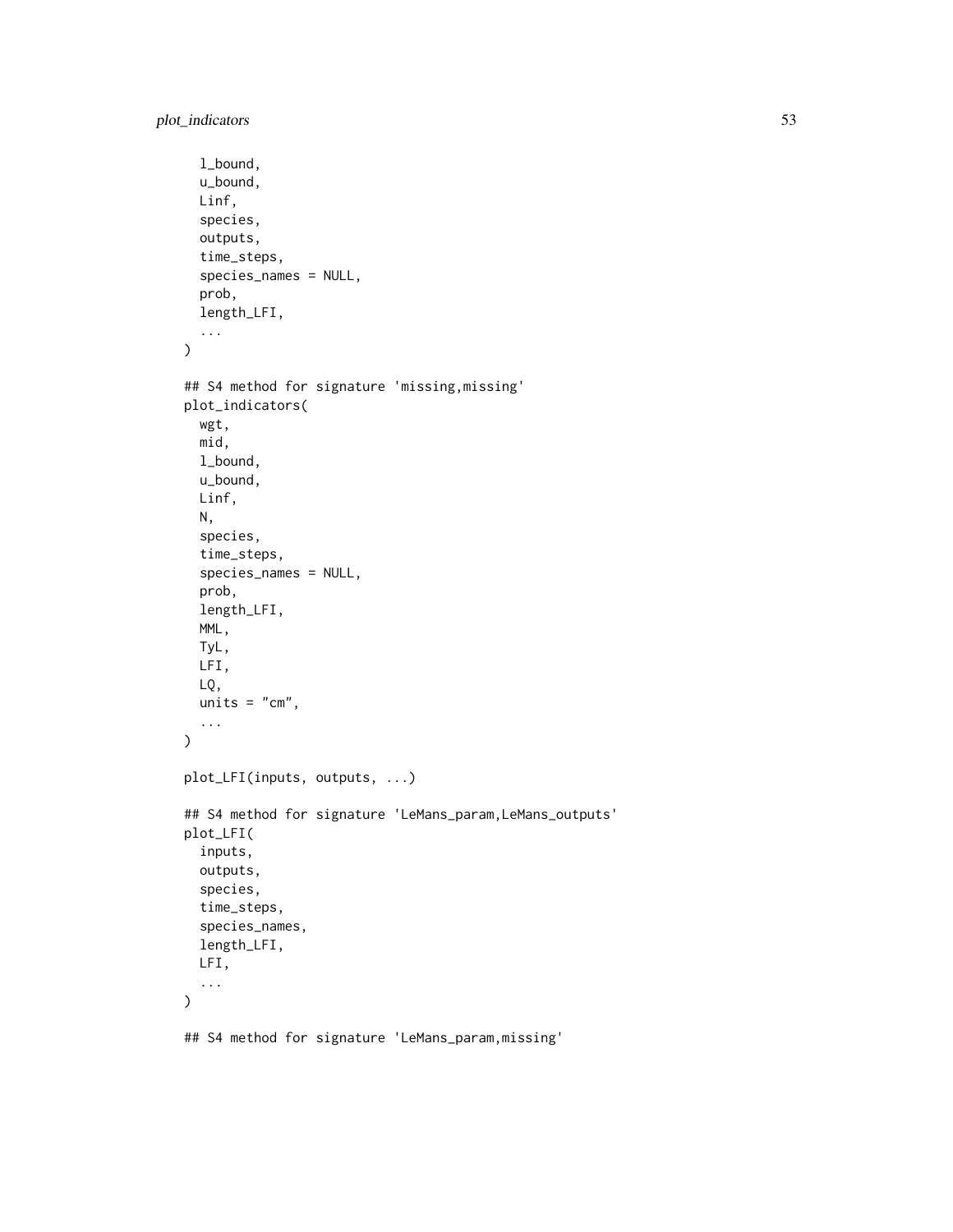```
plot_LFI(inputs, N, species, time_steps, species_names, length_LFI, LFI, ...)
## S4 method for signature 'missing,LeMans_outputs'
plot_LFI(
  wgt,
  l_bound,
  u_bound,
  outputs,
  species,
  time_steps,
  species_names,
  length_LFI,
 LFI,
  ...
\mathcal{L}## S4 method for signature 'missing,missing'
plot_LFI(
 wgt,
  l_bound,
  u_bound,
 N,
  species,
  time_steps,
  species_names,
 length_LFI,
 LFI,
 units = "cm",...
\mathcal{L}plot_MML(inputs, outputs, ...)
## S4 method for signature 'LeMans_param,LeMans_outputs'
plot_MML(inputs, outputs, species, species_names, time_steps, MML, ...)
## S4 method for signature 'LeMans_param,missing'
plot_MML(inputs, N, species, time_steps, species_names, MML, ...)
## S4 method for signature 'missing,LeMans_outputs'
plot_MML(wgt, Linf, outputs, species, time_steps, species_names, MML, ...)
## S4 method for signature 'missing,missing'
plot_MML(
 wgt,
 Linf,
 N,
  species,
```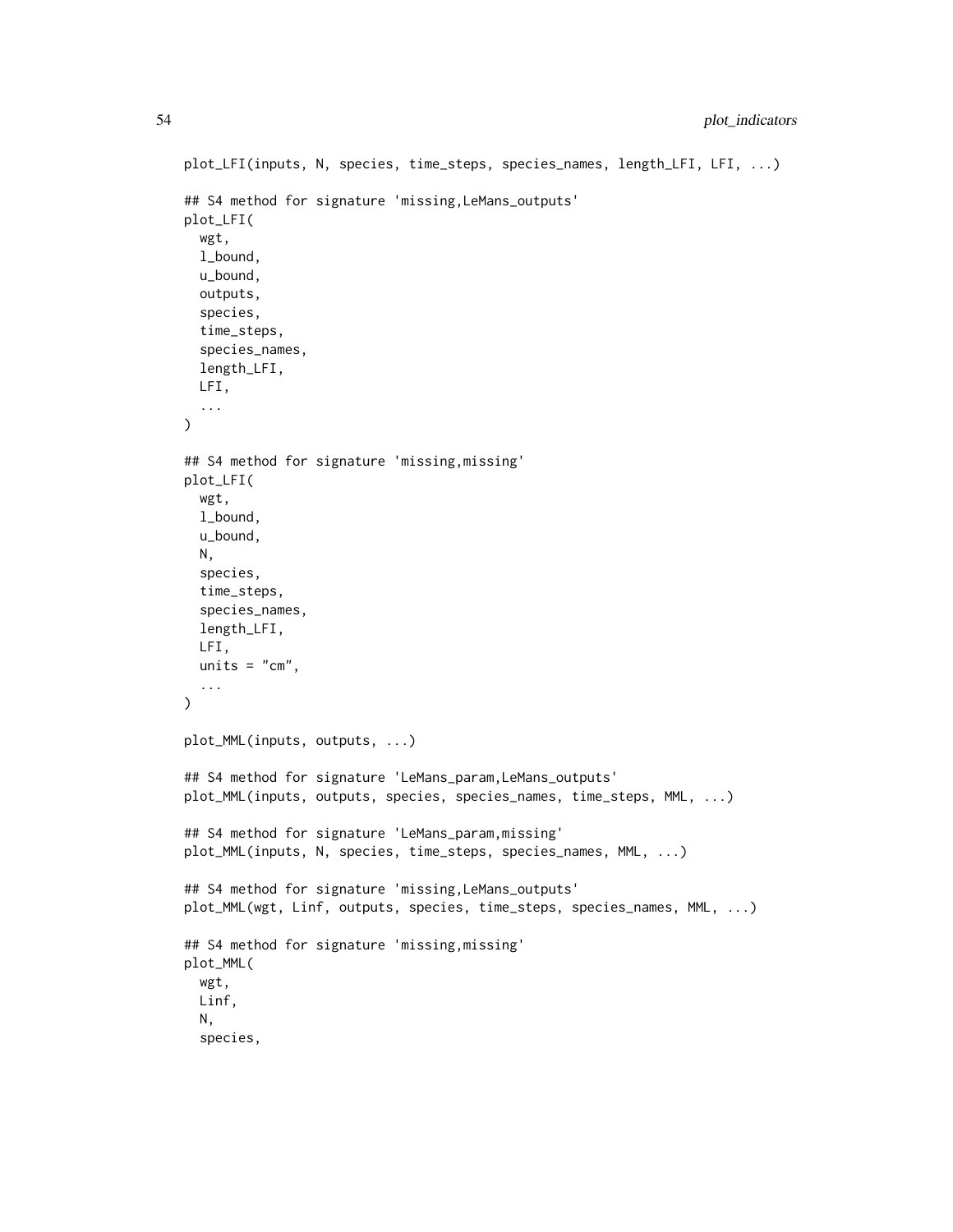```
time_steps,
  species_names,
  MML,
  units = "cm",...
)
plot_TyL(inputs, outputs, ...)
## S4 method for signature 'LeMans_param, LeMans_outputs'
plot_TyL(inputs, outputs, species, time_steps, species_names, TyL, ...)
## S4 method for signature 'LeMans_param,missing'
plot_TyL(inputs, N, species, time_steps, species_names, TyL, ...)
## S4 method for signature 'missing,LeMans_outputs'
plot_TyL(wgt, mid, outputs, species, time_steps, species_names, TyL, ...)
## S4 method for signature 'missing,missing'
plot_TyL(
 wgt,
  mid,
 N,
  species,
  time_steps,
  species_names,
  TyL,
 units = "cm",...
\mathcal{L}plot_LQ(inputs, outputs, ...)
## S4 method for signature 'LeMans_param, LeMans_outputs'
plot_LQ(inputs, outputs, species, time_steps, species_names, LQ, prob, ...)
## S4 method for signature 'LeMans_param,missing'
plot_LQ(inputs, N, species, species_names, time_steps, LQ, prob, ...)
## S4 method for signature 'missing,LeMans_outputs'
plot_LQ(
  wgt,
  u_bound,
  outputs,
  species,
  time_steps,
  species_names,
  LQ,
```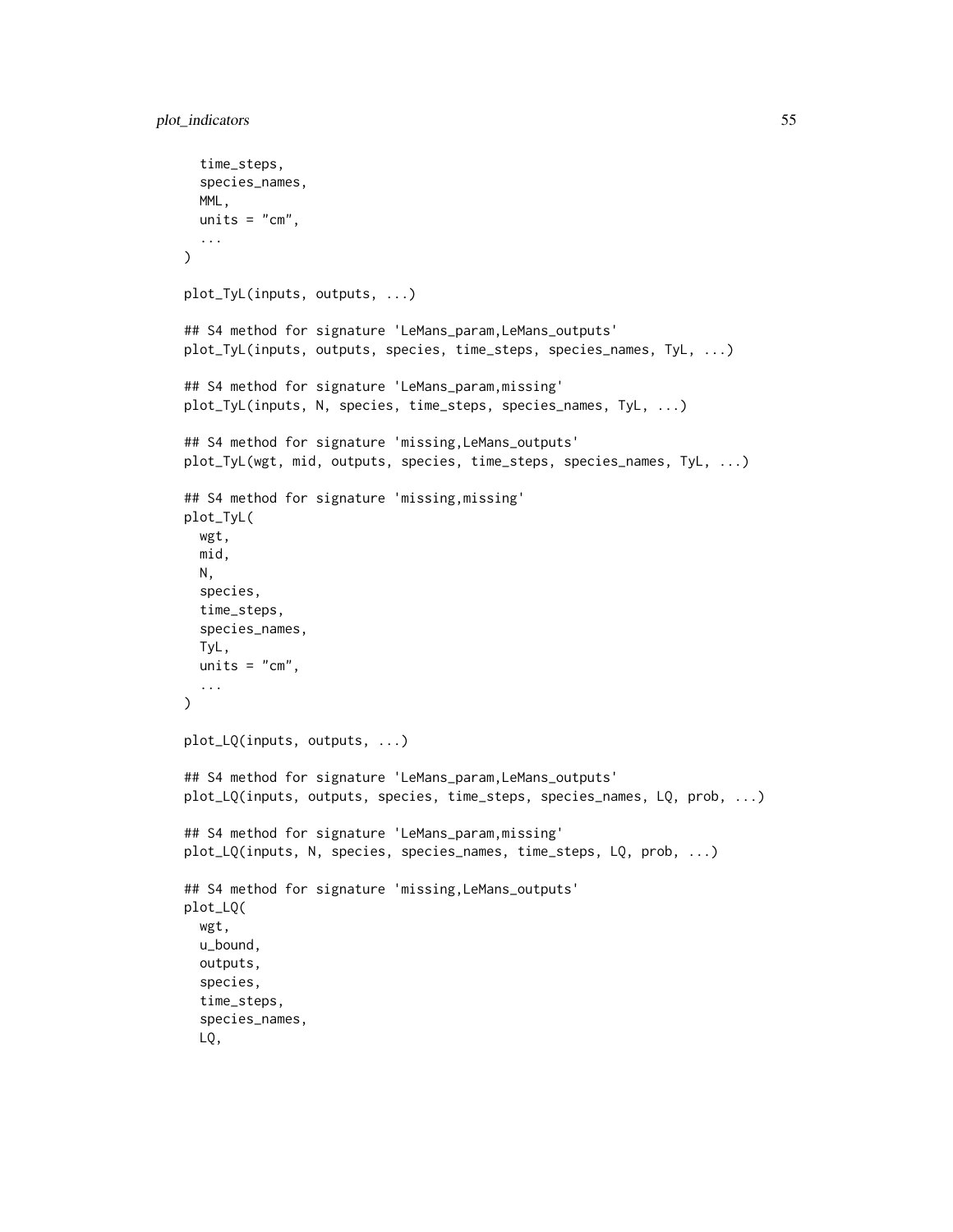```
prob,
  ...
\overline{)}## S4 method for signature 'missing,missing'
plot_LQ(
  wgt,
  u_bound,
  N,
  species,
  time_steps,
  species_names,
  LQ,
  prob,
  units = "cm",...
\mathcal{L}
```
# Arguments

| inputs     | A LeMans_param object containing the parameter values of the current LeMans<br>model.                                                                                                                                                                                                                                                                                                                                              |
|------------|------------------------------------------------------------------------------------------------------------------------------------------------------------------------------------------------------------------------------------------------------------------------------------------------------------------------------------------------------------------------------------------------------------------------------------|
| outputs    | A LeMans_outputs object containing the outputs of the model run.                                                                                                                                                                                                                                                                                                                                                                   |
| .          | Additional arguments.                                                                                                                                                                                                                                                                                                                                                                                                              |
| species    | A numeric value or vector or a character string or vector denoting the species to<br>be used to calculate the indicators. This option is only required if MML, LFI, TyL<br>and LQ are not provided. The default is 1:dim(N)[2].                                                                                                                                                                                                    |
| time_steps | A numeric vector denoting the time steps to be used to calculate and/or plot the<br>indicators. The default is 1: dim(N)[3] or 1: length(indicator).                                                                                                                                                                                                                                                                               |
| prob       | A numeric value or vector between 0 and 1 denoting the $LQ(s)$ to be calculated.<br>This option is only required if $LQ$ is not provided. The default is 0.5.                                                                                                                                                                                                                                                                      |
| length_LFI | A numeric value or vector representing the threshold(s) to be used to calculate<br>the LFI. This option is only required if LFI is not provided. The default is 40.                                                                                                                                                                                                                                                                |
| N          | An array with dimensions nsc, nfish and tot_time representing the number<br>of individuals in each length class for each time step, where nsc represents the<br>number of length classes in the model, nfish represents the number of species<br>in the model and tot_time represents the number of time steps that the model<br>was run for. This option is only required if outputs or MML, LFI, TyL and LQ are<br>not provided. |
| wgt        | A matrix with dimensions nsc and nf ish representing the weight of each species<br>in each length class. This option is only required if inputs or MML, LFI, TyL and<br>LQ are not provided.                                                                                                                                                                                                                                       |
| mid        | A numeric vector of length nfish representing the mid-point of the length<br>classes in the model, where nf ish represents the number of species in the model.<br>This option is only required if inputs or TyL are not provided.                                                                                                                                                                                                  |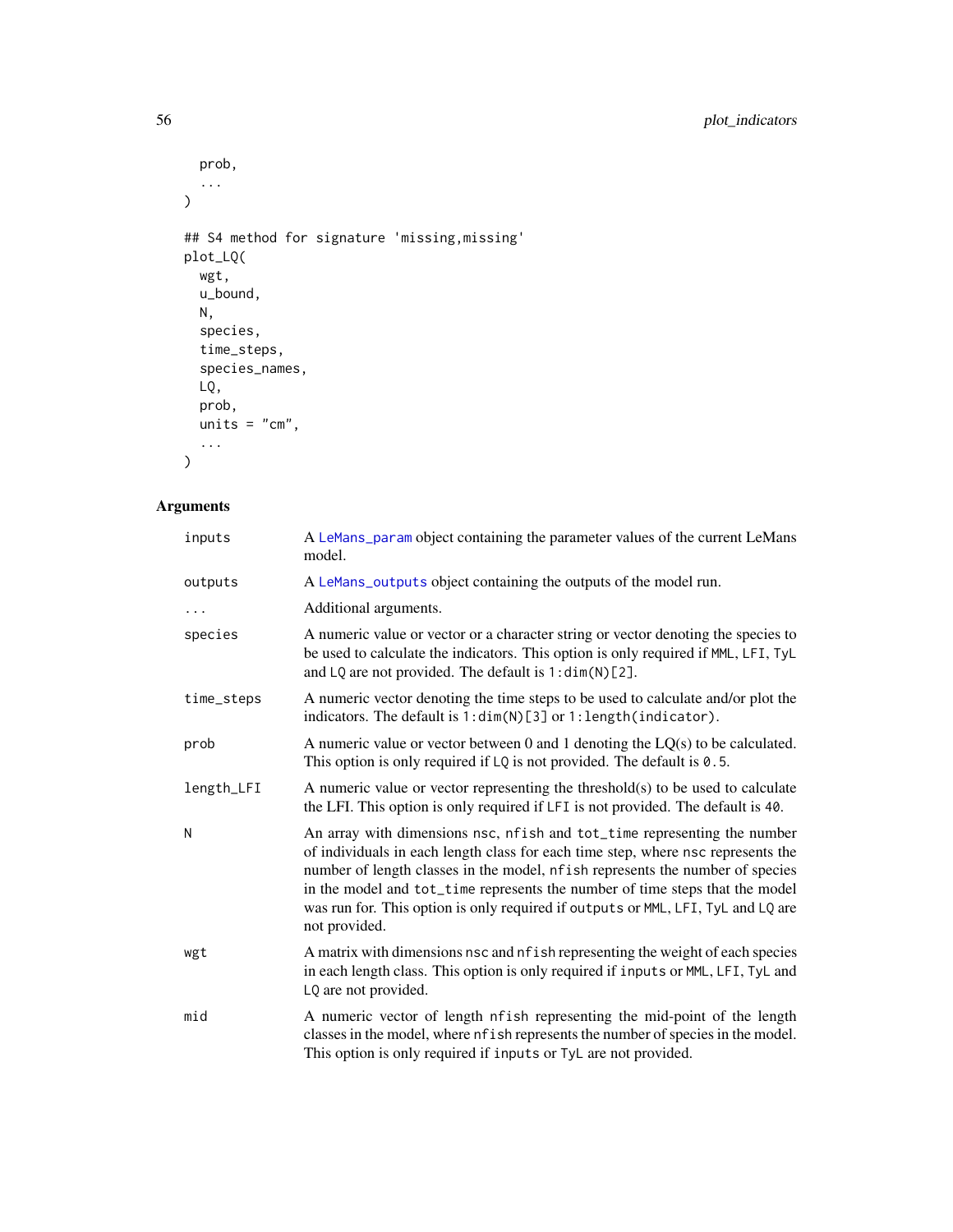| 1_bound       | A numeric vector of length nsc representing the lower bounds of the length<br>classes, where nsc represents the number of length classes in the model. This<br>option is only required if inputs or LFI are not provided.         |
|---------------|-----------------------------------------------------------------------------------------------------------------------------------------------------------------------------------------------------------------------------------|
| u_bound       | A numeric vector of length nsc representing the upper bounds of the length<br>classes, where nsc represents the number of length classes in the model. This<br>option is only required if inputs, LFI and/or LQ are not provided. |
| Linf          | A numeric vector of length nfish representing the asymptotic length of each<br>species, where nf i sh represents the number of species in the model. This option<br>is only required if inputs or MML are not provided.           |
| species_names | A character vector of length $1:dim(N)[2]$ that denotes the names of the species<br>in the model. This option is only required if inputs is not provided.                                                                         |
| <b>MML</b>    | A numeric vector representing the outputs of the function get_MML(). This<br>option is only required if inputs and outputs are not provided.                                                                                      |
| TyL           | A numeric vector representing the outputs of the function get_TyL(). This<br>option is only required if inputs and outputs are not provided.                                                                                      |
| <b>LFI</b>    | A numeric vector or matrix representing the outputs of the function get_LFI().<br>This option is only required if inputs and outputs are not provided.                                                                            |
| LQ            | A numeric vector or matrix representing the outputs of the function $get\_LQ()$ .<br>This option is only required if inputs and outputs are not provided.                                                                         |
| units         | A character string denoting the units of length used in the model. The default is<br>"cm".                                                                                                                                        |

## Value

plot\_indicators returns a set of four line plots depicting changes in the MML, LFI, TyL and LQ(s) of the community (including only the selected species) over time.

plot\_LFI returns a line plot depicting the LFI of the community (including only the selected species) over time.

plot\_MML returns a line plot depicting the MML of the community (including only the selected species) over time.

plot\_TYL returns a line plot depicting the TyL of the community (including only the selected species) over time.

plot\_LQ returns a line plot depicting the LQ(s) of the community (including only the selected species) over time.

#### See Also

## [get\\_indicators](#page-28-0)

```
# Set up and run the model
NS_params <- LeMansParam(NS_par, tau=NS_tau, eta=rep(0.25, 21), L50=NS_par$Lmat, other=1e12)
effort <- matrix(0.5, 10, dim(NS_params@Qs)[3])
model_run <- run_LeMans(NS_params, years=10, effort=effort)
```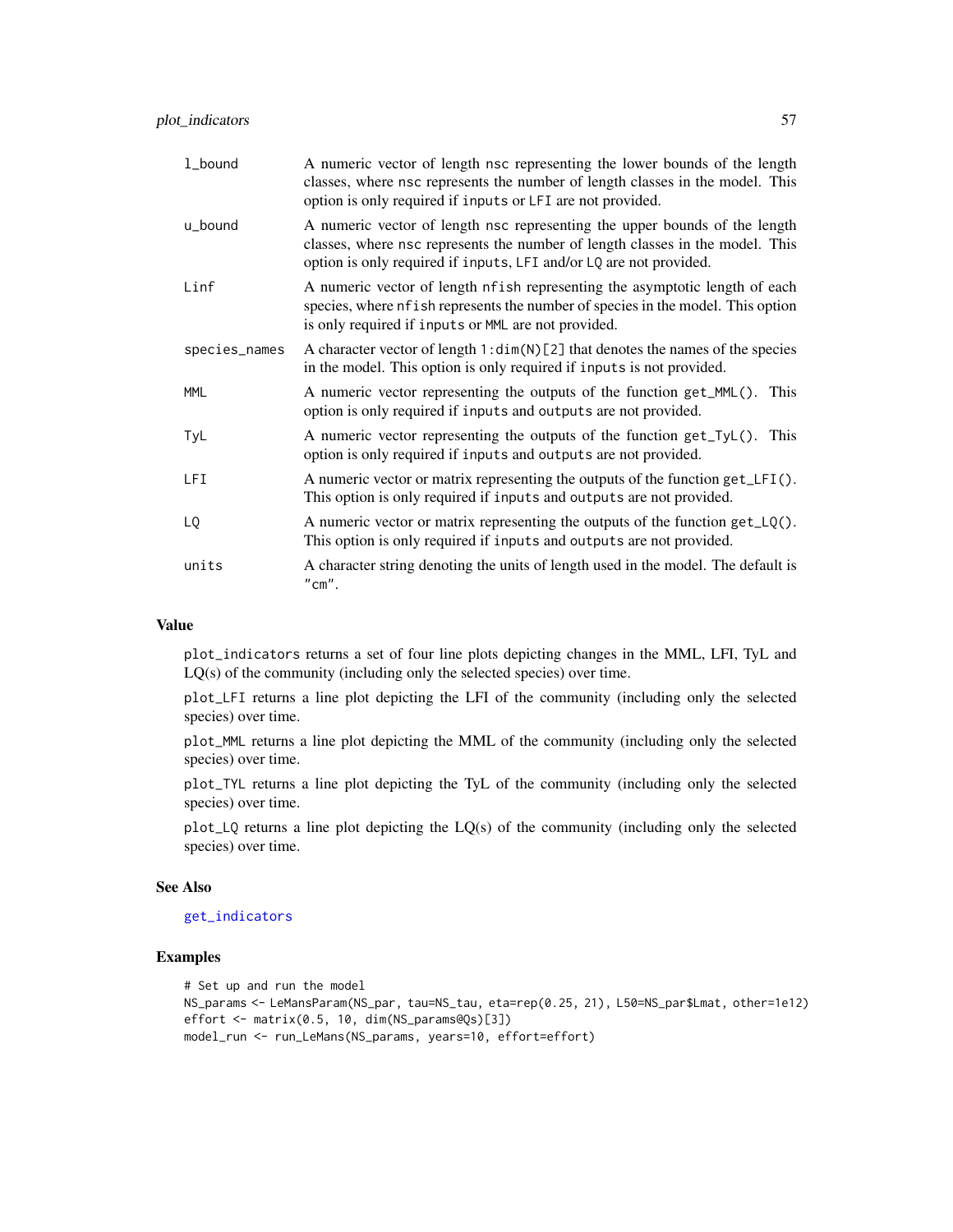```
# Calculate the indicators
tmp <- get_indicators(NS_params, model_run)
MML <- tmp$MML
LFI <- tmp$LFI
TyL <- tmp$TYL
LQ <- tmp$LQ
# Plot the indicators
plot_indicators(MML=MML, LFI=LFI, TyL=TyL, LQ=LQ)
# Plot the LFI
plot_LFI(LFI=LFI)
# Plot MML
plot_MML(MML=MML)
# Plot the TyL
plot_TyL(TyL=TyL)
# Plot the LQs
plot_LQ(LQ=LQ)
```
plot\_SSB *Plot Spawning Stock Biomass (SSB)*

### Description

Plots community and/or species-specific Spawning Stock Biomass (SSB) or total biomass.

#### Usage

```
plot_SSB(inputs, outputs, ...)
## S4 method for signature 'LeMans_param, LeMans_outputs'
plot_SSB(inputs, outputs, species, time_steps, species_names, SSB, ...)
## S4 method for signature 'LeMans_param,missing'
plot_SSB(inputs, N, species, time_steps, species_names, SSB, ...)
## S4 method for signature 'missing,LeMans_outputs'
plot_SSB(wgt, mature, outputs, species, time_steps, species_names, SSB, ...)
## S4 method for signature 'missing,missing'
plot_SSB(
 wgt,
 mature,
 N,
  species,
  species_names,
```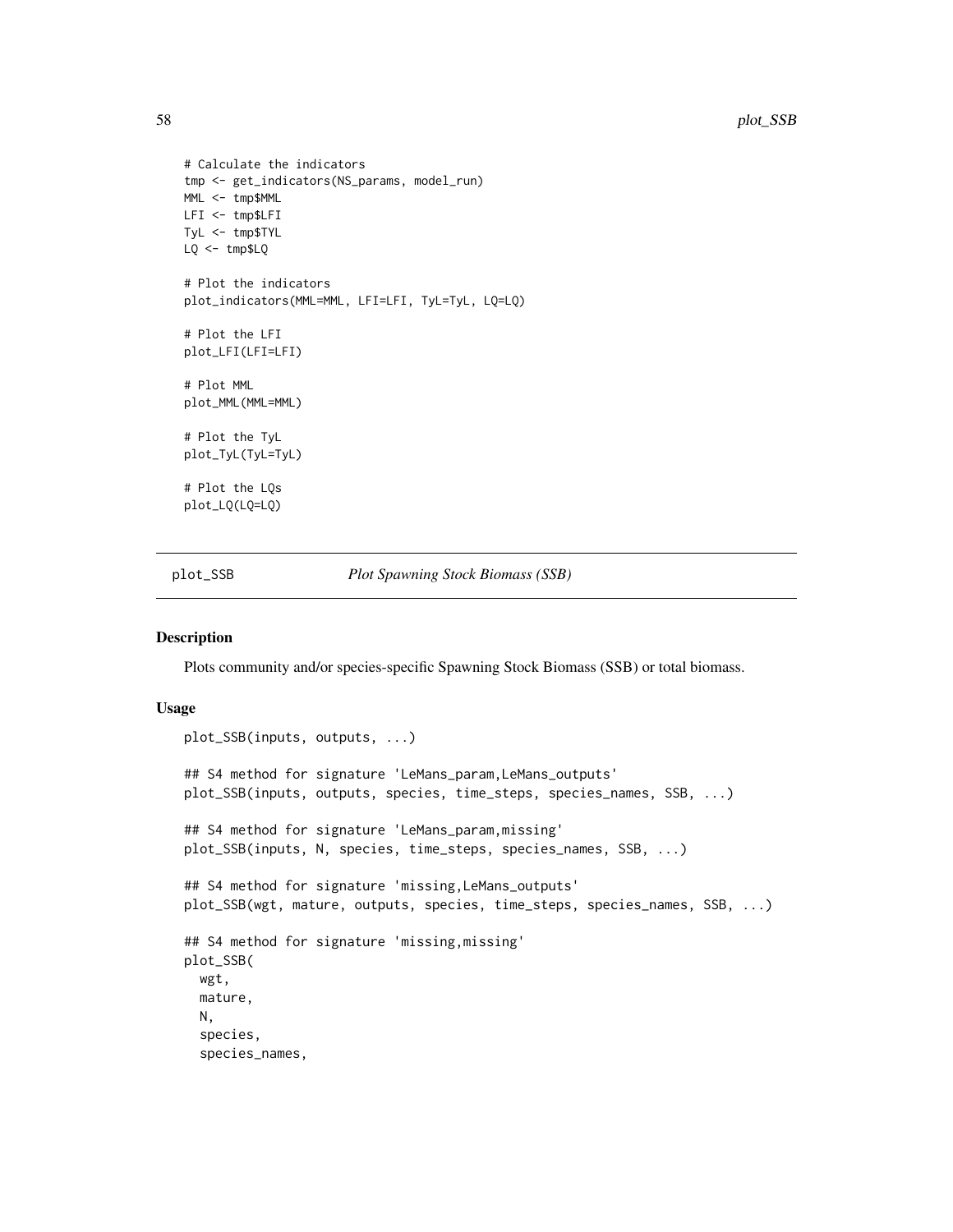```
time_steps,
  SSB,
  full_plot_only = TRUE,
 units = "g",...
)
plot_biomass(inputs, outputs, ...)
## S4 method for signature 'LeMans_param, LeMans_outputs'
plot_biomass(inputs, outputs, species, time_steps, species_names, biomass, ...)
## S4 method for signature 'LeMans_param,missing'
plot_biomass(inputs, N, species, time_steps, biomass, species_names, ...)
## S4 method for signature 'missing,LeMans_outputs'
plot_biomass(wgt, outputs, species, time_steps, biomass, species_names, ...)
## S4 method for signature 'missing,missing'
plot_biomass(
 wgt,
 N,
  species,
  time_steps,
  species_names,
 biomass,
  full_plot_only = TRUE,
 units = "g",...
\mathcal{L}
```
# Arguments

| inputs        | A LeMans_param object containing the parameter values of the current LeMans<br>model. This option is only required if SSB is not provided.                |
|---------------|-----------------------------------------------------------------------------------------------------------------------------------------------------------|
| outputs       | A LeMans_outputs object containing the outputs of the model run. This option<br>is only required if SSB is not provided.                                  |
| $\ddots$ .    | Additional arguments.                                                                                                                                     |
| species       | A numeric value or vector or a character string or vector denoting the species to<br>be used in the plot(s). The default is $1:dim(N)[2]$ .               |
| time_steps    | A numeric vector denoting the time steps to be used to calculate and/or plot<br>SSB. The default is 1: dim(N)[3] or 1: length(SSB).                       |
| species_names | A character vector of length $1:dim(N)[2]$ that denotes the names of the species<br>in the model. This option is only required if inputs is not provided. |
| <b>SSB</b>    | A numeric vector or a matrix representing the outputs of the function get_SSB().<br>This option is only required if inputs and outputs are not provided.  |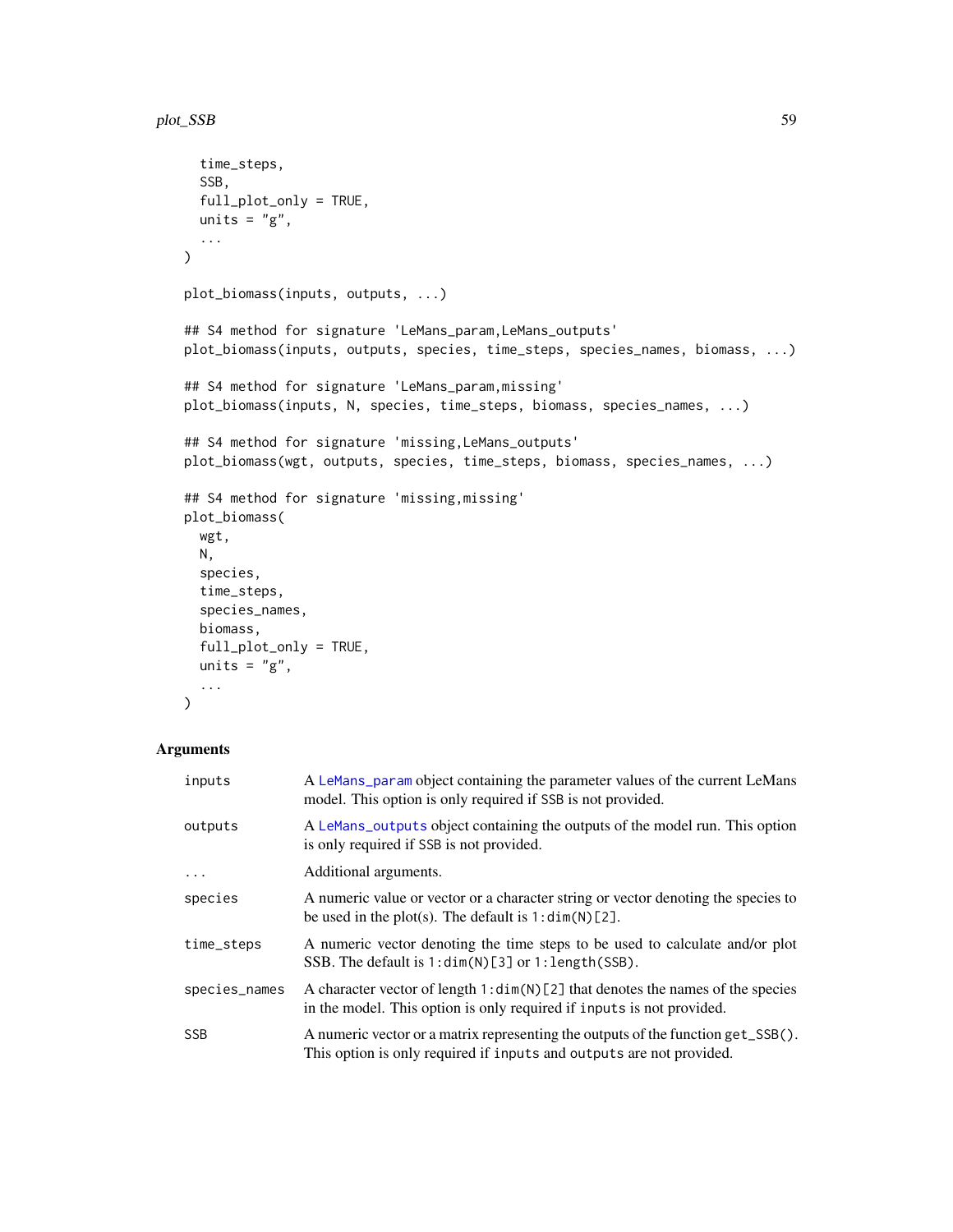| N       | An array with dimensions nsc, nfish and tot_time representing the number<br>of individuals in each length class for each time step, where nsc represents the<br>number of length classes in the model, nf ish represents the number of species<br>in the model and tot_time represents the number of time steps that the model<br>was run for. This option is only required if outputs and SSB are not provided. |
|---------|------------------------------------------------------------------------------------------------------------------------------------------------------------------------------------------------------------------------------------------------------------------------------------------------------------------------------------------------------------------------------------------------------------------|
| wgt     | A matrix with dimensions nsc and nf ish representing the weight of each species<br>in each length class. This option is only required if inputs and SSB are not pro-<br>vided.                                                                                                                                                                                                                                   |
| mature  | A matrix with dimensions nsc and nf ish and elements in the range 0-1 repre-<br>senting the proportion of individuals that are mature for each species and length<br>class, where nsc represents the number of length classes in the model and nf ish<br>represents the number of species in the model. This option is only required if<br>outputs and SSB are not provided.                                     |
|         | full_plot_only A logical statement indicating whether a single plot depicting the SSB of all of<br>the selected species should be produced (full_plot_only=TRUE) or multiple<br>plots depicting the SSB of individual species should be produced (full_plot_only=FALSE).<br>The default is TRUE.                                                                                                                 |
| units   | A character string denoting the units of weight used in the model. The default is<br>"g".                                                                                                                                                                                                                                                                                                                        |
| biomass | A numeric vector or a matrix representing the outputs of the function get_biomass().<br>This option is only required if inputs and outputs are not provided.                                                                                                                                                                                                                                                     |

#### Value

plot\_SSB returns line plots of the in SSB of the selected species through time.

plot\_biomass returns line plots of the changes in biomass of the selected species through time.

# See Also

[get\\_SSB](#page-37-0), [get\\_biomass](#page-37-1)

## Examples

```
# Set up and run the model
NS_params <- LeMansParam(NS_par, tau=NS_tau, eta=rep(0.25, 21), L50=NS_par$Lmat, other=1e12)
effort <- matrix(0.5, 10, dim(NS_params@Qs)[3])
model_run <- run_LeMans(NS_params, years=10, effort=effort)
```
# Calculate SSB SSB <- get\_SSB(NS\_params, model\_run)

# Plot SSB plot\_SSB(SSB=SSB)

# Calculate biomass biomass <- get\_biomass(NS\_params, model\_run)

# Plot biomass plot\_biomass(biomass=biomass)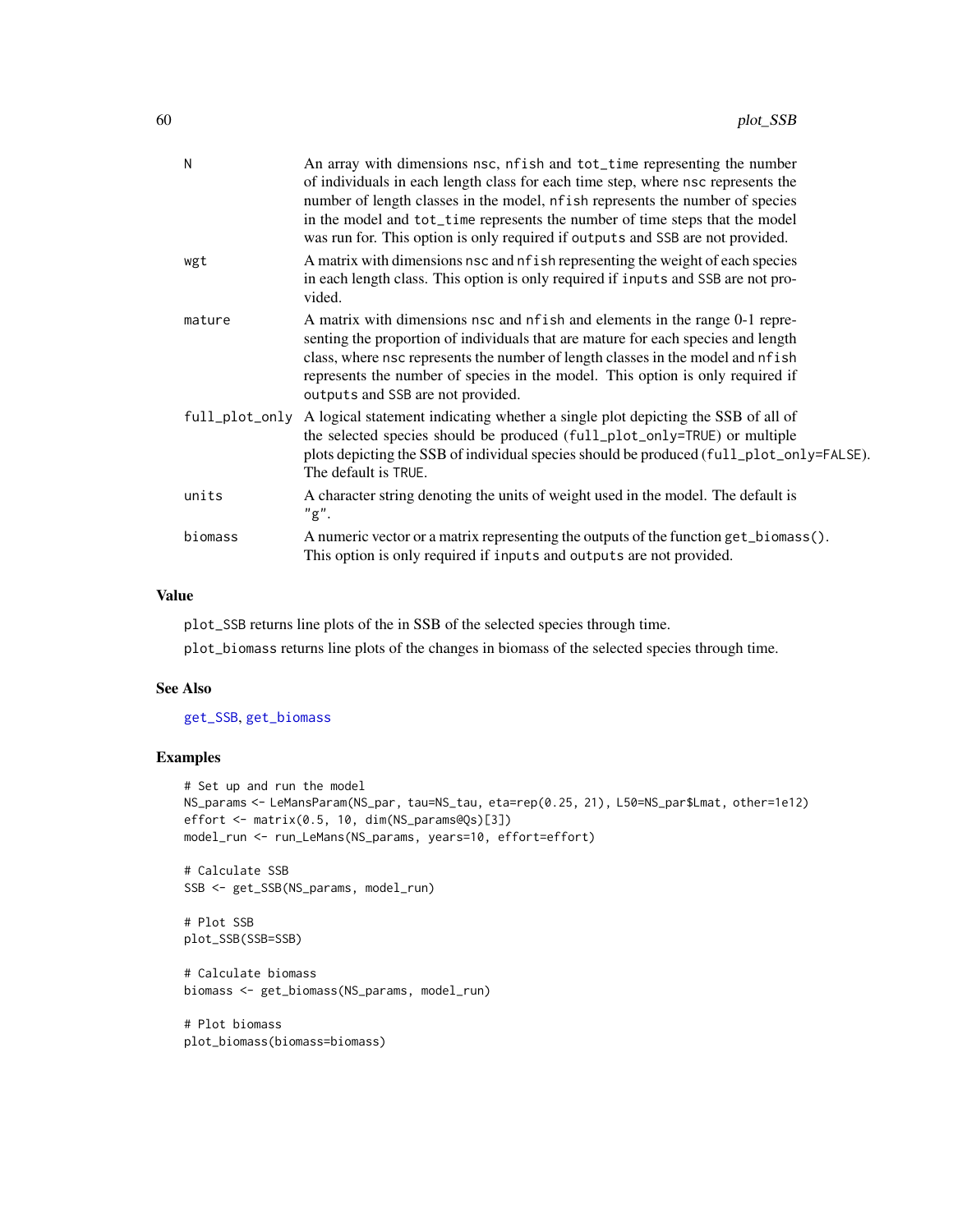<span id="page-60-0"></span>

Calculates the number of recruits as given by the Beverton-Holt stock recruitment function.

## Usage

```
rec_BH(SSB, rec_args)
```
#### Arguments

| <b>SSB</b> | A numeric value representing the Spawning Stock Biomass (SSB) of a given<br>species $(g)$ .                                                                                                                                                                                                                                                             |
|------------|---------------------------------------------------------------------------------------------------------------------------------------------------------------------------------------------------------------------------------------------------------------------------------------------------------------------------------------------------------|
| rec_args   | A list object of length of ish, with each element in the list including a value of<br>a and b for each species, a is a positive numeric value, often referred to as the<br><i>density-independent</i> parameter. The default is 1, b is a positive numeric value,<br>often referred to as the <i>density-dependent</i> parameter. The default is 0.001. |

### Details

The Beverton-Holt stock recruitment function is defined as  $a*(SSB/1e9)/(1+b*(SSB/1e9))$ .

# Value

A numeric value representing the number of recruits of a given species.

## References

Beverton, R.J.H., Holt, S.J. (1957). On the Dynamics of Exploited Fish Populations, volume 19 of Fisheries Investigations (Series 2). United Kingdom Ministry of Agriculture and Fisheries.

## See Also

```
calc_recruits, make_rec_fun, get_rec_fun, rec_Ricker, rec_hockey, rec_const, rec_linear
and calc_SSB
```

```
# Set up the inputs to the function - species-independent parameters
nfish <- nrow(NS_par)
nsc <- 32
maxsize <- max(NS_par$Linf)*1.01 # the biggest size is 1% bigger than the largest Linf
l_bound <- seq(0, maxsize, maxsize/nsc); l_bound <- l_bound[-length(l_bound)]
u_bound <- seq(maxsize/nsc, maxsize, maxsize/nsc)
mid <- l_bound+(u_bound-l_bound)/2
```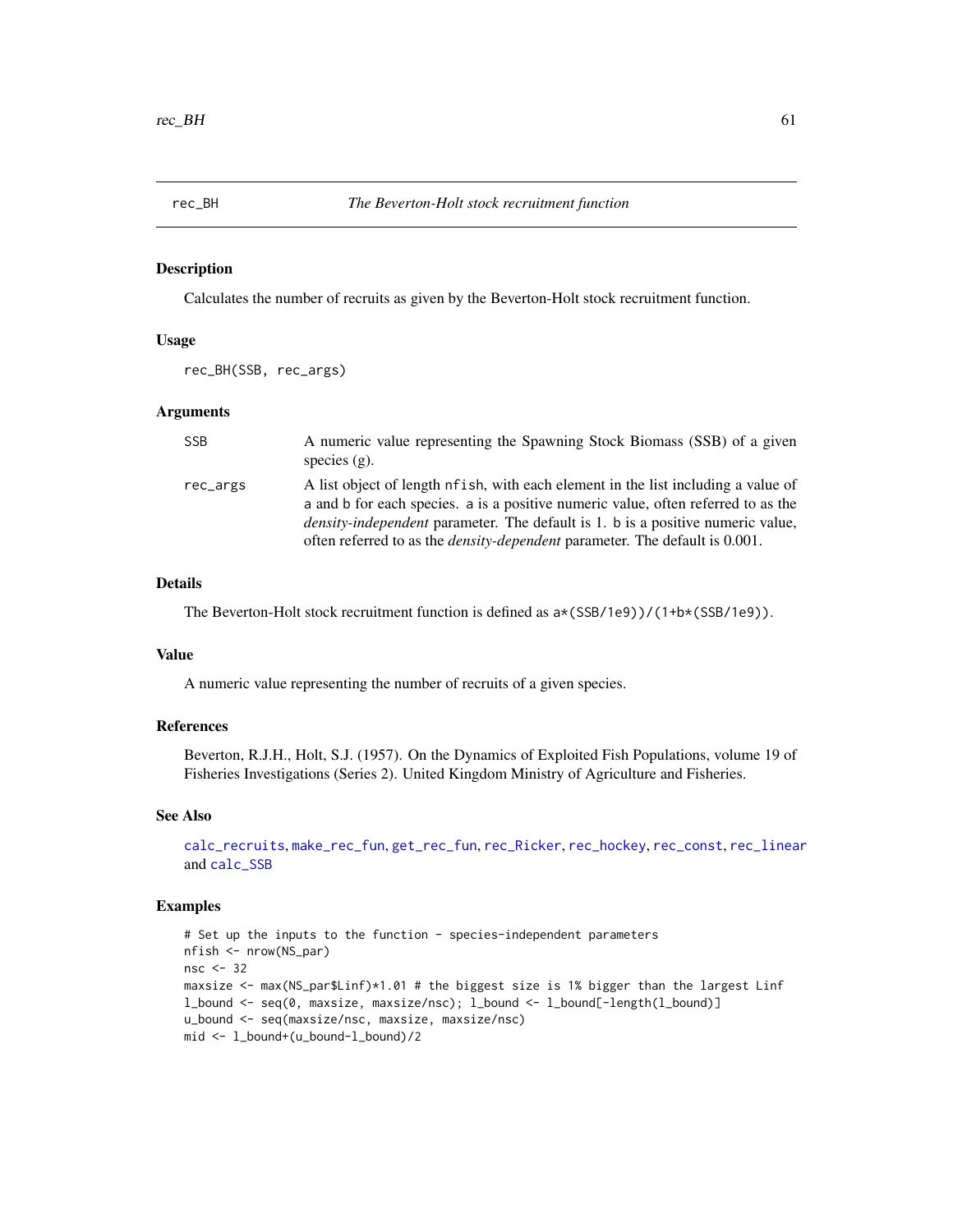```
# Set up the inputs to the function - species-specific parameters
Linf <- NS_par$Linf # the von-Bertalanffy asymptotic length of each species (cm).
W_a <- NS_par$W_a # length-weight conversion parameter.
W_b <- NS_par$W_b # length-weight conversion parameter.
k <- NS_par$k # the von-Bertalnaffy growth parameter.
Lmat <- NS_par$Lmat # the length at which 50\% of individuals are mature (cm).
# Get phi_min
tmp <- calc_phi(k, Linf, nsc, nfish, u_bound, l_bound, calc_phi_min=FALSE,
                  phi_min=0.1) # fixed phi_min
phi_min <- tmp$phi_min
# Run calc_ration_growthfac()
tmp <- calc_ration_growthfac(k, Linf, nsc, nfish, l_bound, u_bound, mid, W_a, W_b, phi_min)
sc_Linf <- tmp$sc_Linf
wgt <- tmp$wgt
# Calculate maturity
mature <- calc_mature(Lmat, nfish, mid, kappa=rep(10, nfish), sc_Linf)
# Create recruitment functions
stored_rec_funs <- get_rec_fun(rep("hockey-stick", nfish))
recruit_params <- do.call("Map", c(c, list(a=NS_par$a, b=NS_par$b)))
# Get an initial population
N0 <- get_N0(nsc, nfish, mid, wgt, sc_Linf, intercept=1e10, slope=-5)
# Calculate the SSB
SSB <- calc_SSB(mature, N0, wgt)
# Run the function
rec_BH(SSB[1], recruit_params[[1]])
```
<span id="page-61-0"></span>rec\_const *The constant stock recruitment function*

#### **Description**

Calculates the number of recruits as given by the constant stock recruitment function.

#### Usage

```
rec_const(SSB, rec_args)
```
#### Arguments

| SSB      | A numeric value representing the Spawning Stock Biomass (SSB) of a given        |
|----------|---------------------------------------------------------------------------------|
|          | species $(g)$ .                                                                 |
| rec_args | A list object of length nf ish, with each element in the list including a value |
|          | of a for each species. a is a positive numeric value, often referred to as the  |
|          | <i>density-independent</i> parameter. The default is 1.                         |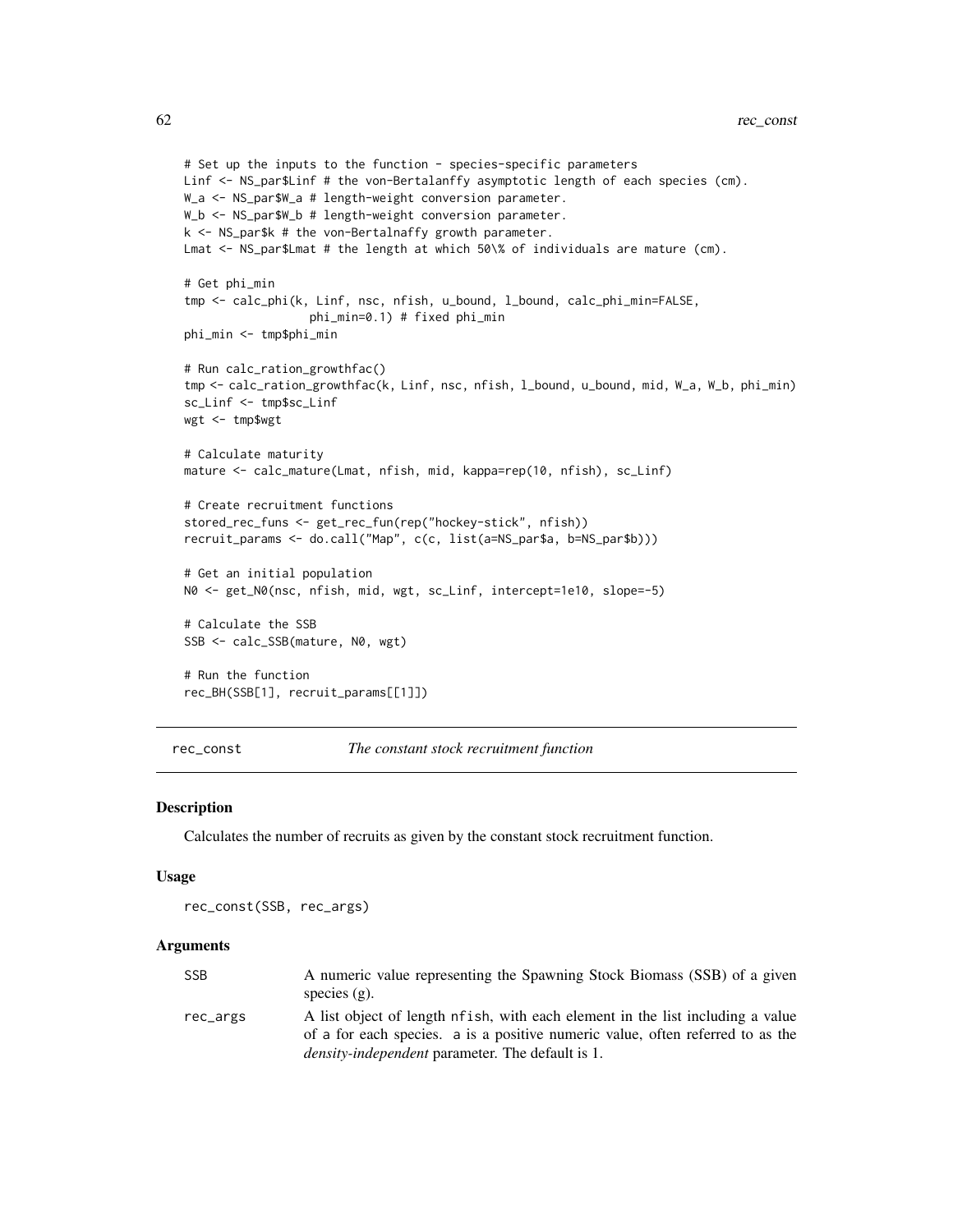rec\_const 63

# Details

The number of recruits is defined as the value of a.

### Value

A numeric value representing the number of recruits of a given species.

## See Also

```
calc_recruits, make_rec_fun, get_rec_fun, rec_BH, rec_Ricker, rec_hockey, rec_linear
and calc_SSB
```

```
# Set up the inputs to the function - species-independent parameters
nfish <- nrow(NS_par)
nsc <- 32
maxsize <- max(NS_par$Linf)*1.01 # the biggest size is 1% bigger than the largest Linf
l_bound <- seq(0, maxsize, maxsize/nsc); l_bound <- l_bound[-length(l_bound)]
u_bound <- seq(maxsize/nsc, maxsize, maxsize/nsc)
mid <- l_bound+(u_bound-l_bound)/2
# Set up the inputs to the function - species-specific parameters
Linf <- NS_par$Linf # the von-Bertalanffy asymptotic length of each species (cm).
W_a <- NS_par$W_a # length-weight conversion parameter.
W_b <- NS_par$W_b # length-weight conversion parameter.
k <- NS_par$k # the von-Bertalnaffy growth parameter.
Lmat <- NS_par$Lmat # the length at which 50\% of individuals are mature (cm).
# Get phi_min
tmp <- calc_phi(k, Linf, nsc, nfish, u_bound, l_bound, calc_phi_min=FALSE,
                  phi_min=0.1) # fixed phi_min
phi_min <- tmp$phi_min
# Run calc_ration_growthfac()
tmp <- calc_ration_growthfac(k, Linf, nsc, nfish, l_bound, u_bound, mid, W_a, W_b, phi_min)
sc_Linf <- tmp$sc_Linf
wgt <- tmp$wgt
# Calculate maturity
mature <- calc_mature(Lmat, nfish, mid, kappa=rep(10, nfish), sc_Linf)
# Create recruitment functions
stored_rec_funs <- get_rec_fun(rep("hockey-stick", nfish))
recruit_params <- do.call("Map", c(c, list(a=NS_par$a, b=NS_par$b)))
# Get an initial population
N0 <- get_N0(nsc, nfish, mid, wgt, sc_Linf, intercept=1e10, slope=-5)
# Calculate the SSB
```

```
SSB <- calc_SSB(mature, N0, wgt)
```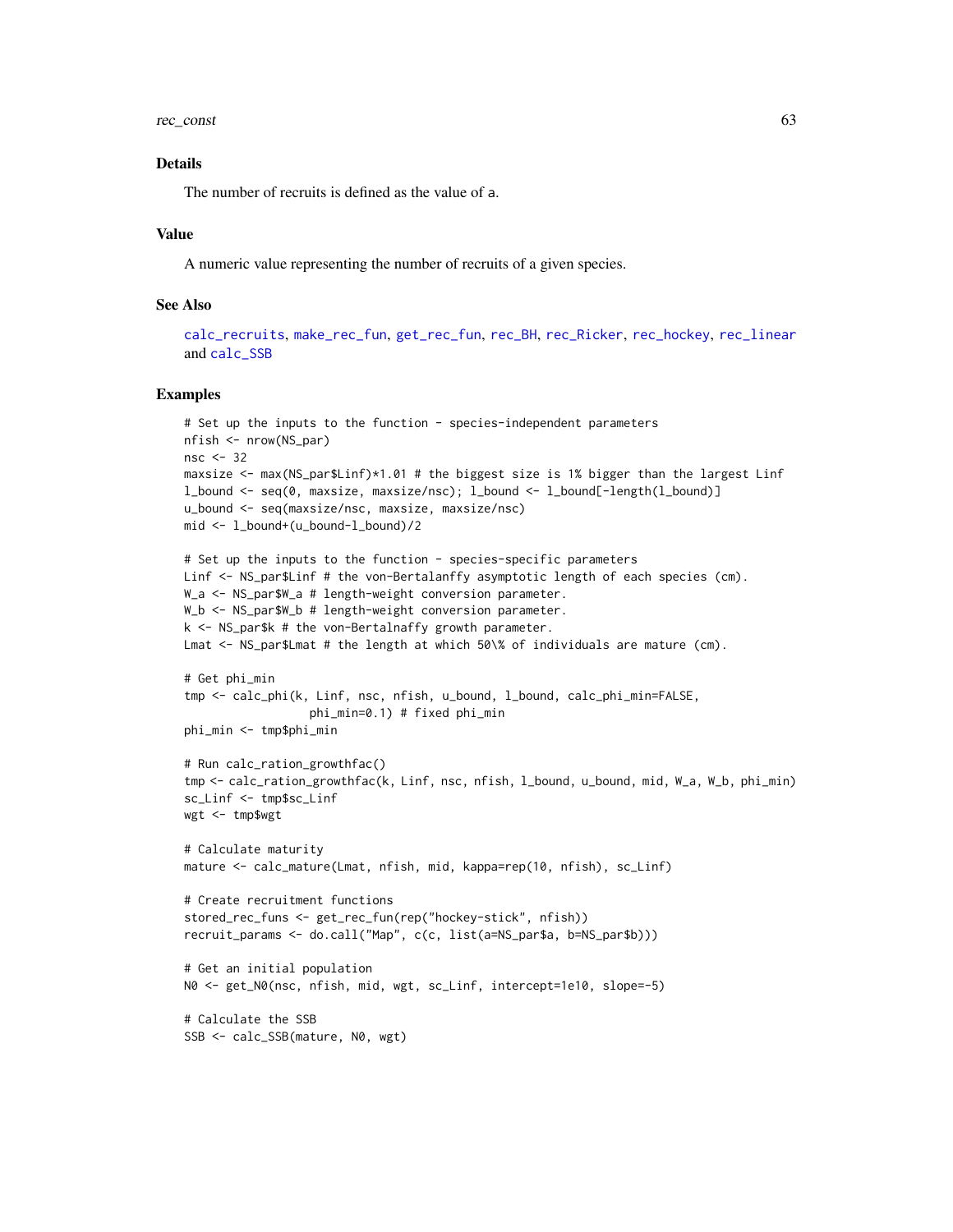64 rec\_hockey

```
rec_const(SSB[1], recruit_params[[1]])
```
#### <span id="page-63-0"></span>rec\_hockey *The hockey-stick stock recruitment function*

## Description

Calculates the number of recruits as given by the hockey-stick stock recruitment function.

#### Usage

rec\_hockey(SSB, rec\_args)

#### Arguments

| <b>SSB</b> | A numeric value representing the Spawning Stock Biomass (SSB) of a given<br>species $(g)$ .                                                                                                                                                                                                                                                              |
|------------|----------------------------------------------------------------------------------------------------------------------------------------------------------------------------------------------------------------------------------------------------------------------------------------------------------------------------------------------------------|
| rec_args   | A list object of length nf i sh, with each element in the list including a value of<br>a and b for each species. a is a positive numeric value, often referred to as the<br><i>density-independent</i> parameter. The default is 1. b is a positive numeric value,<br>often referred to as the <i>density-dependent</i> parameter. The default is 0.001. |

## Details

The stock recruitment function is defined as min(a\*(SSB/1e9),b).

#### Value

A numeric value representing the number of recruits of a given species.

## References

Barrowman, N.J., Myers, R.A. (2000). Still more spawner-recruit curves: the hockey stick and its generalisations. *Canadian Journal of Fisheries and Aquatic Science*, 57:665–676.

Thorpe, R.B., Le Quesne, W.J.F., Luxford, F., Collie, J.S., Jennings, S. (2015). Evaluation and management implications of uncertainty in a multispecies size-structured model of population and community responses to fishing. *Methods in Ecology and Evolution*, 6:49-58.

# See Also

[calc\\_recruits](#page-19-0), [make\\_rec\\_fun](#page-46-0), [get\\_rec\\_fun](#page-36-0), [rec\\_BH](#page-60-0), [rec\\_Ricker](#page-66-0), [rec\\_const](#page-61-0), [rec\\_linear](#page-64-0) and [calc\\_SSB](#page-21-0)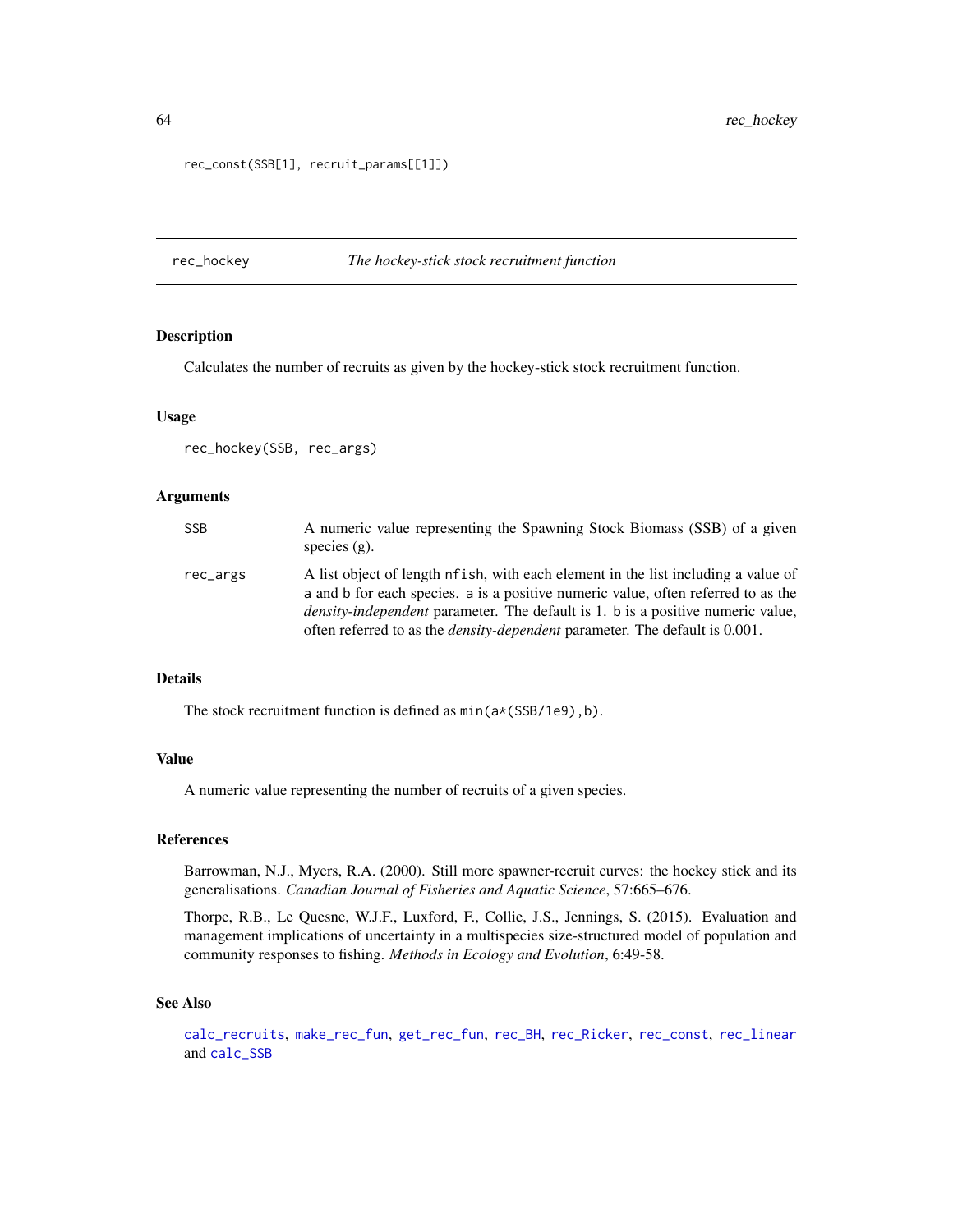#### rec\_linear 65

#### Examples

```
# Set up the inputs to the function - species-independent parameters
nfish <- nrow(NS_par)
nsc <- 32
maxsize <- max(NS_par$Linf)*1.01 # the biggest size is 1% bigger than the largest Linf
l_bound <- seq(0, maxsize, maxsize/nsc); l_bound <- l_bound[-length(l_bound)]
u_bound <- seq(maxsize/nsc, maxsize, maxsize/nsc)
mid <- l_bound+(u_bound-l_bound)/2
# Set up the inputs to the function - species-specific parameters
Linf <- NS_par$Linf # the von-Bertalanffy asymptotic length of each species (cm).
W_a <- NS_par$W_a # length-weight conversion parameter.
W_b <- NS_par$W_b # length-weight conversion parameter.
k <- NS_par$k # the von-Bertalnaffy growth parameter.
Lmat <- NS_par$Lmat # the length at which 50\% of individuals are mature (cm).
# Get phi_min
tmp <- calc_phi(k, Linf, nsc, nfish, u_bound, l_bound, calc_phi_min=FALSE,
                  phi_min=0.1) # fixed phi_min
phi_min <- tmp$phi_min
# Run calc_ration_growthfac()
tmp <- calc_ration_growthfac(k, Linf, nsc, nfish, l_bound, u_bound, mid, W_a, W_b, phi_min)
sc_Linf <- tmp$sc_Linf
wgt <- tmp$wgt
# Calculate maturity
mature <- calc_mature(Lmat, nfish, mid, kappa=rep(10, nfish), sc_Linf)
# Create recruitment functions
stored_rec_funs <- get_rec_fun(rep("hockey-stick", nfish))
recruit_params <- do.call("Map", c(c, list(a=NS_par$a, b=NS_par$b)))
# Get an initial population
N0 <- get_N0(nsc, nfish, mid, wgt, sc_Linf, intercept=1e10, slope=-5)
# Calculate the SSB
SSB <- calc_SSB(mature, N0, wgt)
rec_hockey(SSB[1], recruit_params[[1]])
```
<span id="page-64-0"></span>rec\_linear *The density-independent stock recruitment function*

#### Description

Calculates the number of recruits as given by the density-independent stock recruitment function.

### Usage

```
rec_linear(SSB, rec_args)
```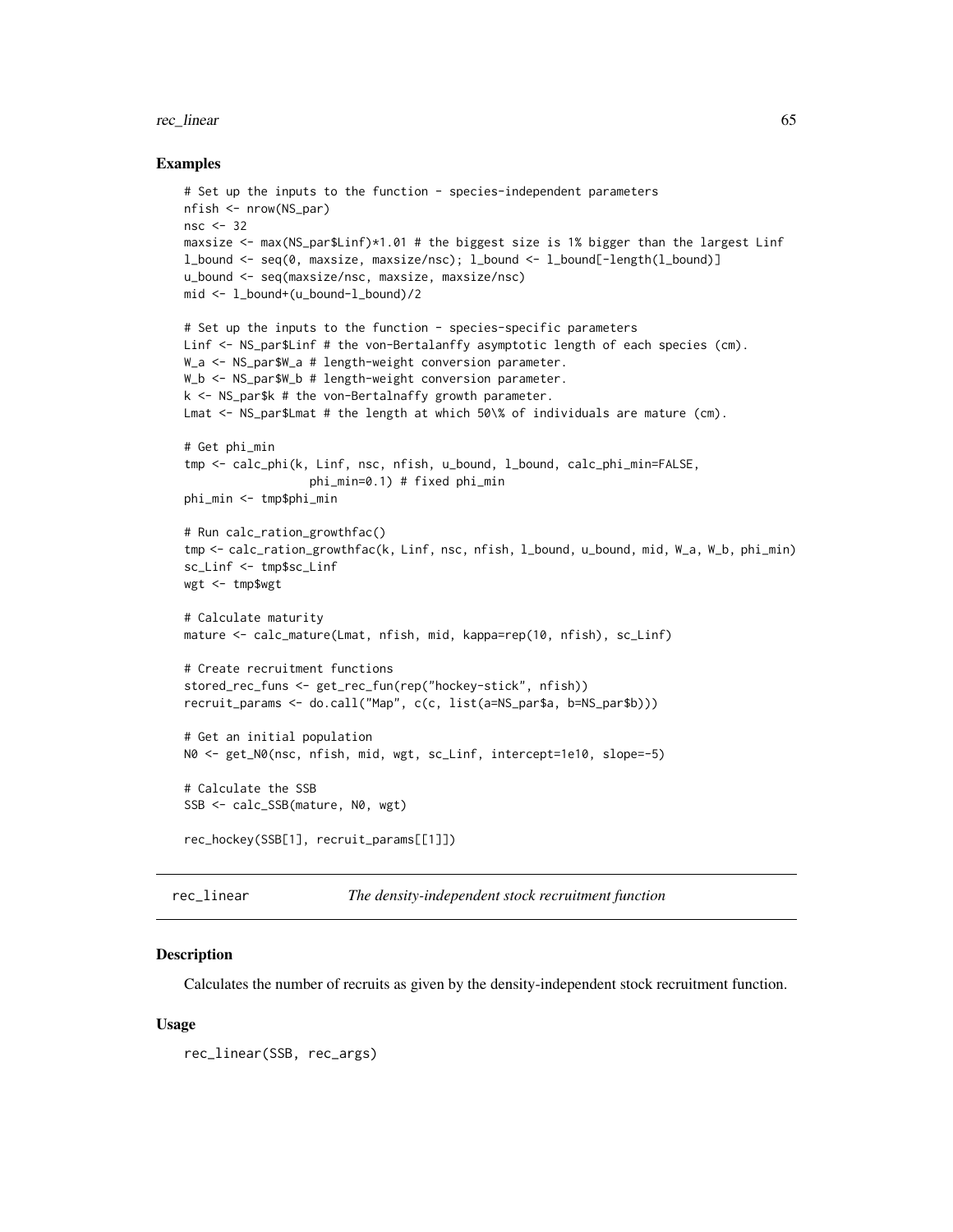### Arguments

| SSB.     | A numeric value representing the Spawning Stock Biomass (SSB) of a given        |
|----------|---------------------------------------------------------------------------------|
|          | species $(g)$ .                                                                 |
| rec_args | A list object of length nf ish, with each element in the list including a value |
|          | of a for each species. a is a positive numeric value, often referred to as the  |
|          | <i>density-independent</i> parameter. The default is 1.                         |

## Details

The number of recruits is defined as  $a*(SSB/1e9)$ .

#### Value

A numeric value representing the number of recruits of a given species.

#### References

Ogle, D.H. (2016). Introductory Fisheries Analyses with R. CRC Press.

#### See Also

[calc\\_recruits](#page-19-0), [make\\_rec\\_fun](#page-46-0), [get\\_rec\\_fun](#page-36-0), [rec\\_BH](#page-60-0), [rec\\_Ricker](#page-66-0), [rec\\_hockey](#page-63-0), [rec\\_const](#page-61-0) and [calc\\_SSB](#page-21-0)

```
# Set up the inputs to the function - species-independent parameters
nfish <- nrow(NS_par)
nsc <- 32
maxsize <- max(NS_par$Linf)*1.01 # the biggest size is 1% bigger than the largest Linf
l_bound <- seq(0, maxsize, maxsize/nsc); l_bound <- l_bound[-length(l_bound)]
u_bound <- seq(maxsize/nsc, maxsize, maxsize/nsc)
mid <- l_bound+(u_bound-l_bound)/2
```

```
# Set up the inputs to the function - species-specific parameters
Linf <- NS_par$Linf # the von-Bertalanffy asymptotic length of each species (cm).
W_a <- NS_par$W_a # length-weight conversion parameter.
W_b <- NS_par$W_b # length-weight conversion parameter.
k <- NS_par$k # the von-Bertalnaffy growth parameter.
Lmat <- NS_par$Lmat # the length at which 50\% of individuals are mature (cm).
# Get phi_min
tmp <- calc_phi(k, Linf, nsc, nfish, u_bound, l_bound, calc_phi_min=FALSE,
```

```
phi_min=0.1) # fixed phi_min
phi_min <- tmp$phi_min
```

```
# Run calc_ration_growthfac()
tmp <- calc_ration_growthfac(k, Linf, nsc, nfish, l_bound, u_bound, mid, W_a, W_b, phi_min)
sc_Linf <- tmp$sc_Linf
wgt <- tmp$wgt
```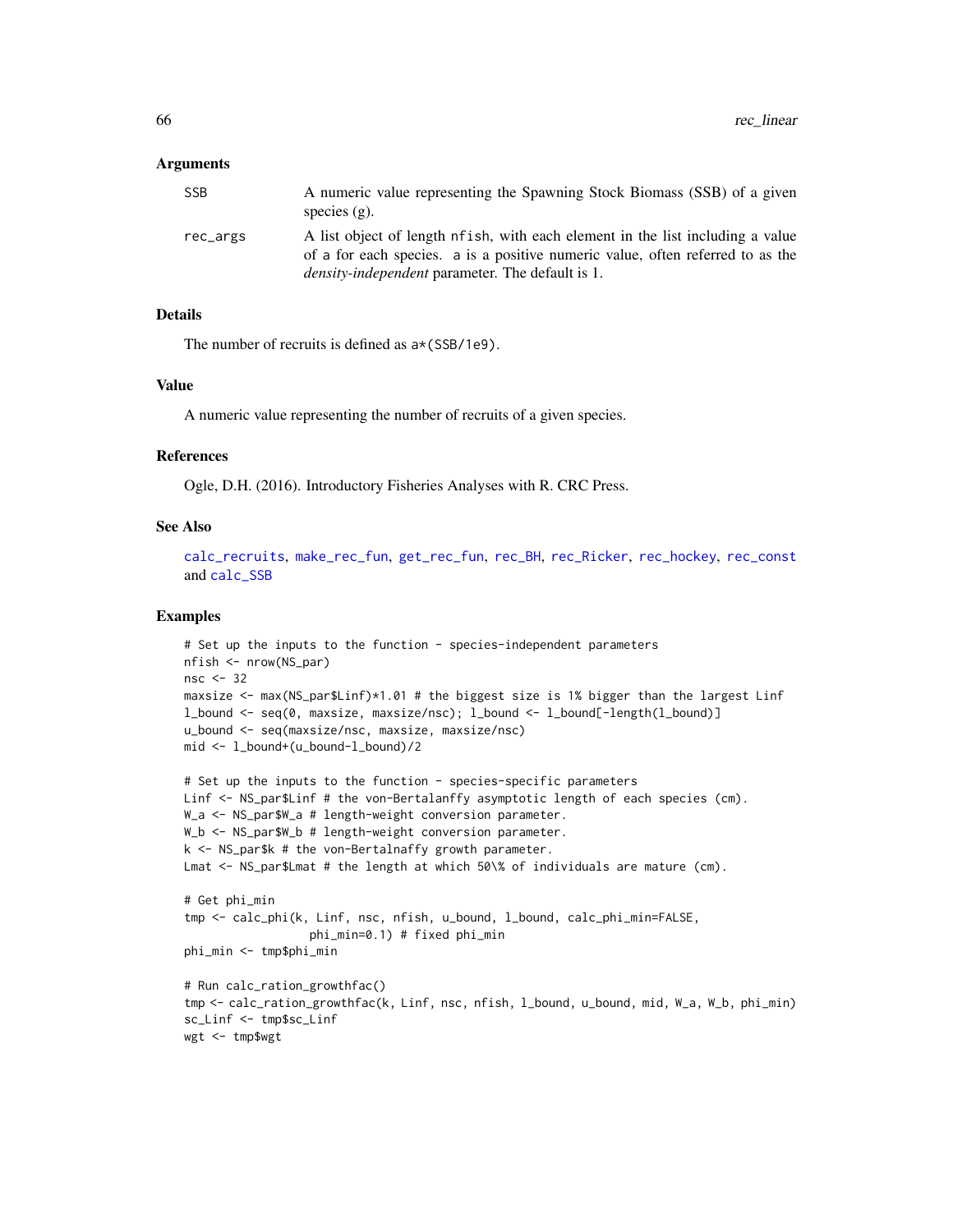#### rec\_Ricker 67

```
# Calculate maturity
mature <- calc_mature(Lmat, nfish, mid, kappa=rep(10, nfish), sc_Linf)
# Create recruitment functions
stored_rec_funs <- get_rec_fun(rep("hockey-stick", nfish))
recruit_params <- do.call("Map", c(c, list(a=NS_par$a, b=NS_par$b)))
# Get an initial population
N0 <- get_N0(nsc, nfish, mid, wgt, sc_Linf, intercept=1e10, slope=-5)
# Calculate the SSB
SSB <- calc_SSB(mature, N0, wgt)
rec_linear(SSB[1], recruit_params[[1]])
```
<span id="page-66-0"></span>rec\_Ricker *The Ricker stock recruitment function*

## Description

Calculates the number of recruits as given by the Ricker stock recruitment function.

## Usage

rec\_Ricker(SSB, rec\_args)

### Arguments

| SSB      | A numeric value representing the Spawning Stock Biomass (SSB) of a given<br>species $(g)$ .                                                                                                                                                                                                                                                             |
|----------|---------------------------------------------------------------------------------------------------------------------------------------------------------------------------------------------------------------------------------------------------------------------------------------------------------------------------------------------------------|
| rec_args | A list object of length of ish, with each element in the list including a value of<br>a and b for each species. a is a positive numeric value, often referred to as the<br><i>density-independent</i> parameter. The default is 1, b is a positive numeric value,<br>often referred to as the <i>density-dependent</i> parameter. The default is 0.001. |

# Details

The Ricker stock recruitment function is defined as  $a*(SSB/1e9))*exp(-b*(SSB/1e9))$ .

#### Value

A numeric value representing the number of recruits of a given species.

#### References

Hall, S. J., Collie, J. S., Duplisea, D. E., Jennings, S., Bravington, M., & Link, J. (2006). A lengthbased multispecies model for evaluating community responses to fishing. *Canadian Journal of Fisheries and Aquatic Sciences*, 63(6):1344-1359.

Ricker, W.E. (1954). Stock and recruitment. *Journal of the Fisheries Research Board of Canada*, 11:559-623.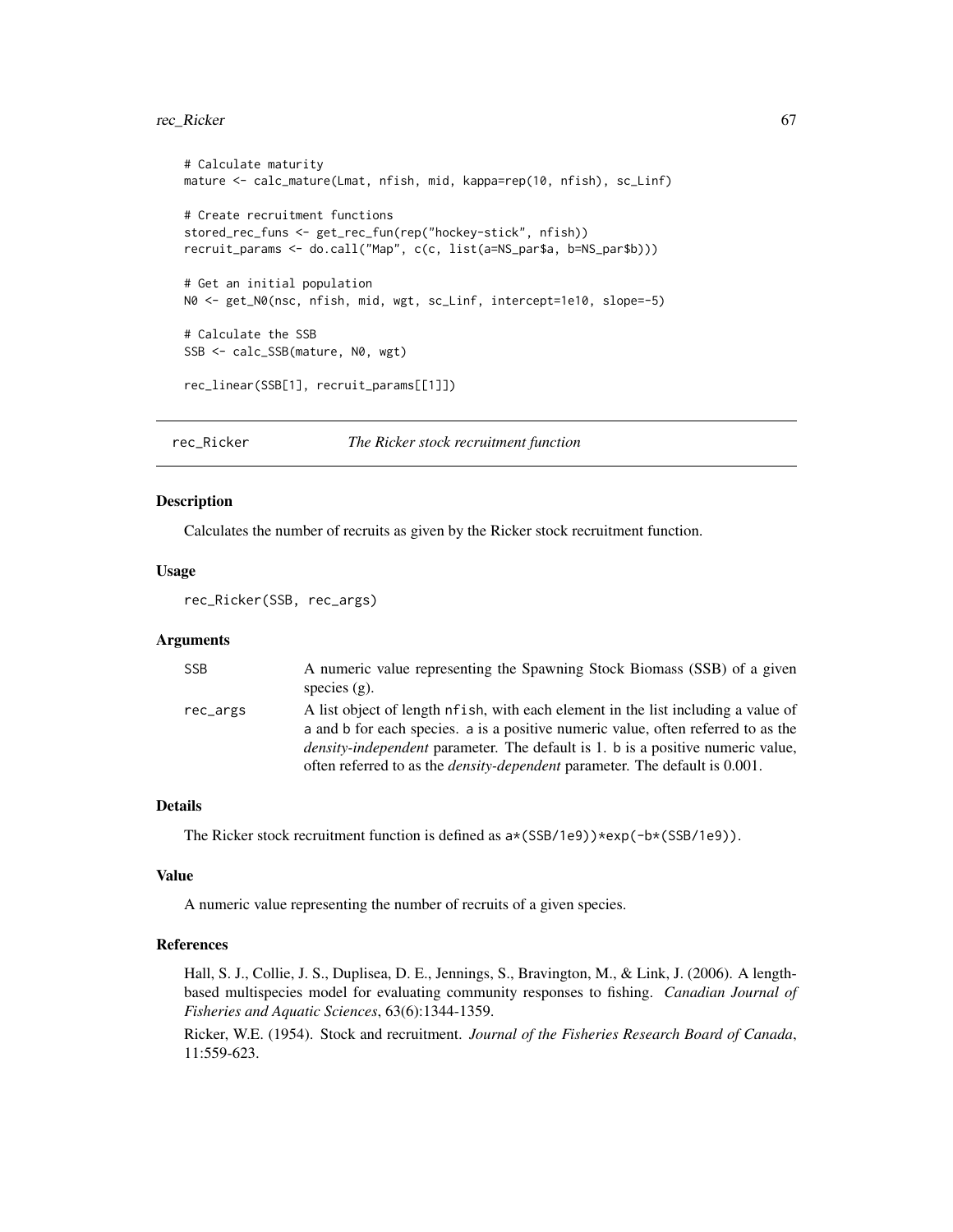### See Also

```
calc_recruits, make_rec_fun, get_rec_fun, rec_BH, rec_hockey, rec_const, rec_linear
and calc_SSB
```
#### Examples

```
# Set up the inputs to the function - species-independent parameters
nfish <- nrow(NS_par)
nsc < -32maxsize <- max(NS_par$Linf)*1.01 # the biggest size is 1% bigger than the largest Linf
l_bound <- seq(0, maxsize, maxsize/nsc); l_bound <- l_bound[-length(l_bound)]
u_bound <- seq(maxsize/nsc, maxsize, maxsize/nsc)
mid <- l_bound+(u_bound-l_bound)/2
# Set up the inputs to the function - species-specific parameters
Linf <- NS_par$Linf # the von-Bertalanffy asymptotic length of each species (cm).
W_a <- NS_par$W_a # length-weight conversion parameter.
W_b <- NS_par$W_b # length-weight conversion parameter.
k <- NS_par$k # the von-Bertalnaffy growth parameter.
Lmat <- NS_par$Lmat # the length at which 50\% of individuals are mature (cm).
# Get phi_min
tmp <- calc_phi(k, Linf, nsc, nfish, u_bound, l_bound, calc_phi_min=FALSE,
                  phi_min=0.1) # fixed phi_min
phi_min <- tmp$phi_min
# Run calc_ration_growthfac()
tmp <- calc_ration_growthfac(k, Linf, nsc, nfish, l_bound, u_bound, mid, W_a, W_b, phi_min)
sc_Linf <- tmp$sc_Linf
wgt <- tmp$wgt
# Calculate maturity
mature <- calc_mature(Lmat, nfish, mid, kappa=rep(10, nfish), sc_Linf)
# Create recruitment functions
stored_rec_funs <- get_rec_fun(rep("hockey-stick", nfish))
recruit_params <- do.call("Map", c(c, list(a=NS_par$a, b=NS_par$b)))
# Get an initial population
N0 <- get_N0(nsc, nfish, mid, wgt, sc_Linf, intercept=1e10, slope=-5)
# Calculate the SSB
SSB <- calc_SSB(mature, N0, wgt)
rec_Ricker(SSB[1], recruit_params[[1]])
```
<span id="page-67-0"></span>run\_LeMans *Project the LeMans model*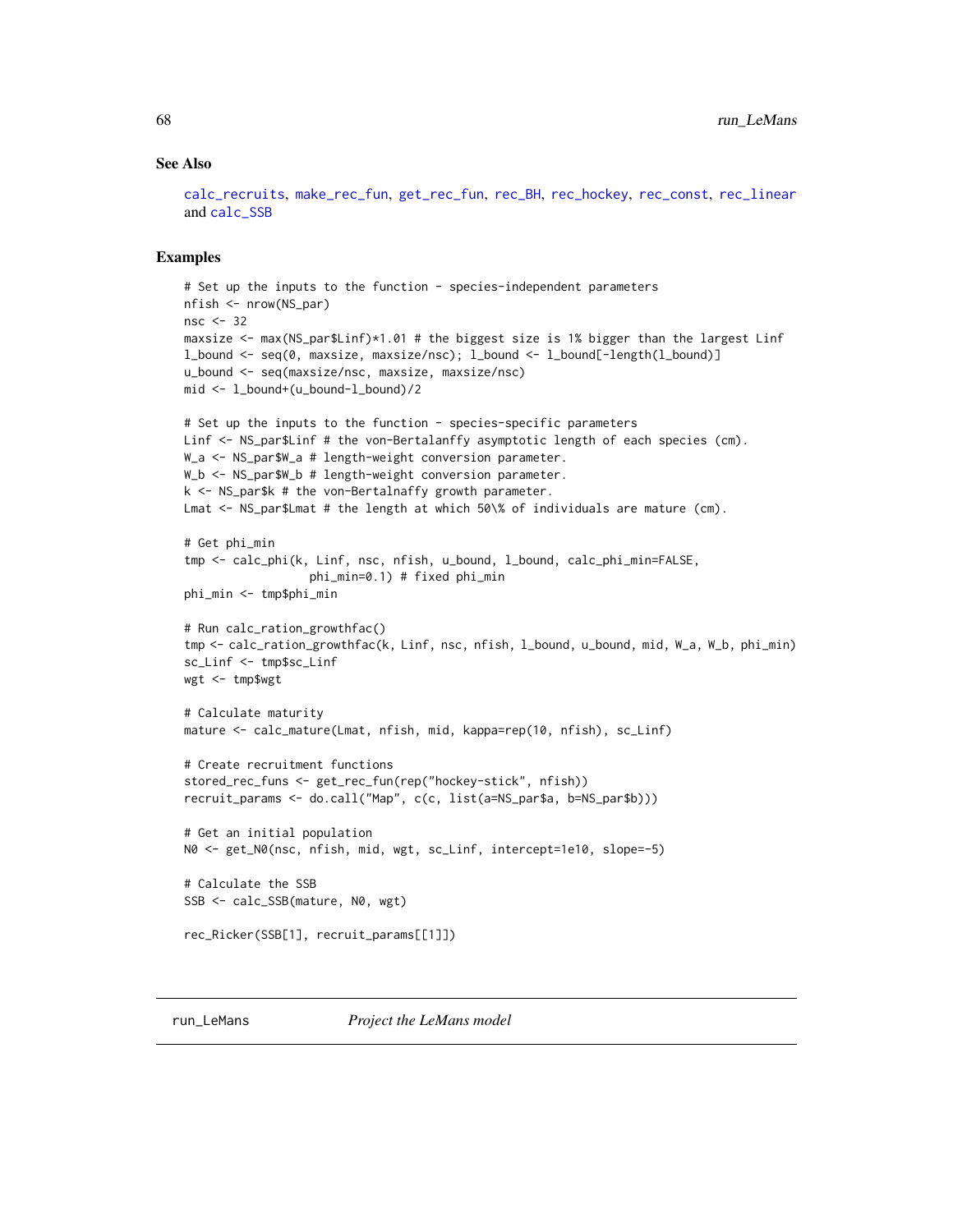# run\_LeMans 69

# Description

Project the LeMans model forward in time.

# Usage

```
run_LeMans(params, ...)
## S4 method for signature 'missing'
run_LeMans(
 N0,
  Fs,
  tot_time,
 nsc,
 nfish,
 phi_min,
 mature,
  sc_Linf,
 wgt,
 phi,
 ration,
 other,
 M1,
  suit_M2,
  stored_rec_funs,
 recruit_params,
  eps = 1e-05
)
## S4 method for signature 'LeMans_param'
run_LeMans(
 params,
 years = 10,
 NØ = NULL,effort = matrix(0, years, dim(params@Qs)[3]),
 Fs,
  intercept = 1e+10,slope = -5,
  tot_time
\mathcal{L}
```
# Arguments

| params                  | A LeMans_param object containing the parameter values of the current LeMans<br>model.                                                 |
|-------------------------|---------------------------------------------------------------------------------------------------------------------------------------|
| $\cdot$ $\cdot$ $\cdot$ | Additional arguments.                                                                                                                 |
| N0                      | A matrix with dimensions nsc and nf ish representing the number of individuals<br>in each length class when the model is initialised. |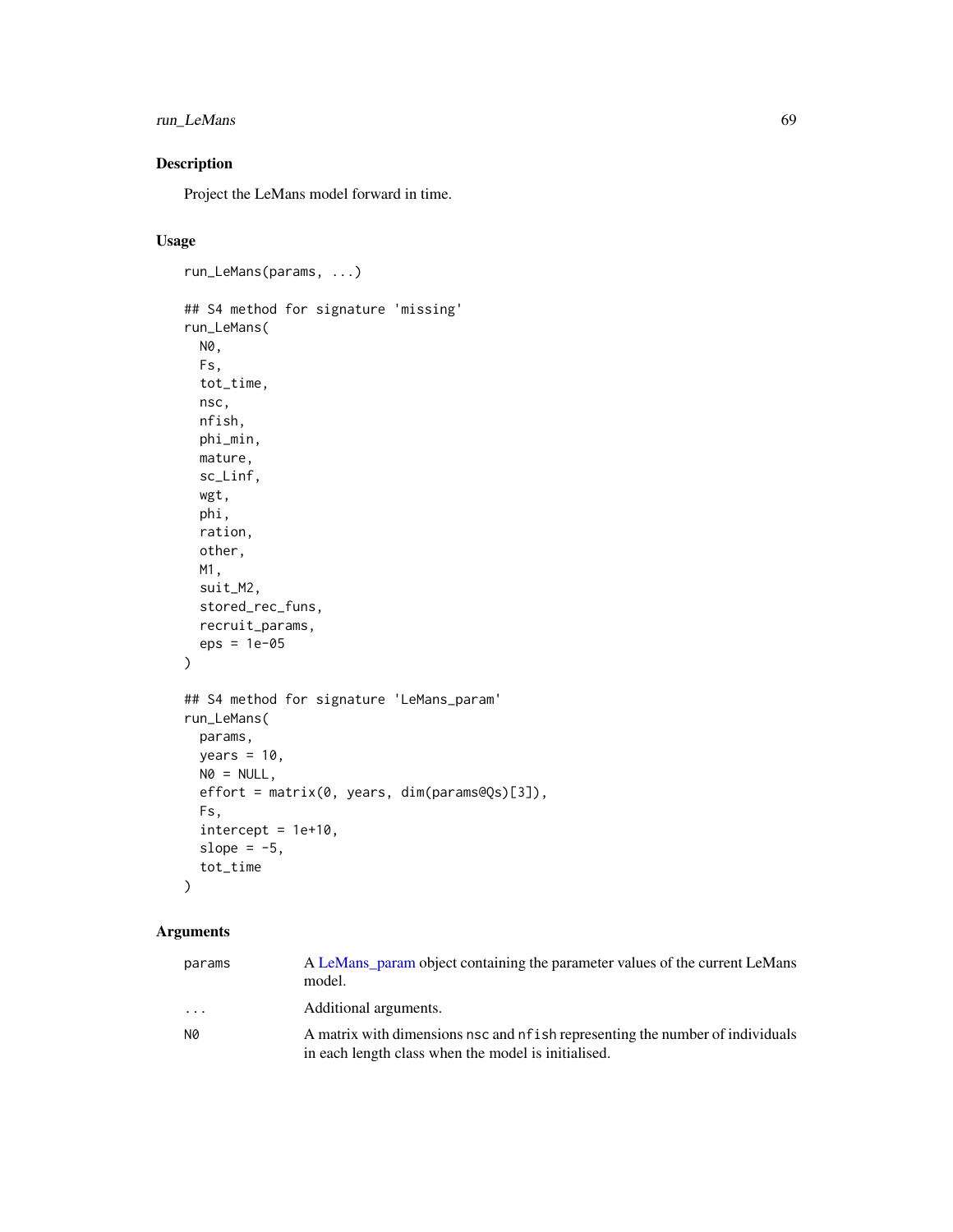| Fs              | An array with dimensions nsc, nfish and tot_time representing the fishing<br>mortality of each species in each length class at each time step.                                                                                        |
|-----------------|---------------------------------------------------------------------------------------------------------------------------------------------------------------------------------------------------------------------------------------|
| tot_time        | A numeric value representing the number of time steps to run the model for.                                                                                                                                                           |
| nsc             | A numeric value representing the number of length classes in the model.                                                                                                                                                               |
| nfish           | A numeric value representing the number of fish species in the model.                                                                                                                                                                 |
| phi_min         | A numeric value representing the time step of the model.                                                                                                                                                                              |
| mature          | A matrix with dimensions nsc and nf ish and elements in the range 0-1 repre-<br>senting the proportion of individuals that are mature for each species and length<br>class.                                                           |
| sc_Linf         | A numeric vector of length nsc representing the length class at which each<br>species reaches its asymptotic length.                                                                                                                  |
| wgt             | A matrix with dimensions nsc and nf ish representing the weight of each species<br>in each length class.                                                                                                                              |
| phi             | A matrix with dimensions nsc and nfish representing the proportion of indi-<br>viduals that leave each length class.                                                                                                                  |
| ration          | A matrix with dimensions nsc and nfish representing the amount of food re-<br>quired for fish of a given species and length class to grow according to the von<br>Bertalanffy growth curve in a time step.                            |
| other           | A numeric value representing the amount of other food (g) available from prey<br>that is not explicitly represented in the model.                                                                                                     |
| M1              | A matrix of dimensions nsc and nfish representing the natural mortality of<br>each species for each length class.                                                                                                                     |
| suit_M2         | A list object of length nfish. Each element in the list is an array of dimensions<br>nsc, nsc and nfish containing a value between zero and 1 representing prey<br>preference and prey suitability for each species and length class. |
| stored_rec_funs |                                                                                                                                                                                                                                       |
|                 | A list object of length nfish where each element includes the stock recruitment<br>function for each species. If an invalid recruitment function is selected, NULL is<br>returned and a warning message is shown.                     |
| recruit_params  | A list object of length nf ish specifying the parameters for the recruitment func-<br>tion.                                                                                                                                           |
| eps             | A numeric value specifying a numerical offset. The default value is 1e-5.                                                                                                                                                             |
| years           | A numeric value representing the number of years that the model is run for. The<br>default is 10.                                                                                                                                     |
| effort          | A matrix with dimensions years and the number of fishing gears, representing<br>fishing effort in each year for each gear. This parameter is required only if Fs is<br>missing.                                                       |
| intercept       | A numeric value representing the number of individuals in the first length class.<br>This parameter is only required if N0 is missing. The default is 1e10.                                                                           |
| slope           | A numeric value representing the slope of the community size spectrum. This<br>parameter is only required if N0 is missing. The default is -5.                                                                                        |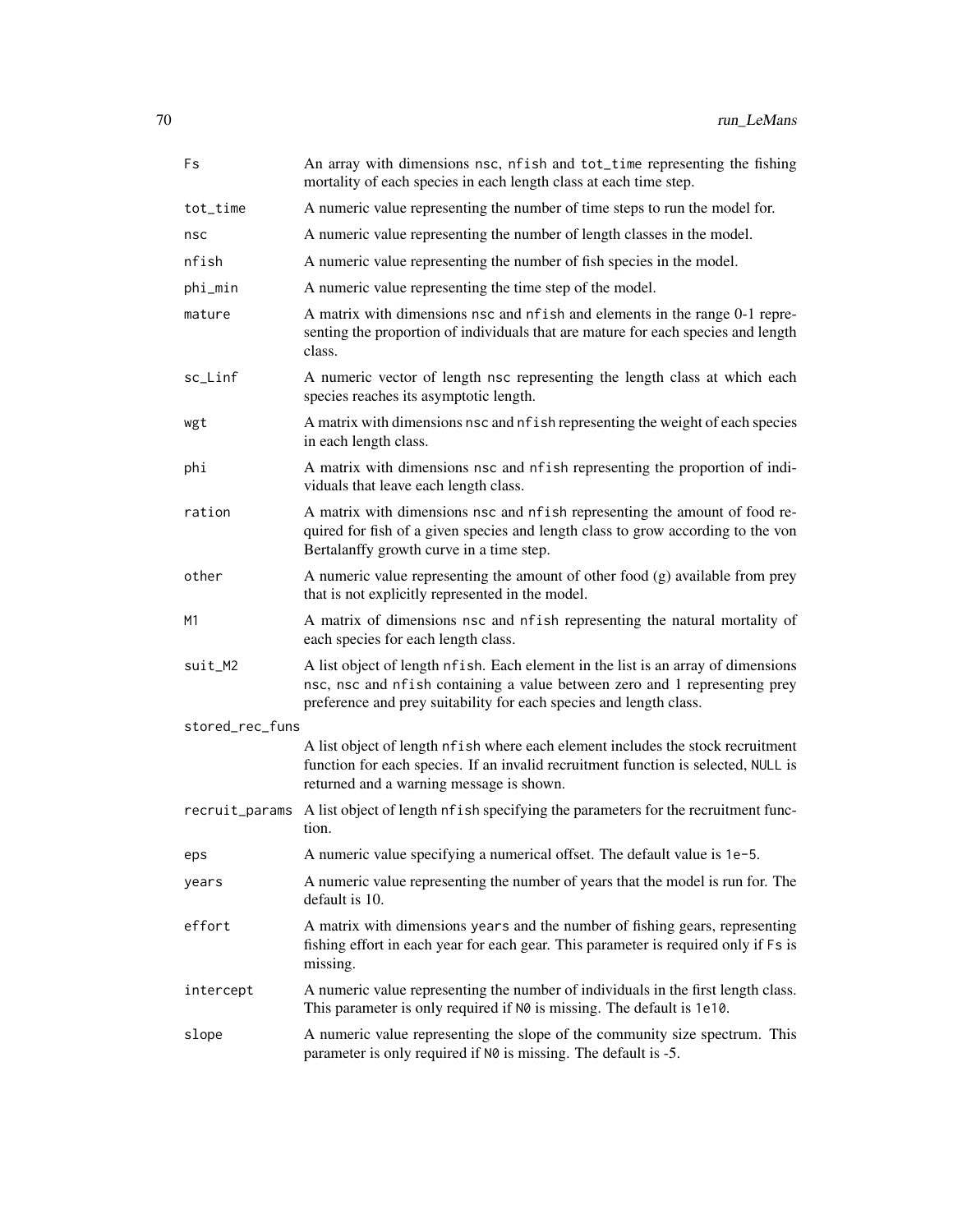## run LeMans 71

# Value

An object of class [LeMans\\_outputs](#page-45-1).

#### See Also

[LeMans\\_outputs](#page-45-1), [LeMans\\_param](#page-45-0), [LeMansParam](#page-40-0)

```
# Run the model with all inputs specified explicitly:
# Set up the inputs to the function - species-independent parameters
nfish <- nrow(NS_par)
nsc <-32maxsize \leq max(NS_par$Linf)*1.01 # the biggest size is 1% bigger than the largest Linf
l_bound <- seq(0, maxsize, maxsize/nsc); l_bound <- l_bound[-length(l_bound)]
u_bound <- seq(maxsize/nsc, maxsize, maxsize/nsc)
mid <- l_bound+(u_bound-l_bound)/2
# Set up the inputs to the function - species-specific parameters
Linf <- NS_par$Linf # the von-Bertalanffy asymptotic length of each species (cm).
W_a <- NS_par$W_a # length-weight conversion parameter.
W_b <- NS_par$W_b # length-weight conversion parameter.
k \leq -NS\_park # the von-Bertalnaffy growth parameter.
Lmat <- NS_par$Lmat # the length at which 50\% of individuals are mature (cm).
# Get phi_min
tmp <- calc_phi(k, Linf, nsc, nfish, u_bound, l_bound, calc_phi_min=FALSE,
                  phi_min=0.1) # fixed phi_min
phi <- tmp$phi
phi_min <- tmp$phi_min
# Calculate growth increments
tmp <- calc_ration_growthfac(k, Linf, nsc, nfish, l_bound, u_bound, mid, W_a, W_b, phi_min)
ration <- tmp$ration
sc_Linf <- tmp$sc_Linf
wgt <- tmp$wgt
g_eff <- tmp$g_eff
# Calculate maturity
mature <- calc_mature(Lmat, nfish, mid, kappa=rep(10, nfish), sc_Linf)
# Create recruitment functions
stored_rec_funs <- get_rec_fun(rep("hockey-stick", nfish))
recruit_params <- do.call("Map", c(c, list(a=NS_par$a, b=NS_par$b)))
# Calculate background mortality
M1 <- calc_M1(nsc, sc_Linf, phi_min)
# Calculate predator-prey size preferences
prefs <- calc_prefs(pred_mu=-2.25, pred_sigma=0.5, wgt, sc_Linf)
# Calculate prey preference and prey suitability
```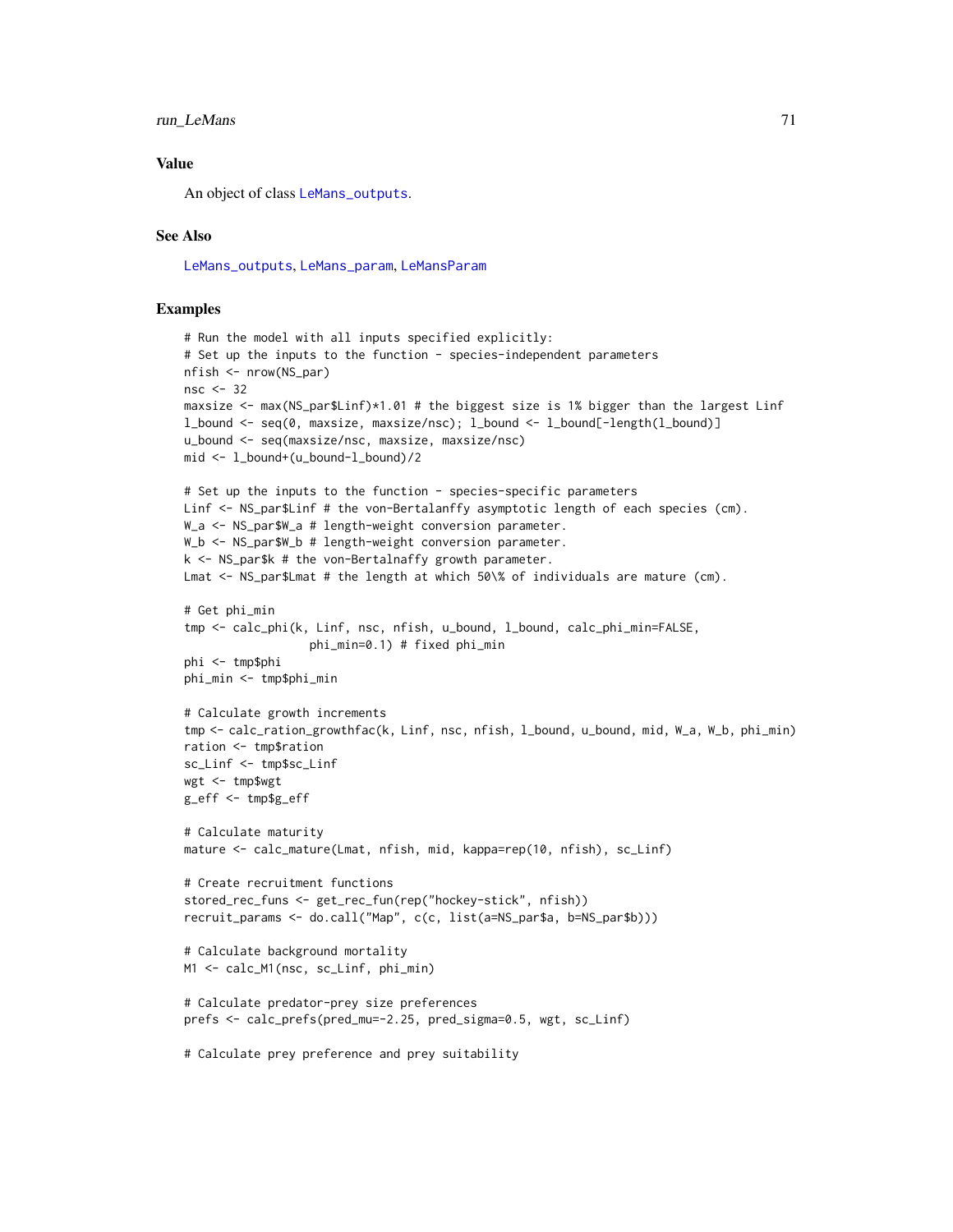```
suit_M2 <- calc_suit_vect(nsc, nfish, sc_Linf, prefs, NS_tau)
# Calculate catchability
Qs <- calc_Q(curve=rep("logistic", nfish), species=NS_par$species_names,
             max_catchability=rep(1, nfish), gear_name=NS_par$species_names,
             nsc=nsc, nfish=nfish, mid=mid, l_bound=l_bound, u_bound=u_bound,
             species_names=NS_par$species_names, eta=rep(0.25, nfish), L50=Lmat)
# Get an initial population
N0 <- get_N0(nsc, nfish, mid, wgt, sc_Linf, intercept=1e10, slope=-5)
years <- 10 # run the model for 10 years
tot_time <- years*phi_min # total number of time steps
# Define fishing effort to be 0.5 for all species
effort <- matrix(0.5, tot_time, dim(Qs)[3])
# Calculate F
Fs <- array(0, dim=c(nsc, nfish, tot_time))
for (j in 1:ncol(effort)) {
  for (ts in 1:tot_time) {
   Fs[,,ts] <- Fs[,,ts]+effort[ts, j]*Qs[,,j]
  }
}
# Run the model
model_run <- run_LeMans(N0=N0, tot_time=tot_time, Fs=Fs, nsc=nsc, nfish=nfish,
                        phi_min=phi_min, mature=mature, sc_Linf=sc_Linf, wgt=wgt,
                        phi=phi, ration=ration, other=NS_other, M1=M1, suit_M2=suit_M2,
                        stored_rec_funs=stored_rec_funs, recruit_params=recruit_params,
                        eps=1e-05)
##############################################
# Alternatively:
NS_params <- LeMansParam(NS_par,tau=NS_tau,eta=rep(0.25,21),L50=NS_par$Lmat,other=NS_other)
# Define fishing effort
effort <- matrix(0.5, 10, dim(NS_params@Qs)[3])
# Run the model
model_run <- run_LeMans(NS_params, years=10, effort=effort)
```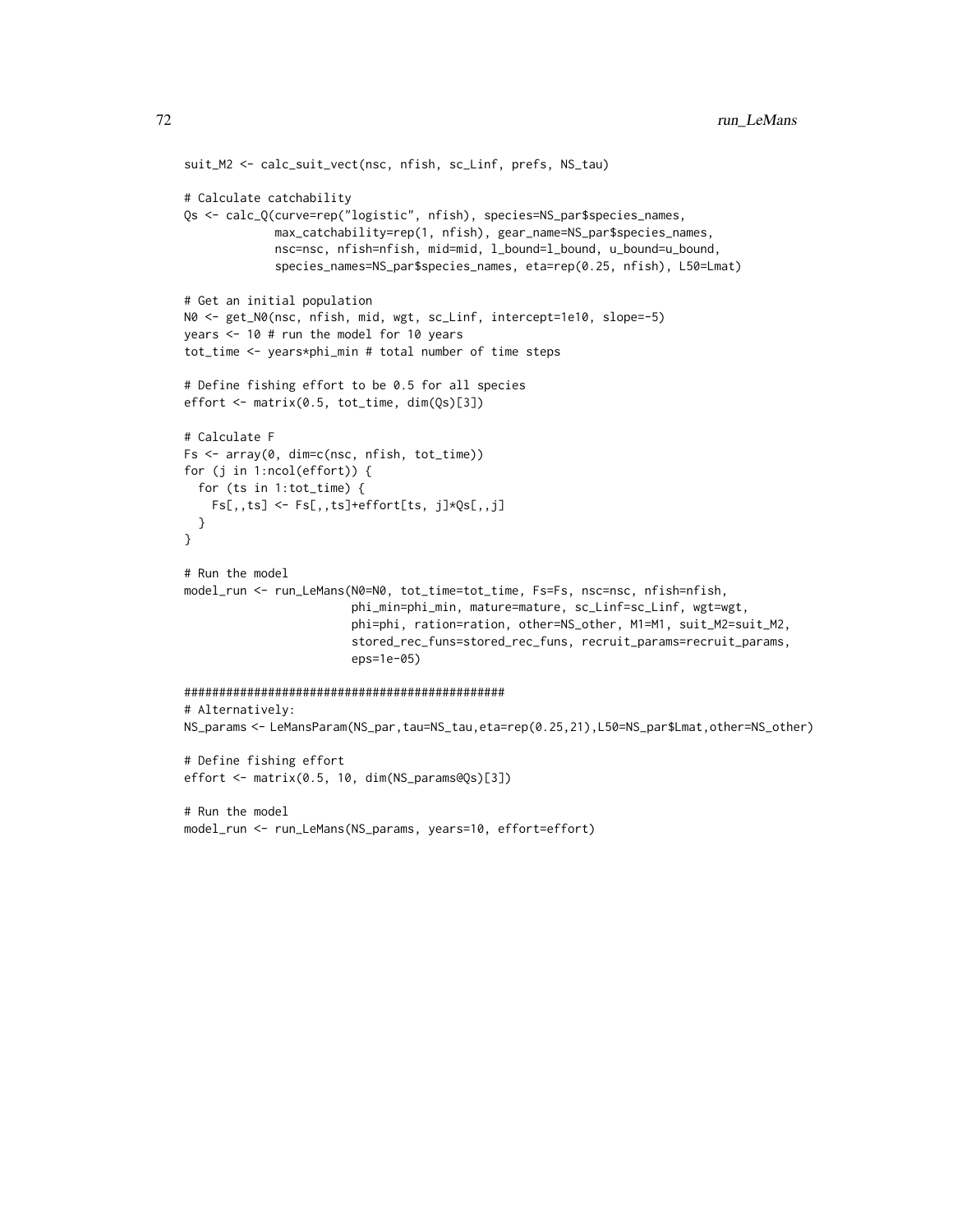## **Index**

∗Topic datasets NS\_eta, [49](#page-48-0) NS\_L50, [49](#page-48-0) NS\_mixed\_fish, [50](#page-49-0) NS\_other, [50](#page-49-0) NS\_par, [51](#page-50-0) NS\_tau, [52](#page-51-0) calc\_biomass *(*calc\_SSB*)*, [22](#page-21-0) calc\_growth, [3](#page-2-0) calc\_LFI, [4](#page-3-0) calc\_LQ *(*calc\_LFI*)*, [4](#page-3-0) calc\_M1, [5](#page-4-0) calc\_M1\_constRNM *(*calc\_M1*)*, [5](#page-4-0) calc\_M1\_lin *(*calc\_M1*)*, [5](#page-4-0) calc\_M1\_stdRNM *(*calc\_M1*)*, [5](#page-4-0) calc\_M2, [8,](#page-7-0) *[24](#page-23-0)* calc\_mature, [10](#page-9-0) calc\_phi, [11](#page-10-0) calc\_prefs, [13](#page-12-0) calc\_Q, [14,](#page-13-0) *[43](#page-42-0)* calc\_ration\_growthfac, [18](#page-17-0) calc\_recruits, [20,](#page-19-0) *[23](#page-22-0)*, *[38](#page-37-0)*, *[48](#page-47-0)*, *[61](#page-60-0)*, *[63,](#page-62-0) [64](#page-63-0)*, *[66](#page-65-0)*, *[68](#page-67-0)* calc\_SSB, *[21](#page-20-0)*, [22,](#page-21-0) *[38](#page-37-0)*, *[48](#page-47-0)*, *[61](#page-60-0)*, *[63,](#page-62-0) [64](#page-63-0)*, *[66](#page-65-0)*, *[68](#page-67-0)* calc\_suit\_vect, [23](#page-22-0) calc\_TyL *(*calc\_LFI*)*, [4](#page-3-0) comb\_LeMans\_run, [25](#page-24-0) dlnorm, *[17](#page-16-0)* get\_annual\_catch, [26](#page-25-0) get\_annual\_catch,LeMans\_param,LeMans\_outputs**-&@t**haddicators,LeMans\_param,missing-method *(*get\_annual\_catch*)*, [26](#page-25-0) get\_annual\_catch,LeMans\_param,missing-method get\_indicators,missing,LeMans\_outputs-method *(*get\_annual\_catch*)*, [26](#page-25-0) get\_annual\_catch,missing,LeMans\_outputs-metho**g**et\_indicators,missing,missing-method *(*get\_annual\_catch*)*, [26](#page-25-0) get\_annual\_catch,missing,missing-method *(*get\_annual\_catch*)*, [26](#page-25-0) get\_biomass, *[60](#page-59-0)* get\_biomass *(*get\_SSB*)*, [38](#page-37-0) get\_biomass,LeMans\_param,LeMans\_outputs-method *(*get\_SSB*)*, [38](#page-37-0) get\_biomass,LeMans\_param,missing-method *(*get\_SSB*)*, [38](#page-37-0) get\_biomass,missing,LeMans\_outputs-method *(*get\_SSB*)*, [38](#page-37-0) get\_biomass,missing,missing-method *(*get\_SSB*)*, [38](#page-37-0) get\_CPG *(*get\_annual\_catch*)*, [26](#page-25-0) get\_CPG,LeMans\_param,LeMans\_outputs-method *(*get\_annual\_catch*)*, [26](#page-25-0) get\_CPG,LeMans\_param,missing-method *(*get\_annual\_catch*)*, [26](#page-25-0) get\_CPG,missing,LeMans\_outputs-method *(*get\_annual\_catch*)*, [26](#page-25-0) get\_CPG,missing,missing-method *(*get\_annual\_catch*)*, [26](#page-25-0) get\_CPUE *(*get\_annual\_catch*)*, [26](#page-25-0) get\_CPUE,LeMans\_param,LeMans\_outputs-method *(*get\_annual\_catch*)*, [26](#page-25-0) get\_CPUE,LeMans\_param,missing-method *(*get\_annual\_catch*)*, [26](#page-25-0) get\_CPUE,missing,LeMans\_outputs-method *(*get\_annual\_catch*)*, [26](#page-25-0) get\_CPUE,missing,missing-method *(*get\_annual\_catch*)*, [26](#page-25-0) get\_indicators, *[5](#page-4-0)*, [29,](#page-28-0) *[57](#page-56-0)* get\_indicators,LeMans\_param,LeMans\_outputs-method *(*get\_indicators*)*, [29](#page-28-0) *(*get\_indicators*)*, [29](#page-28-0) *(*get\_indicators*)*, [29](#page-28-0) *(*get\_indicators*)*, [29](#page-28-0) get\_LFI *(*get\_indicators*)*, [29](#page-28-0) get\_LFI,LeMans\_param,LeMans\_outputs-method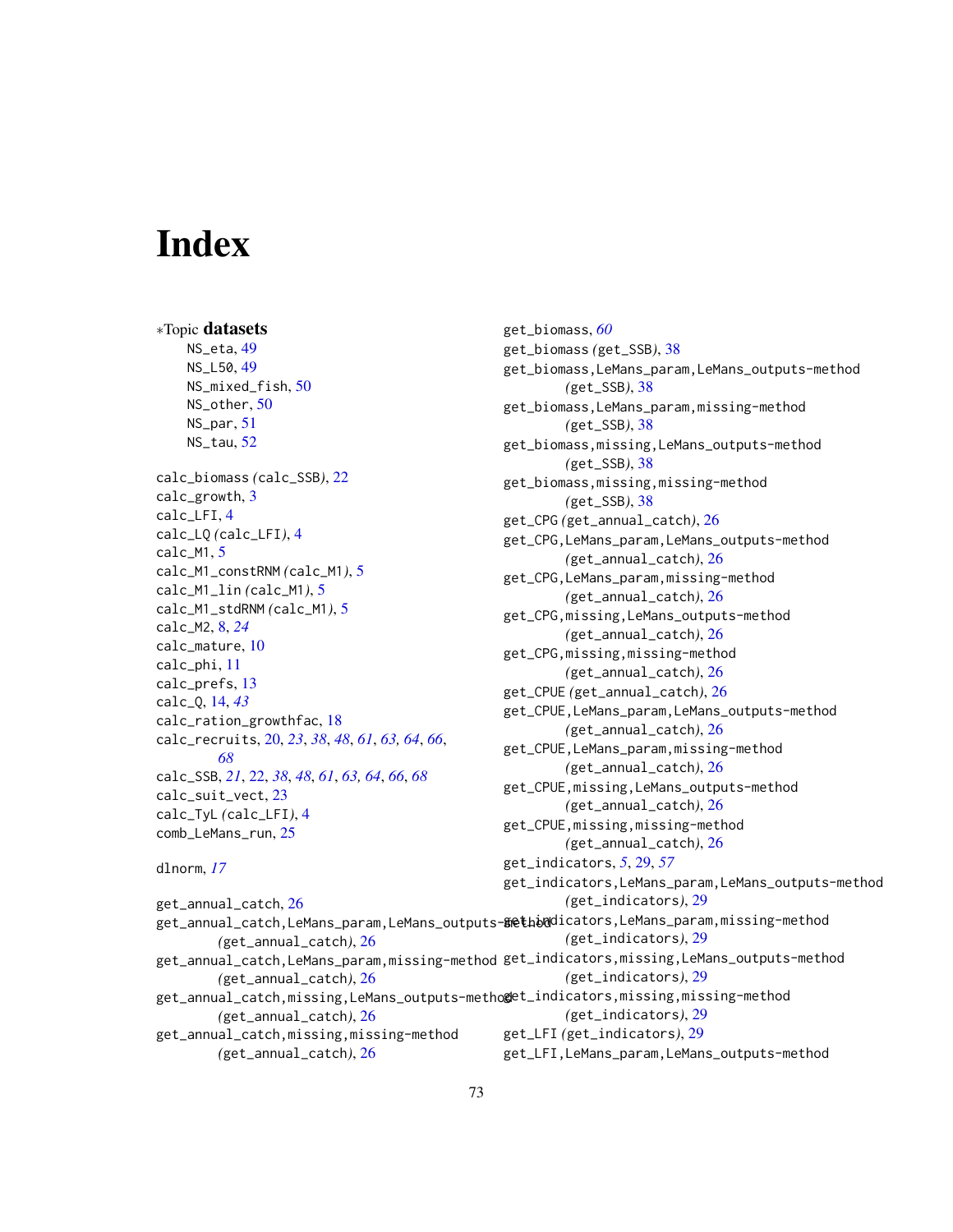## 74 INDEX

*(*get\_indicators*)*, [29](#page-28-0) get\_LFI,LeMans\_param,missing-method *(*get\_indicators*)*, [29](#page-28-0) get\_LFI,missing,LeMans\_outputs-method *(*get\_indicators*)*, [29](#page-28-0) get\_LFI,missing,missing-method *(*get\_indicators*)*, [29](#page-28-0) get\_LQ *(*get\_indicators*)*, [29](#page-28-0) get\_LQ,LeMans\_param,LeMans\_outputs-method *(*get\_indicators*)*, [29](#page-28-0) get\_LQ,LeMans\_param,missing-method *(*get\_indicators*)*, [29](#page-28-0) get\_LQ,missing,LeMans\_outputs-method *(*get\_indicators*)*, [29](#page-28-0) get\_LQ,missing,missing-method *(*get\_indicators*)*, [29](#page-28-0) get\_M1 *(*calc\_M1*)*, [5](#page-4-0) get\_MML *(*get\_indicators*)*, [29](#page-28-0) get\_MML,LeMans\_param,LeMans\_outputs-method *(*get\_indicators*)*, [29](#page-28-0) get\_MML,LeMans\_param,missing-method *(*get\_indicators*)*, [29](#page-28-0) get\_MML,missing,LeMans\_outputs-method *(*get\_indicators*)*, [29](#page-28-0) get\_MML,missing,missing-method *(*get\_indicators*)*, [29](#page-28-0) get\_N0, [35](#page-34-0) get\_Q *(*calc\_Q*)*, [14](#page-13-0) get\_rec\_fun, *[21](#page-20-0)*, [37,](#page-36-0) *[48](#page-47-0)*, *[61](#page-60-0)*, *[63,](#page-62-0) [64](#page-63-0)*, *[66](#page-65-0)*, *[68](#page-67-0)* get\_SSB, [38,](#page-37-0) *[60](#page-59-0)* get\_SSB,LeMans\_param,LeMans\_outputs-method *(*get\_SSB*)*, [38](#page-37-0) get\_SSB,LeMans\_param,missing-method *(*get\_SSB*)*, [38](#page-37-0) get\_SSB,missing,LeMans\_outputs-method *(*get\_SSB*)*, [38](#page-37-0) get\_SSB,missing,missing-method *(*get\_SSB*)*, [38](#page-37-0) get\_TyL *(*get\_indicators*)*, [29](#page-28-0) get\_TyL,LeMans\_param,LeMans\_outputs-method *(*get\_indicators*)*, [29](#page-28-0) get\_TyL,LeMans\_param,missing-method *(*get\_indicators*)*, [29](#page-28-0) get\_TyL,missing,LeMans\_outputs-method *(*get\_indicators*)*, [29](#page-28-0) get\_TyL,missing,missing-method *(*get\_indicators*)*, [29](#page-28-0)

knife\_edge\_catch *(*calc\_Q*)*, [14](#page-13-0)

LeMans\_outputs, *[25](#page-24-0)*, *[28](#page-27-0)*, *[33](#page-32-0)*, *[39](#page-38-0)*, *[56](#page-55-0)*, *[59](#page-58-0)*, *[71](#page-70-0)* LeMans\_outputs-class, [46](#page-45-0) LeMans\_param, *[28](#page-27-0)*, *[33](#page-32-0)*, *[39](#page-38-0)*, *[45](#page-44-0)*, *[56](#page-55-0)*, *[59](#page-58-0)*, *[69](#page-68-0)*, *[71](#page-70-0)* LeMans\_param-class, [46](#page-45-0) LeMansParam, *[41](#page-40-0)*, [41,](#page-40-0) *[71](#page-70-0)* LeMansParam,ANY,ANY-method *(*LeMansParam*)*, [41](#page-40-0) LeMansParam,missing,ANY-method *(*LeMansParam*)*, [41](#page-40-0) LeMansParam,missing,missing-method *(*LeMansParam*)*, [41](#page-40-0) log\_gaussian\_catch *(*calc\_Q*)*, [14](#page-13-0) logistic\_catch *(*calc\_Q*)*, [14](#page-13-0)

make\_rec\_fun, *[21](#page-20-0)*, *[38](#page-37-0)*, [47,](#page-46-0) *[61](#page-60-0)*, *[63,](#page-62-0) [64](#page-63-0)*, *[66](#page-65-0)*, *[68](#page-67-0)*

NS\_eta, [49](#page-48-0) NS\_L50, [49](#page-48-0) NS\_mixed\_fish, [50](#page-49-0) NS\_other, [50](#page-49-0) NS\_par, [51](#page-50-0) NS\_tau, [52](#page-51-0)

```
plot_biomass (plot_SSB), 58
plot_biomass,LeMans_param,LeMans_outputs-method
        (plot_SSB), 58
plot_biomass,LeMans_param,missing-method
        (plot_SSB), 58
plot_biomass,missing,LeMans_outputs-method
        (plot_SSB), 58
plot_biomass,missing,missing-method
        (plot_SSB), 58
plot_indicators, 35, 52
plot_indicators,LeMans_param,LeMans_outputs-method
        (plot_indicators), 52
plot_indicators,LeMans_param,missing-method
        (plot_indicators), 52
plot_indicators,missing,LeMans_outputs-method
        (plot_indicators), 52
plot_indicators,missing,missing-method
        (plot_indicators), 52
plot_LFI (plot_indicators), 52
plot_LFI,LeMans_param,LeMans_outputs-method
        (plot_indicators), 52
plot_LFI,LeMans_param,missing-method
        (plot_indicators), 52
plot_LFI,missing,LeMans_outputs-method
        (plot_indicators), 52
```